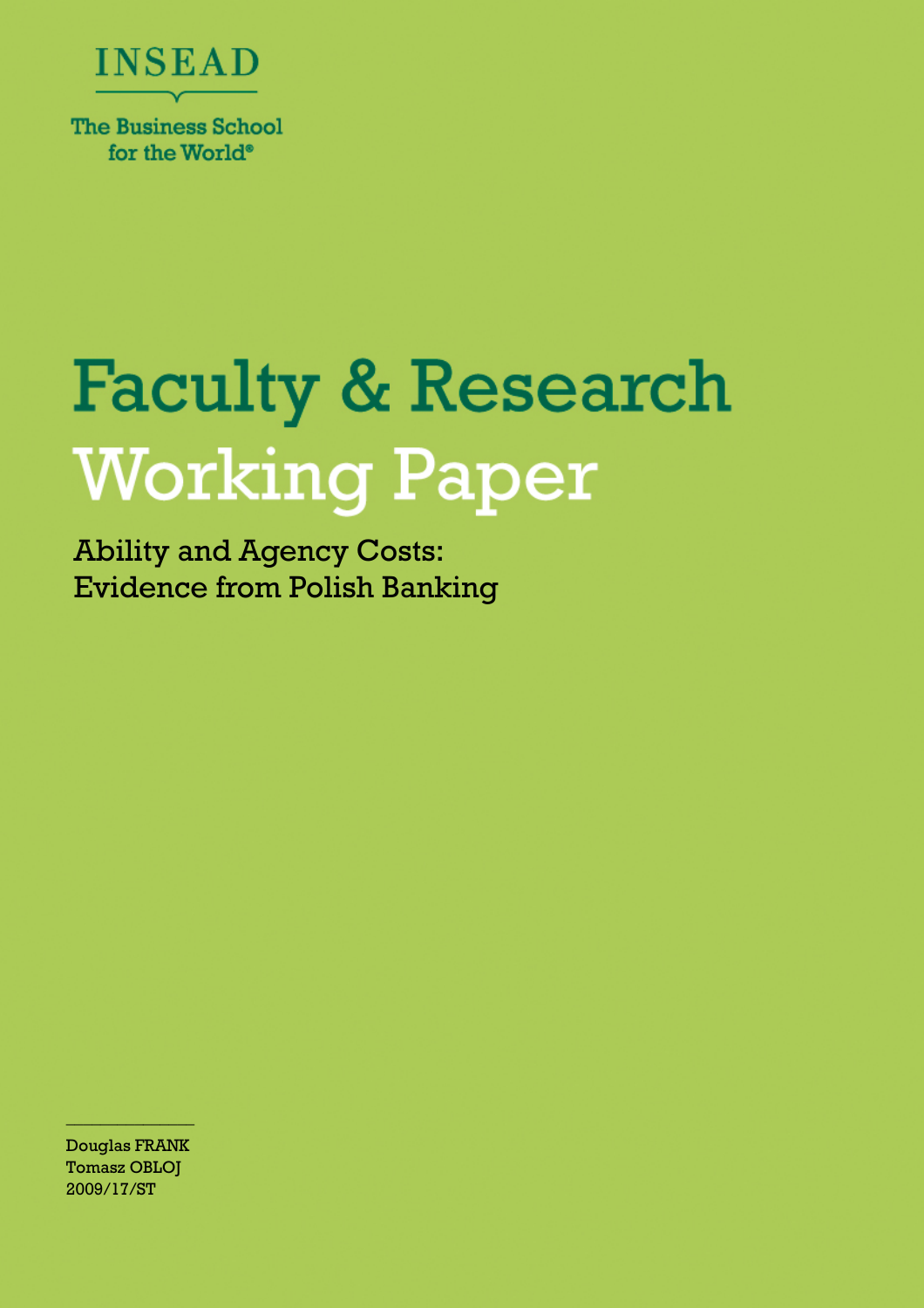## **Ability and Agency Costs: Evidence from Polish Banking**

by

Douglas Frank \* and Tomasz Obloj\*\*

March 11, 2009

We thank James Costantini, Astrid Dick, Denis Gromb, Tim Van Zandt and Peter Zemsky for helpful comments and suggestions. We also thank the bank managers for providing the dataset and for many useful discussions. We gratefully acknowledge the financial support of the INSEAD Research Fund and INSEAD Alumni Fund. All errors are our own.

- Assistant Professor of Strategy at INSEAD, Boulevard de Constance 77305 Fontainebleau, France Ph: +33 (0)1 60 72 93 57, Email: douglas.frank@insead.edu
- \*\* PhD Candidate in Strategy at INSEAD, Boulevard de Constance 77305 Fontainebleau, France Ph: +33 (0)1 60 72 91 70, Email: tomasz.obloj@insead.edu

A working paper in the INSEAD Working Paper Series is intended as a means whereby a faculty researcher's thoughts and findings may be communicated to interested readers. The paper should be considered preliminary in nature and may require revision.

Printed at INSEAD, Fontainebleau, France. Kindly do not reproduce or circulate without permission.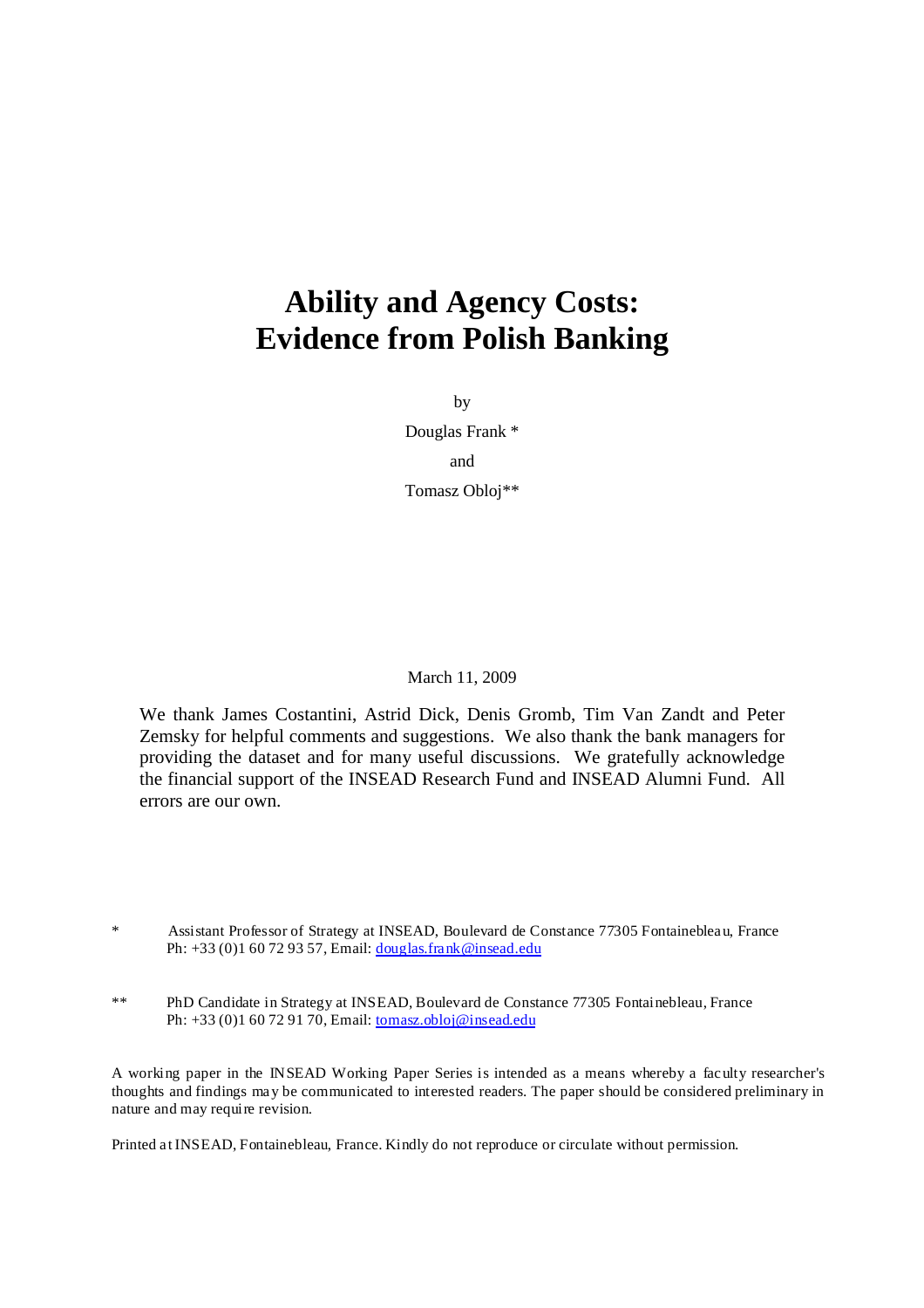### **Ability and Agency Costs: Evidence from Polish Banking**

**Douglas H. Frank\* and Tomasz Obloj†‡**

**March 11, 2009** 

### **ABSTRACT**

Theory and evidence suggest that performance-based pay can increase productive effort but may also give rise to distorted effort choices (multitasking or "gaming"). Performance-based pay is often coupled with delegation of broad decision-making authority. Much existing work assumes that the gains to delegation are increasing in the agent's (cognitive) ability. However, this work does not address the possibility that such ability may be correlated with agents' ability to game their incentive plans. In certain settings, agency losses from ability could outweigh the productivity gains. We investigate this possibility using data from a large Polish retail bank. We find that branch managers select the interest rate and size of consumer loans in a manner consistent with gaming of their incentive plan. Furthermore, evidence of this gaming behavior is stronger for managers with a better understanding of their incentive plan. Finally, we estimate that the bank loses between three and twelve percent of its profits from managers' pricing decisions and that the losses are greater for the moreknowledgeable managers. We estimate these agency costs through a novel empirical strategy, using managers' position in their incentive plan as a supply shifter to identify the bank's demand for loans.

**Key words:** agency costs, incentives, pay for performance, multitasking, worker ability, delegation

 $\overline{a}$ 

<sup>\*</sup> Assistant Professor of Strategy, INSEAD, Boulevard de Constance, 77305 Fontainebleau, France, *douglas.frank{at}insead.edu*.

<sup>†</sup> Ph.D. Candidate in Strategy, INSEAD, Boulevard de Constance, 77305 Fontainebleau, France, *tomasz.obloj{at}insead.edu*.

<sup>‡</sup> Corresponding author.

We thank James Costantini, Astrid Dick, Denis Gromb, Tim Van Zandt and Peter Zemsky for helpful comments and suggestions. We also thank the bank managers for providing the dataset and for many useful discussions. We gratefully acknowledge the financial support of the INSEAD Research Fund and INSEAD Alumni Fund. All errors are our own.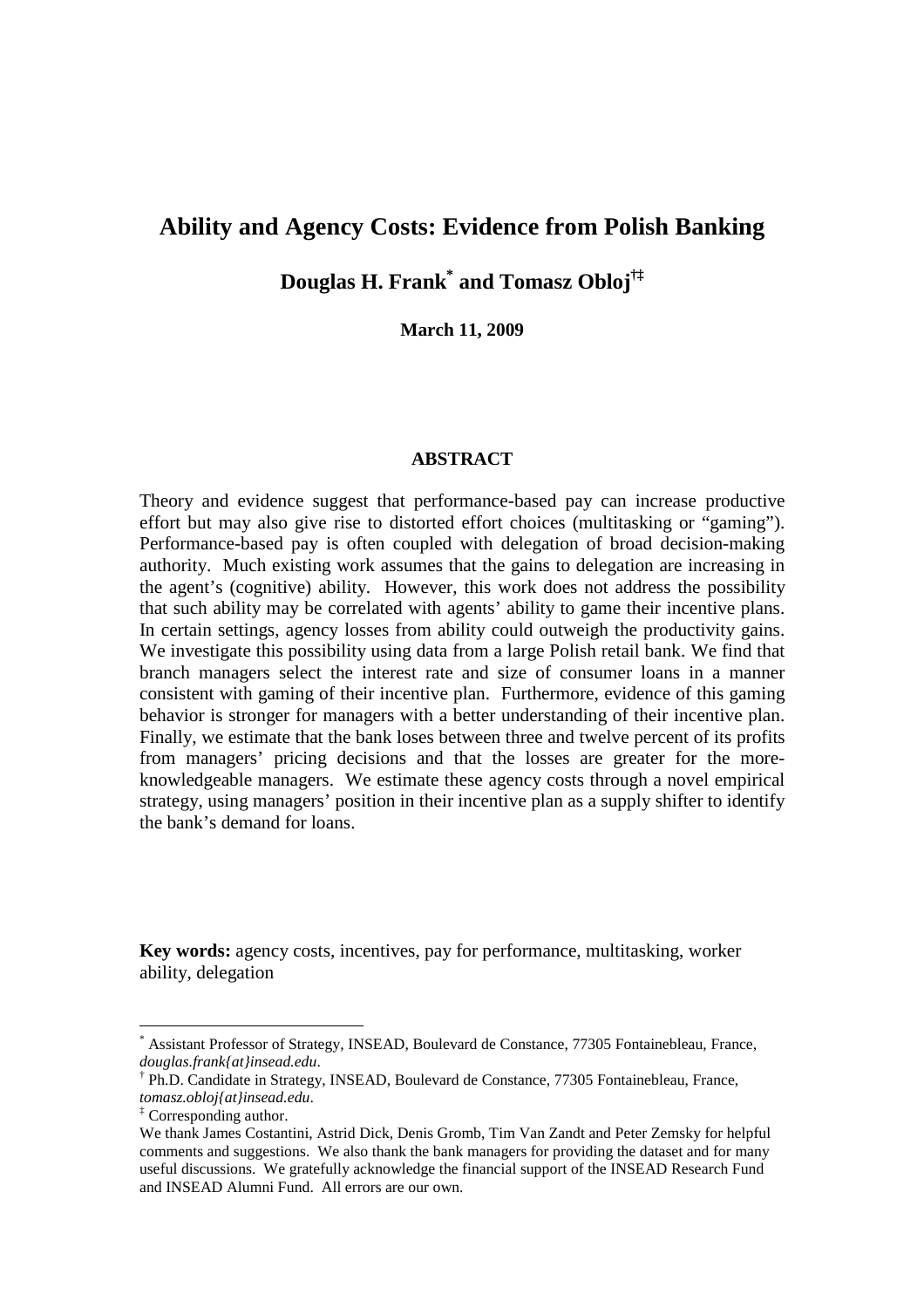### **1. INTRODUCTION**

Performance-based pay plans are a common way in which organizations try to solve the agency problem that exists between owners and employees.<sup>1</sup> A variety of empirical work confirms the increase in employees' productive effort that can result from such plans (Lach & Schankerman, 2008; Lazear, 2000; Paarsch & Shearer, 1999). On the other hand, these incentives can be problematic due to the well-known multitasking problem (Baker, 1992; Holmstrom & Milgrom, 1991), and there is a growing body of evidence documenting distortionary "gaming" responses to explicit performance incentives (Chevalier & Ellison, 1997; Courty & Marschke, 2004; Dranove et al., 2003; Larkin, 2007; Oyer, 1998).<sup>2</sup>

Strong financial incentives are often coupled with grants of wide decision making autonomy to employees (Foss & Laursen, 2005; Prendergast, 2002). Such autonomy may be justified if employees have superior information about the actions that are likely to maximize the principal's profits. The economics literature frequently assumes that the benefits from such delegation are increasing in the employee's skill – usually defined as cognitive ability (Bresnahan, Brynjolfsson, & Hitt, 2002; Caroli & Van Reenen, 2001; Ichniowski, Shaw, & Prennushi, 1997). However, a worker's skill affects more than her productivity. It also potentially affects her ability to game her incentives – to identify and exploit weaknesses in the system arising from imperfections in monitoring effort and performance. This link between ability and agency costs has not been studied theoretically or empirically.

*A priori*, it is not obvious which of the two effects of ability – productivity or agency costs – should dominate. In settings where the agent's private gains from

 $\overline{a}$ 

<sup>&</sup>lt;sup>1</sup> For example, Lazear & Shaw (2007) cite statistics showing that, in 1999, two-thirds of large firms had individual incentives for at least 20 percent of their employees.

<sup>&</sup>lt;sup>2</sup> See also Lazear & Oyer (2007) for a recent review.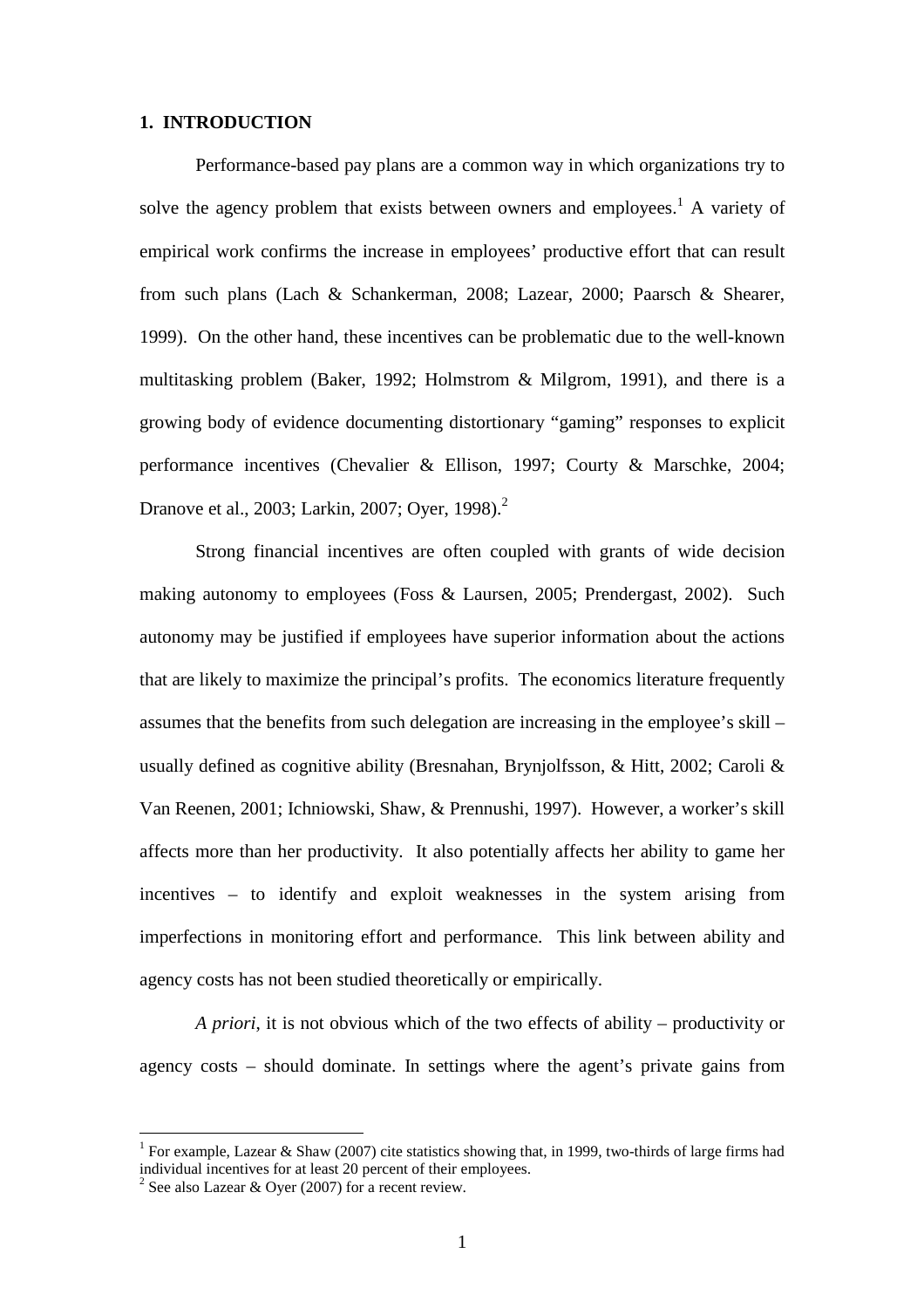ability are relatively high, the principal's optimal response might be to weaken or eliminate explicit performance-based incentives.

In this paper, we study branch managers of a large Polish retail bank, observing their daily performance over a 13-month period. The managers' incentive plan features a "piece rate" bonus for new loans issued. Managers have discretion over the loan size and interest rate, which they can potentially manipulate to earn higher bonuses each month. Their calculations are complicated by an opaque "ratcheting" process in the bank's incentive plan (Baron & Besanko, 1984; Freixas, Guesnerie, & Tirole, 1985; Laffont & Tirole, 1988). The piece rate depends on managers' performance against an individual sales target that is revised monthly. Therefore, managers must trade off high current bonuses against more challenging future performance targets. Branch managers are not told how their target is determined, and their ability to infer this information – which we measure as accuracy in predicting their own target – varies greatly.

We have three key sets of findings. First, managers' pricing and loan size choices suggest that they use their decision making autonomy for private benefit. Managers give more favorable interest rates when further behind their target sales rate, and they sell smaller loans after reaching the eligibility threshold for the piece rate bonus. Second, managers who are better able to predict their sales target (i.e., who have high "plan knowledge") have distinctly different behavior from managers with low plan knowledge. They give larger discounts on average, and they more heavily emphasize small loans above the highest bonus threshold. This latter result suggests that they better understand the dynamic aspect of their private optimization problem, since larger average loan sizes at this point serve only to raise future performance targets. Our third key set of findings concerns the bank's foregone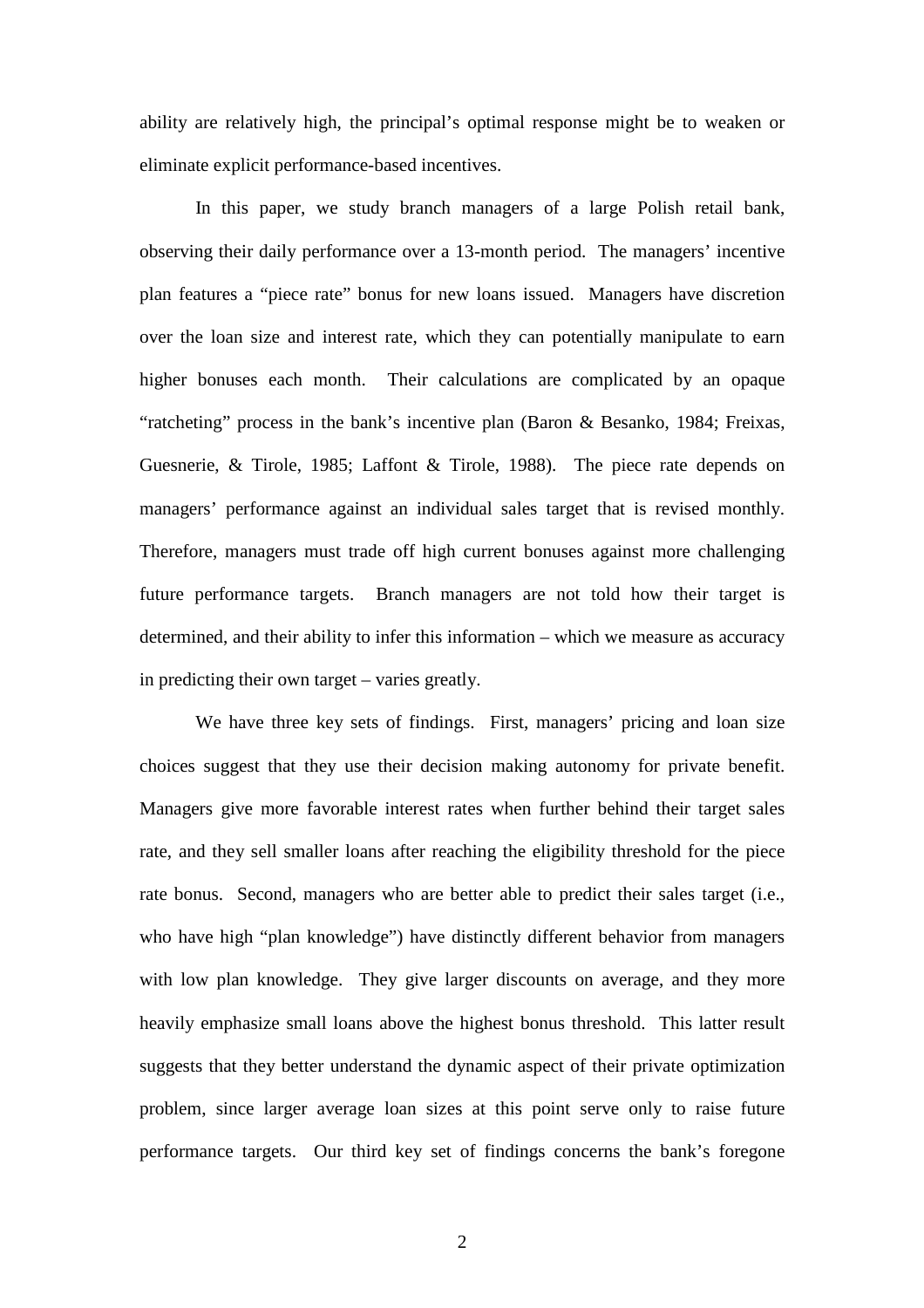profits. We estimate the bank's demand function for loans and find that lost profits due to discounting behavior are between three and twelve percent of the theoretical maximum across all outlets. Furthermore, the profit loss is greatest for the managers with high plan knowledge – between four and thirteen percent.

We make several contributions with these results. First, we show that gaming responses to incentives are driven at least partly by a special type of cognitive ability. Nagin et al. (2002) find that a large fraction of employees under an output-contingent pay plan did not respond opportunistically to variations in monitoring output quality, and that this is explained to some degree by employees' feelings about their treatment by their employer. A further, unexplored, hypothesis is that employees varied in their ability to make correct inferences about how the monitoring rate was changing. Our results suggest that a similar type of cognitive ability – the ability to make correct inferences about the incentive plan – does drive opportunistic behavior in the firm we study, and we find that the more "able" employees in this regard are more costly to the bank.

Our second contribution is to measure the costs to the bank of the employees' behavior against the benchmark of profit maximization. We obtain this benchmark through a novel empirical strategy. Since managers price loans according to where they stand in their incentive plan, their plan status can be used as an instrument for the supply of loans to identify the bank's demand function. This, in turn, permits us to compare the profitability of observed and hypothetical pricing decisions. In the only other paper we know of that estimates agency costs (Larkin, 2007), the product in question – enterprise software – is highly customized and sold to heterogeneous customers. In that paper, our method would not be feasible, and the author instead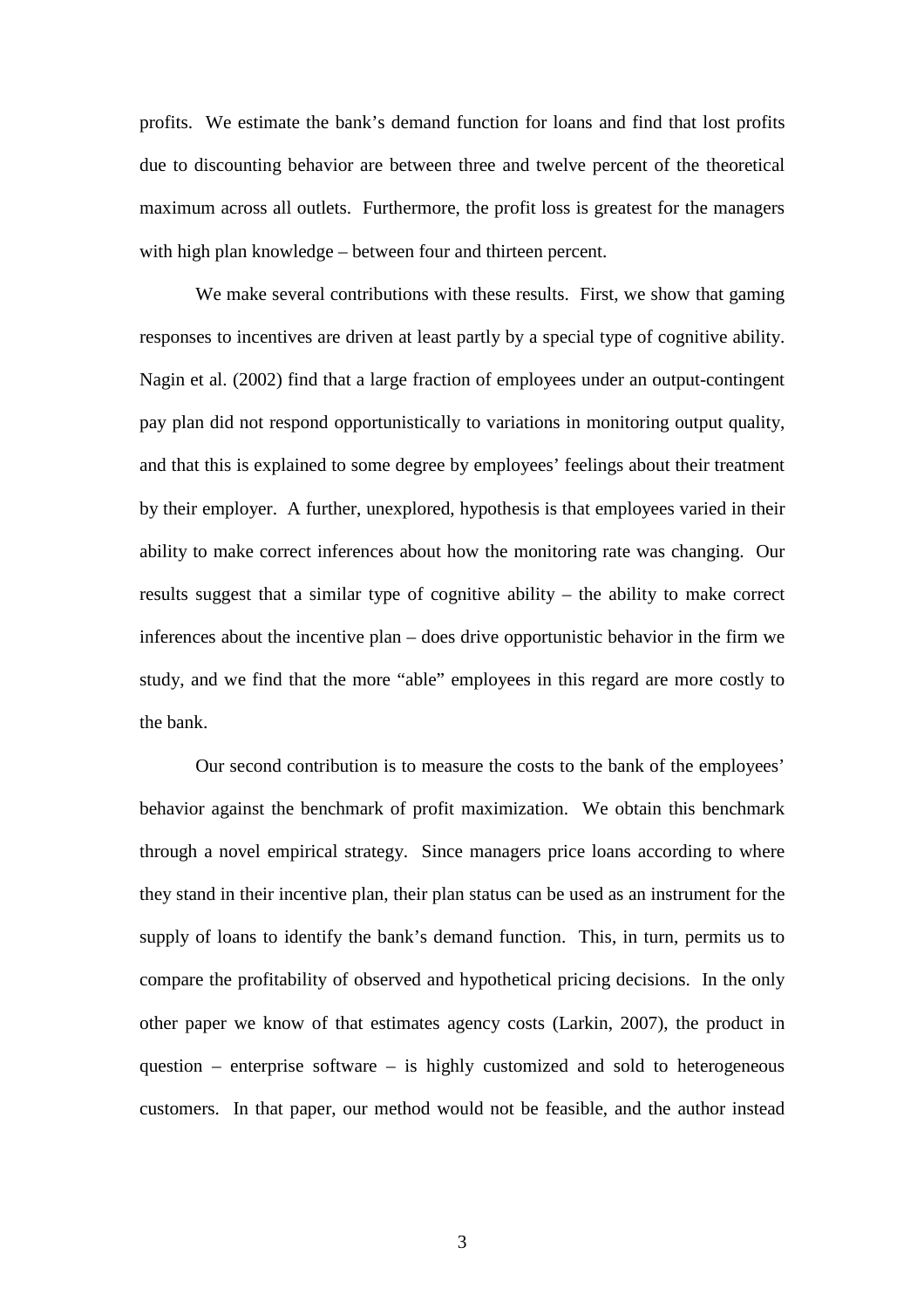relies on a partially subjective matching technique in order to estimate the agency costs.

Our final contribution is the empirical setting. Ours is one of a small number of detailed analyses of incentives in higher-skill, service sector jobs, and the only one we know of for the banking industry. In light of the ongoing credit crisis, and the prevalent belief that the crisis was fuelled by bankers' high-powered financial incentives, it is important to understand in greater detail the impact of these incentives and the magnitude of the possible agency costs.

The paper is structured as follows. In Section 2, we present the institutional background and the bank's incentives. In Section 3, we describe the data. In Section 4, we present preliminary evidence of agency problems. In Sections 5 and 6, we estimate the effects of gaming on discounting and loan size respectively. We calculate the magnitude of agency costs via demand estimation in Section 7. Finally, in Section 8, we investigate the time series of loan portfolio quality. Section 9 summarizes our conclusions.

### **2. INSTITUTIONAL SETUP AND INCENTIVE INSTRUMENTS**

### **2.1. Bank description**

We study a private retail bank operating in Poland. The bank is among the twenty largest financial institutions in the country, employing over 2000 people and serving loans to over 500,000 customers yearly. Its focus is on the sales of noncomplex banking products, such as consumption loans, to mass market customers. The bank operates through a network of several hundred outlets located in large to mid-size towns. A typical outlet employs three to four salespeople including the outlet manager. The manager is responsible for meeting the outlet's sales target and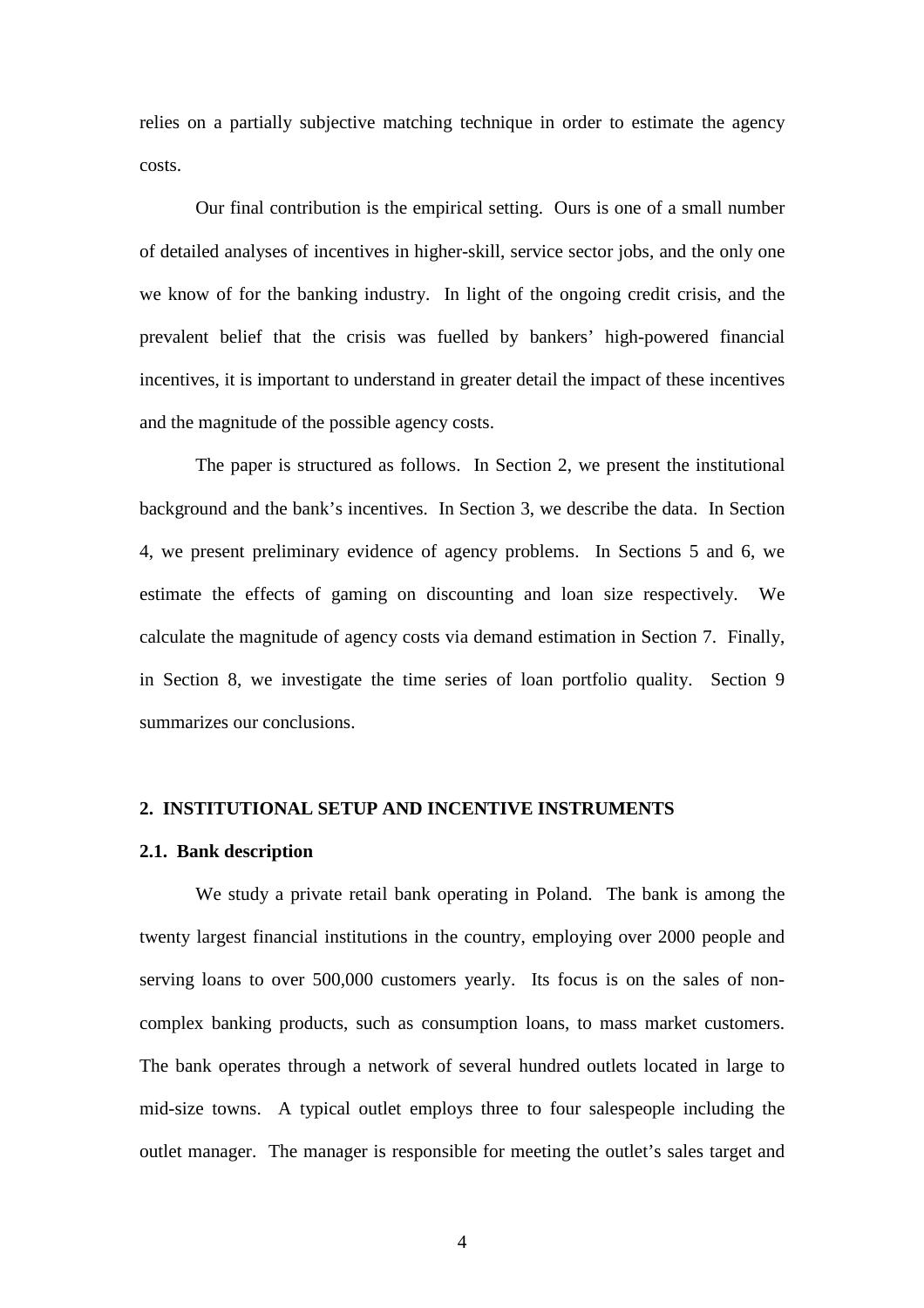has discretion over a small marketing budget, as well as freedom in approving some loans. Outlets are grouped into small regions, each supervised by a "micro-region manager". At the country level, micro-regions are aggregated into five "macroregions", each supervised by its own manager. Macro-region managers report directly to the sales director, who is the second-ranking person in the bank.

### **2.2. Incentives**

 $\overline{a}$ 

The pay of the outlet managers and salespeople is tightly linked to outlet performance. While the incentive regime is frequently changed, we report results from a 13-month period when all units were operating under the same incentive structure. The incentive system in the bank, compared to the banking industry in Poland, is extremely high-powered. While the percentage contribution of variable pay to total remuneration does not go as high as in, for example, the software industry (Larkin, 2007)*,* throughout the period of our study it can easily reach 60 percent.

There are two main types of loans that outlets can sell. A primary loan, which is the bank's focus at the time of our study, is a loan sold to first-time customers. Typically, first-time customers can borrow up to their monthly income (approximately 2000 zloty<sup>3</sup> at the time of the study) from the bank. The second type of loan – a secondary loan – is reserved for repeating clients and usually is conditional on their successful repayment history for the primary loan. As we focus on sales of primary loans, we report the detailed incentive structure for this product only.

Each month, an outlet is assigned a sales target (in zloty) for primary loans. The sales targets are set centrally, with the macro and micro-region managers having only very limited influence. Outlet managers receive a "piece rate" bonus for each new loan sold once the outlet's sales exceed 80 percent of the plan. The bonus rate

<sup>&</sup>lt;sup>3</sup>One US Dollar equals approximately 3 zloty (zl) (as of December, 2008).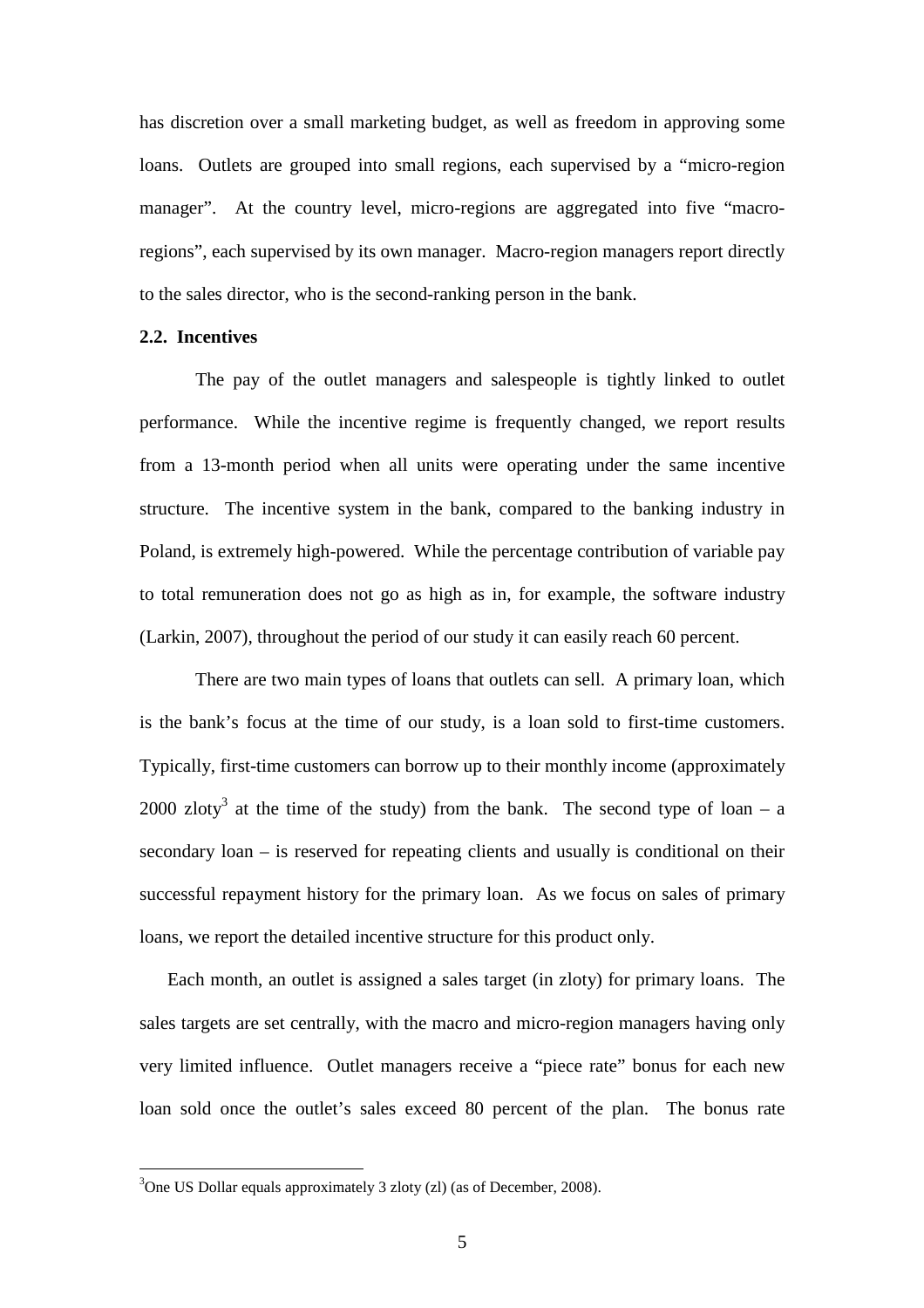increases in a stepwise fashion up until 130 percent of the sales target, after which it stays constant<sup>4</sup>. Figure 1 illustrates the incentive plan. While we do not know (and neither do the outlet managers) the exact algorithm by which the sales targets are set, from our data we can infer that the sales targets for primary loans are a function of:

- i) The outlet's performance in the past,
- ii) Similar outlets' performance in the past,
- iii) Headquarters' demand forecast,
- **iv)** Headquarters' assessment of outlet and outlet manager potential.

**FIGURE 1. Graphical representation of the incentive plan for sales of primary loans<sup>5</sup>**



### **3. DATA DESCRIPTION**

In our analysis, we focus on the narrow "production" process of selling primary loans, and we observe outcomes for this process at a large number of sites over an extended time period. Our analysis draws on archival sales (panel) data, interviews with bank executives and managers (yielding detailed knowledge of the production process and incentive systems) and a large-scale survey of outlet managers. We

 4 For confidentiality reasons we can not reveal the exact specification of the incentive scheme.

 $5$  Y axis values are not reported for confidentiality reasons.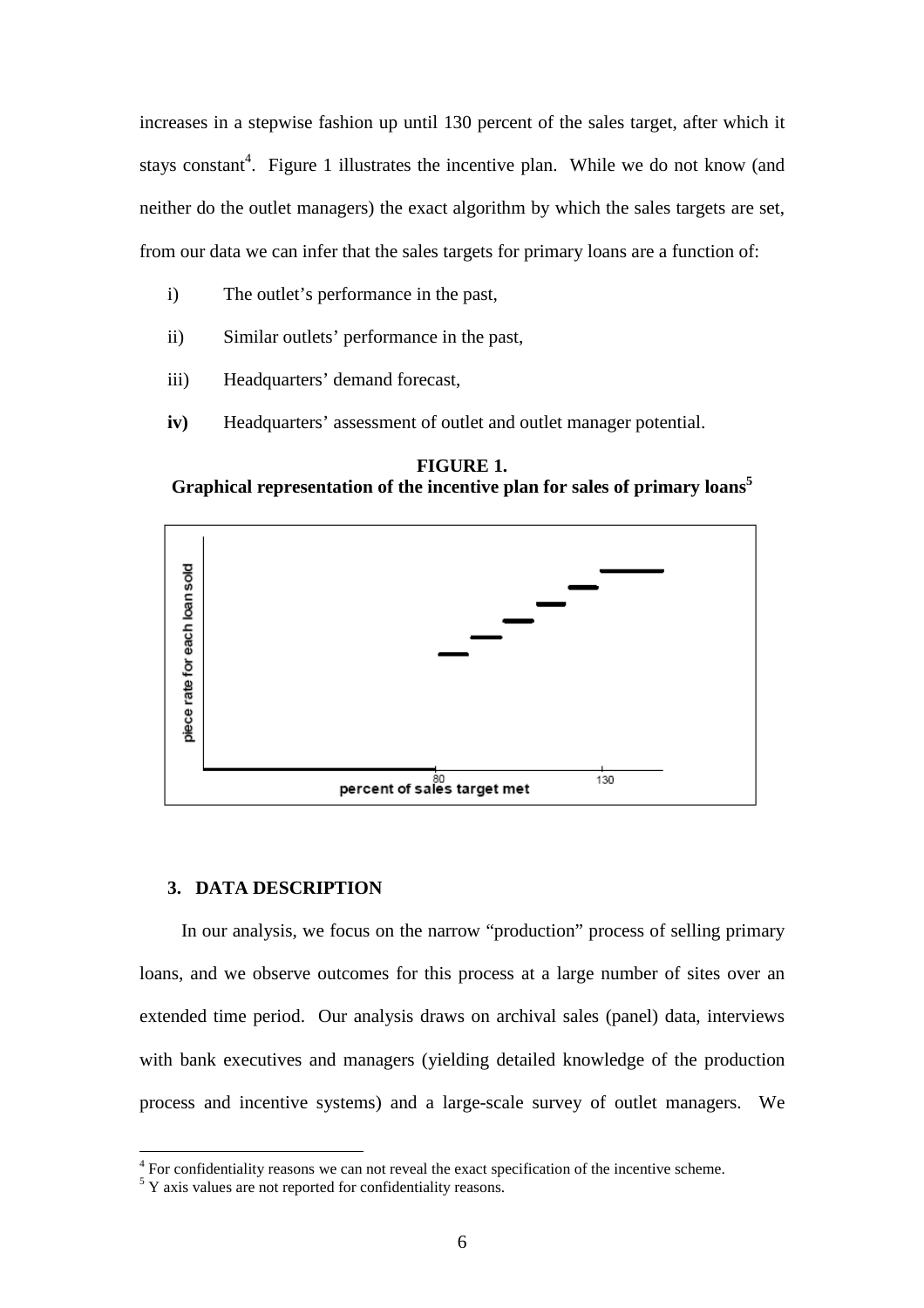therefore see our study as in the tradition of "insider econometrics" described in Ichniowski and Shaw (2003). This section introduces our data. Further details, including the interviews and survey methodology, are presented in Appendix A.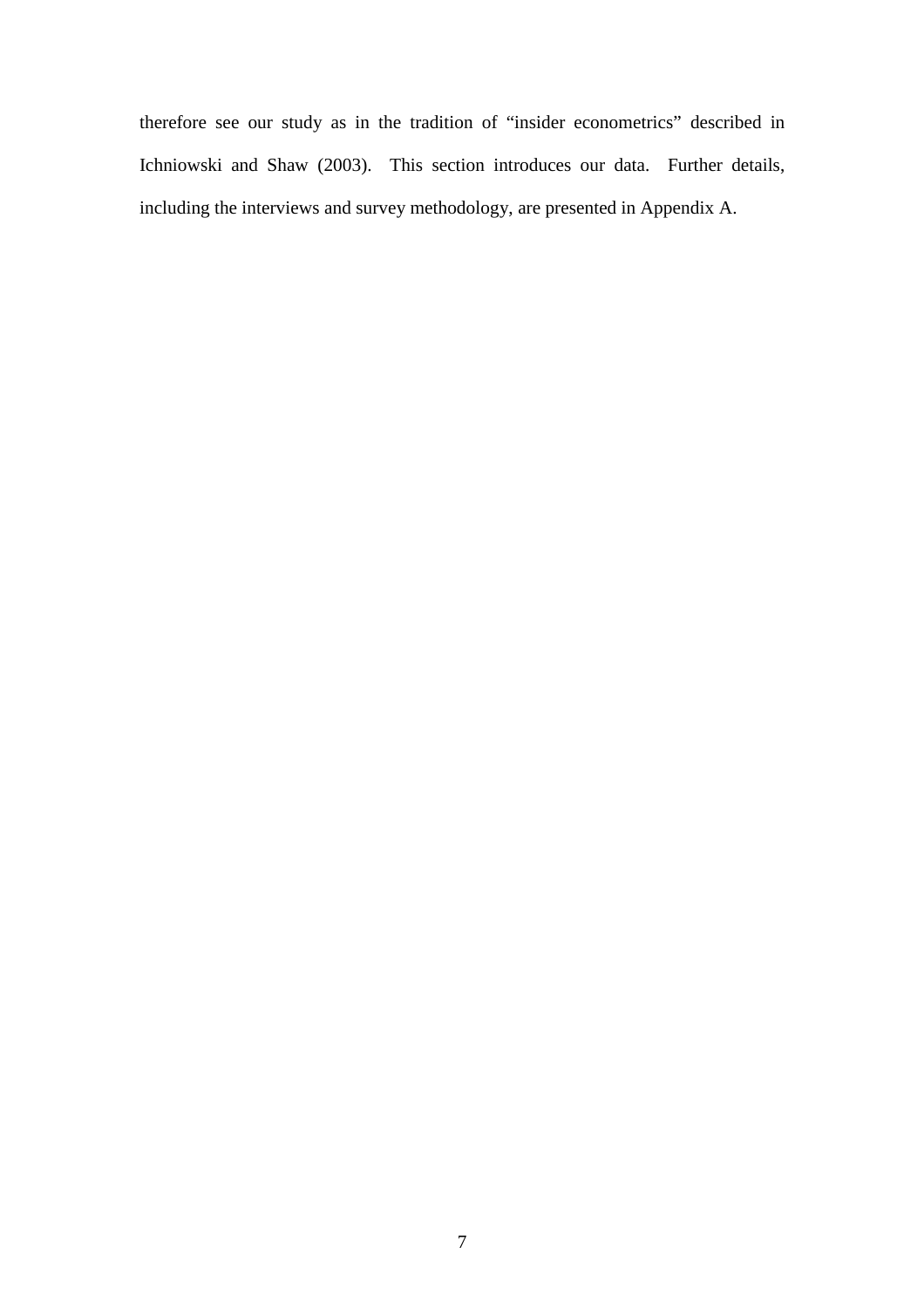### **3.1. Archival Data**

The bank provided confidential archival data on sales, loan performance and incentives spanning 24 months. We restrict the study to primary loans issued over a period of 13 months when incentive systems remained unchanged. The restricted dataset covers over 500,000 individual loans. This set represents all loans granted by all outlets of the bank during the analyzed period and contains the following information.<sup>6</sup>

### *Loan-Level data*

 $\overline{a}$ 

Table 1 presents a typical loan-level data structure for each outlet.

|     | Typical su ucture of the ioan-level data |           |                    |                   |           |  |  |  |  |
|-----|------------------------------------------|-----------|--------------------|-------------------|-----------|--|--|--|--|
| Day | Interest rate                            | Loan size | Number of<br>loans | Approval<br>track | Loan type |  |  |  |  |
|     |                                          |           |                    | Fast              | Primary   |  |  |  |  |
|     |                                          |           |                    | Fast              | Primary   |  |  |  |  |
|     |                                          |           |                    | Slow              | Primary   |  |  |  |  |
|     |                                          |           |                    | Slow              | Primary   |  |  |  |  |
|     |                                          |           |                    | Slow              | Secondary |  |  |  |  |

**TABLE 1. Typical structure of the loan-level data** 

*Loan size and interest rate:* Due to confidentiality concerns, the bank did not release the exact size and interest rate of each loan. Instead, loans were aggregated into groups of similar size and interest rate. For each group, the data contain (a) the loan size category (on a scale of one to five), and (b) the interest rate category (on a scale of one to five). We worked closely with the bank's data coders to ensure that (i) the category definitions are stable over time and (ii) the categories are equidistant. The latter means that our loan size and interest rate data are essentially a linear transformation of the confidential values, and standard linear techniques are still

 $6$  For analyses that combine the archival and survey data, we drop outlets for which (a) there is turnover in the outlet manager position or (b) there is missing data due to survey nonresponse. In the most restricted case, we retain 60 percent of outlets. We find no evidence to suggest that these remaining outlets are nonrepresentative of the broader sample. See Appendix A for further discussion.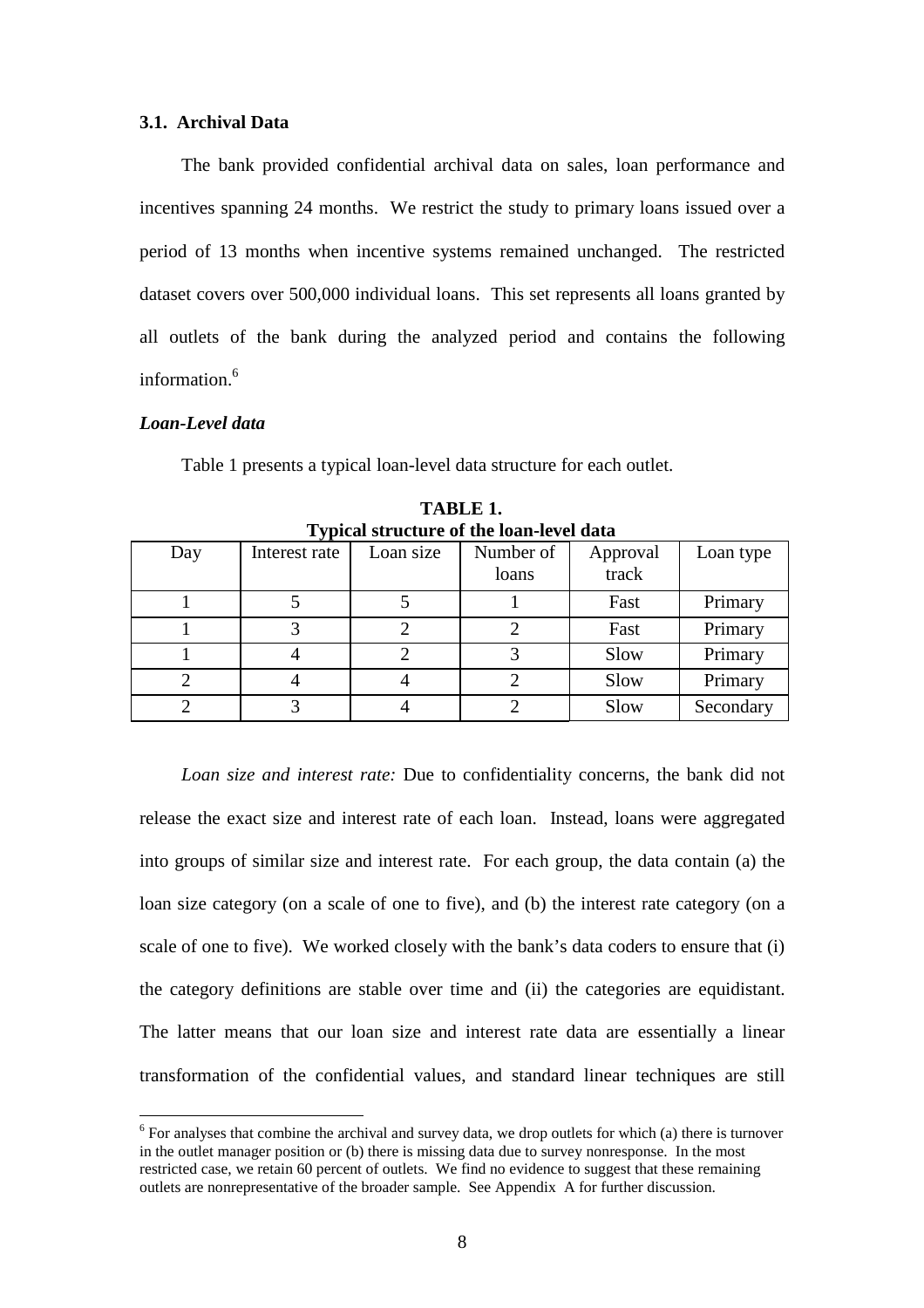appropriate.<sup>7</sup> We also observe the exact total value (in zloty) of sales of all primary loans by a unit on a particular day.

*Number of loans:* We observe the number of loans in each aggregated bundle corresponding to an observation in our data.

*Approval track:* Depending on the information in the loan application, a computer algorithm assigns the client to one of three risk categories. For clients in the lowest risk category, the outlet manager has full discretion in granting the loan, and the loan can be issued immediately ("fast loans"). For the higher risk categories, the loan has to be approved by the bank's risk department, with a delay of up to 30 days ("slow loans"). Our interviews suggest that the risk management procedures are independent of the characteristics of the outlet and outlet manager, and also independent of the outlet's performance. One implication is that the delay in issuing slow loans is a random variable.

The data give only the loan issue date, not the loan approval date. However, for fast loans the approval and issue dates almost always coincide. In much of the analysis below, we need to know the date on which the outlet manager approved the loan. In these cases, we therefore restrict the data to the fast loans.

*Loan type:* This field identifies the loan as primary or secondary, defined above. As mentioned there, we restrict the analysis to primary loans. The reason is that, because these customers have no prior transacting history with the bank, the product much more resembles a homogenous product, and there is a lower likelihood of

 $\overline{a}$ 

 $7$  While aggregating continuous interest rate and value variables into categories introduces measurement error, 60% percent of all observations consist of individual loans, so the impact is not as severe as one might initially assume.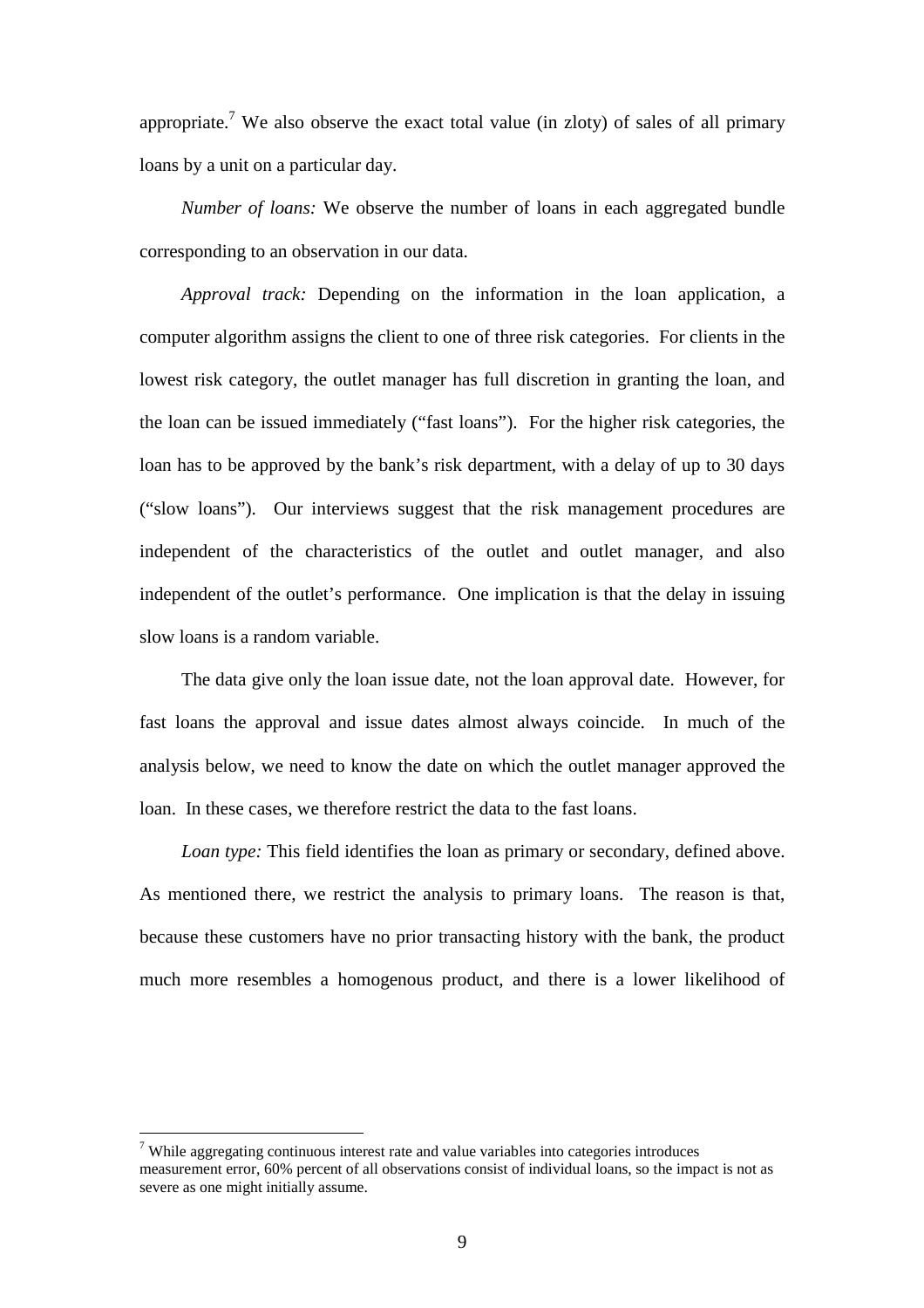unobserved customer heterogeneity. $8$  This in turn allows us to reliably estimate the demand function for this product, which is central to our analysis.

### *Outlet-Level Data*

*Sales target:* We observe the exact value (in zloty) of the sales target for each outlet each month. Because we know the exact value of loans issued (across all approval tracks), we observe the exact position of an outlet with regard to its sales target each day ("plan position").

*Outlet characteristics:* Outlets are attributed by the sales department to one of six categories encompassing the type of location (hypermarket, city center, or suburban), outlet format (stand-alone vs. kiosk) and employment. Due to perfect correlation between some of the dimensions we observe six different "outlet types". We also observe the geographical location of the outlet (the "macro region" referred to above).

*Loan performance***:** At the end of each month, we observe the fraction of each outlet's outstanding loans currently being paid back by bank clients. This measure allows us to observe the percentage of bad loans in the outlets' portfolio. We cannot, however, observe this measure for different loan types or approval tracks.

### **4. PRELIMINARY EVIDENCE OF GAMING**

 $\overline{a}$ 

Industry specialists in Poland note that demand for consumption loans tends to increase at the end of each month, driven partly by consumers' bridging to the next payday (Money.pl, 2004).<sup>9</sup> One of the bank's executives told us:

<sup>&</sup>lt;sup>8</sup> One objection could be that, due to differences in loan sizes, we actually observe heterogeneous, not homogenous products. We acknowledge this as a potential limitation; however, due to the bank's specific customer profile we do not think this is the case. The bank targets low-end mass market customers, and all loans are relatively small consumption loans (no mortgages or investment loans). 9 Credit cards are still unavailable to most of the mass-market customers in Poland.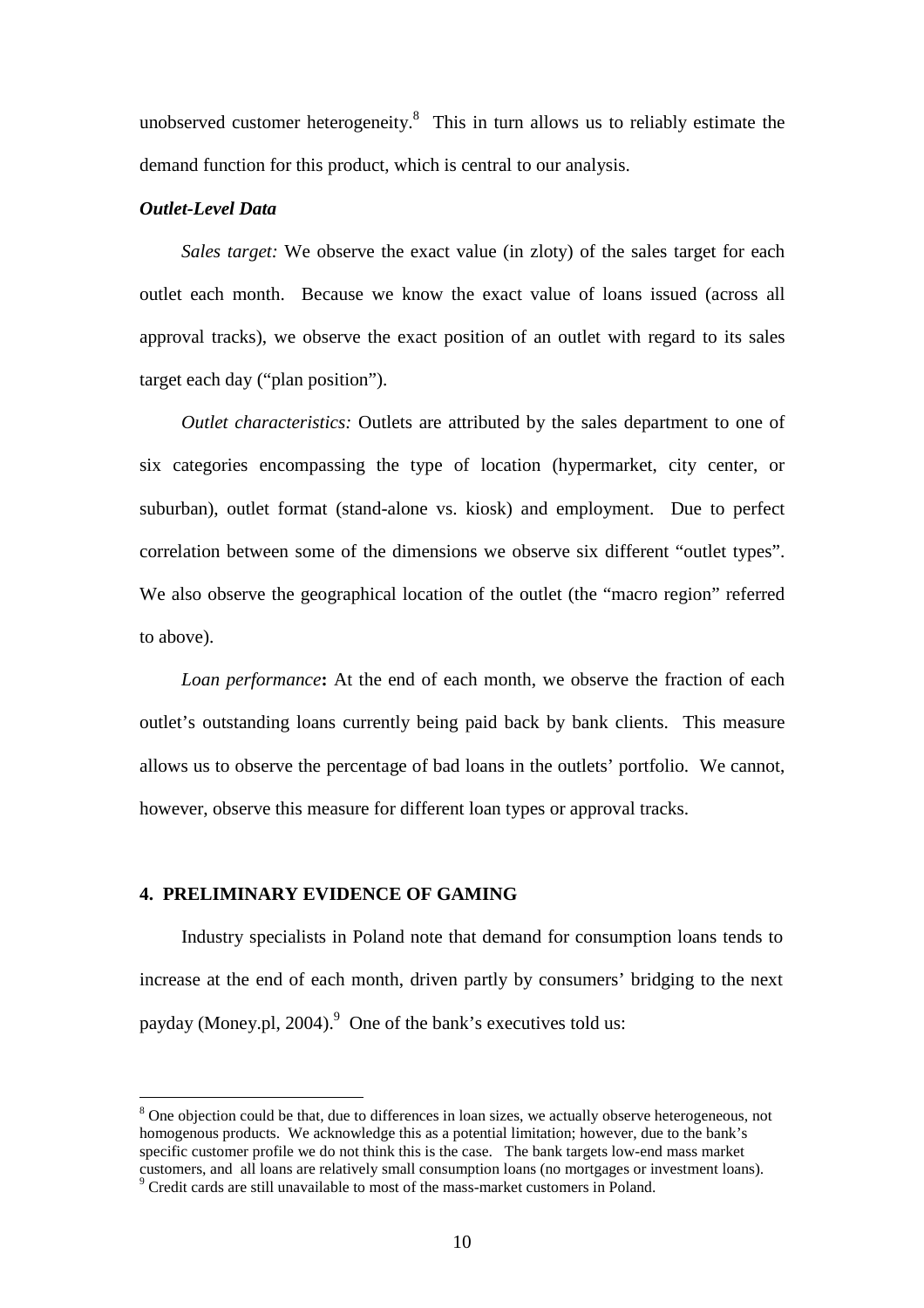*There usually is a fourth week effect. In some months we do not observe it as clearly as in others but the demand tends to increase late in the month. Of course this gives [outlet] directors an opportunity to boost their sales. This is why we discourage them from lowering their prices late in the month.* 

Our data are consistent with the presence of a fourth-week effect. Figure 2 compares the average daily value of loans sold by interest rate group in the first three weeks of the month versus the fourth week.<sup>10</sup> In each group, average daily sales are higher in the fourth week than in the first three weeks of the month (all differences are statistically significant). That is, conditional on the price, loan sales are higher in the fourth week, consistent with a spike in demand.



FIGURE 2

The bank's policy of discouraging fourth-week discounts is consistent with profit-maximizing behavior: ordinarily, we would expect to observe higher or at least unchanged prices during peak demand periods. This is not the case, as illustrated in Figure 3. In all but one loan size group (group 3), the average interest rate granted in the fourth week is significantly lower (*t-statistic*>3) than in the first three weeks.

 $\overline{a}$ 

 $10$  We divide each month into four "weeks". Because these "weeks" are of unequal duration across different months, the table reports statistics at the daily level. We conduct robustness checks to ensure that our division pattern does not drive the results.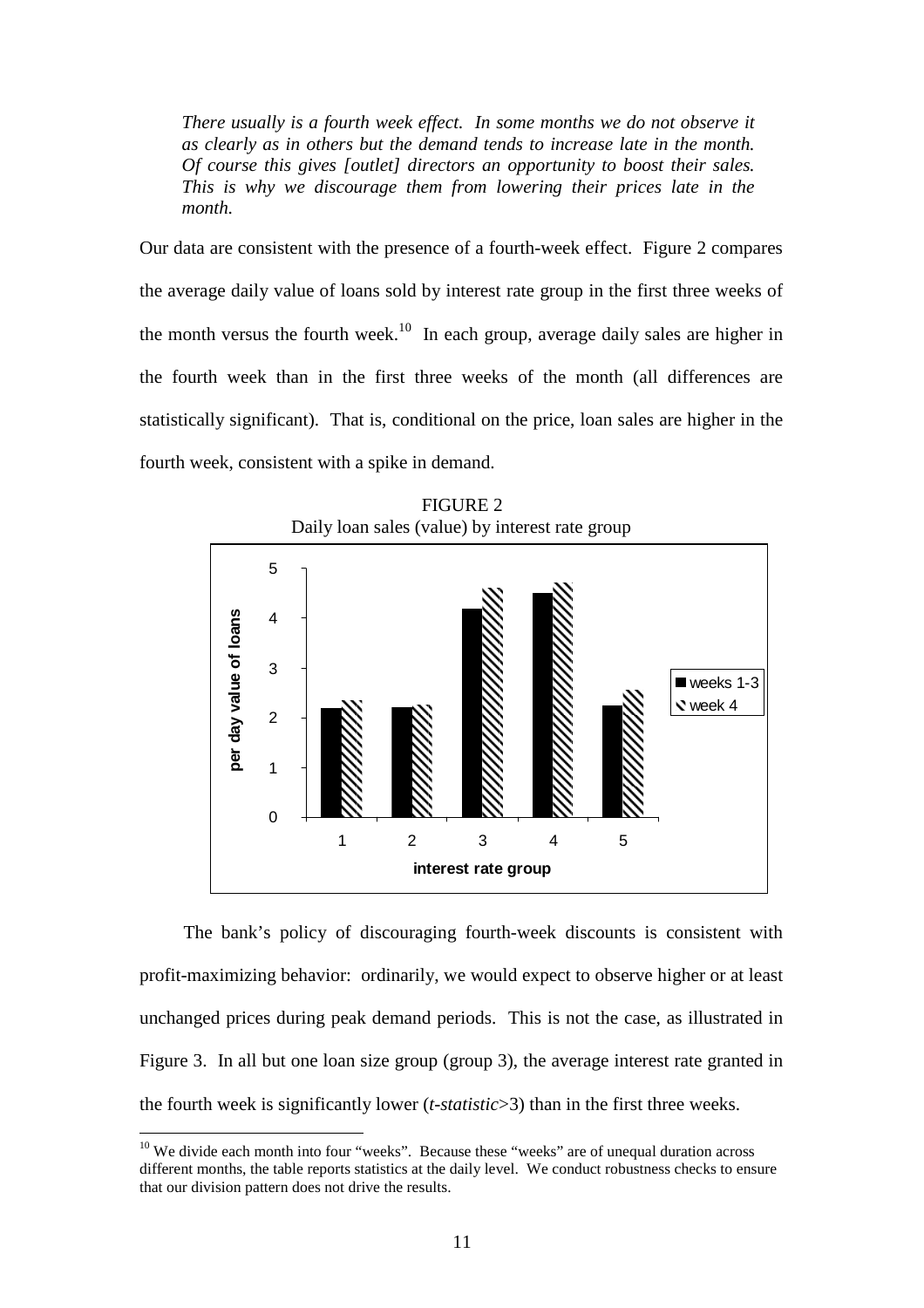Although a simple supply and demand model predicts that prices will rise in periods of peak demand, this prediction is occasionally violated empirically. Chevalier et al. (2003) discuss and test three classes of models that predict falling prices in peak demand periods: (a) cyclical demand elasticities (the level and elasticity of demand are positively correlated), (b) countercyclical collusion models (collusive agreements are more likely to break down when demand rises) and (c) lossleader/advertising models (firms commit through advertising to offer low prices on certain goods in order to sell other, higher-margin, goods once consumers are in the store). None of these models appears to be relevant in our setting. Regarding (a), we estimate the bank's demand function in section 7 and find no evidence that the elasticity changes in week four.

There are two reasons to think that models of type (b) are not at work. First, the most prominent evidence in favor of these models indicates defection from collusive agreements during peak demand *seasons* (Borenstein and Shepard, 1996). The cycle of the bank's demand is measured in weeks, not months. A collusive agreement that breaks down every fourth week for exactly one week seems a bit farfetched. Furthermore, anecdotal evidence from the bank is inconsistent with collusion. Branch managers report that they compete aggressively for new clients (see below), and if bank executives were engaged in countercyclical collusion, they would not discourage discounting in week four.

Finally, the loss-leader advertising model (c), for which Chevalier et al. find support in grocery retailing, has at least three features that are inconsistent with our setting: (i) advertising campaigns and promotional prices timed to coincide with the demand increase (in contrast, the bank's demand increase lasts roughly one week, while promotional campaigns are in effect for many weeks or even months), (ii) the

12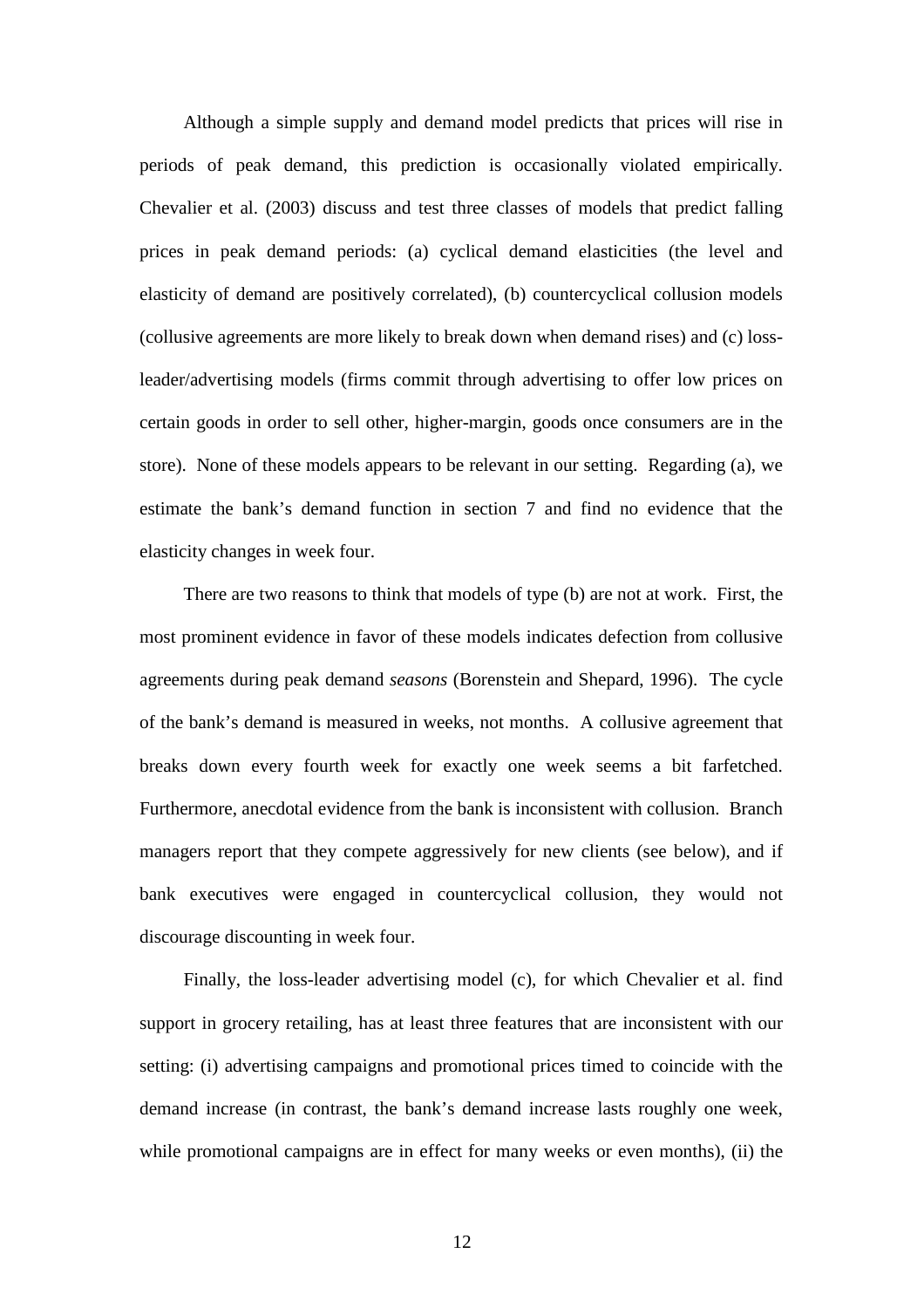potential for the retailer to "hold up" the consumer due to the latter's sunk travel costs (in contrast, a customer is more likely to walk away from an overpriced bank loan than from an overpriced can of green beans) and (iii) high-margin products that are bought *concurrently* with the "loss-leader" product (in contrast, the bank's complementary products are typically sold at a later date). Finally, if the bank were pursuing a loss-leader discounting strategy in week four, bank executives would not discourage price discounting during this time.

Given, then, that none of the caveats to the standard supply and demand model seems to apply, Figures 2 and 3 collectively suggest an agency problem at the bank. The bank's demand for primary loans in week four must be either (a) weakly below demand in weeks one through three, or (b) higher. If managers are pricing optimally throughout the month, then (a) is not consistent with Table 1 (because sales should be weakly lower in week four), and (b) is not consistent with Table 2 (because prices should be higher in week four). Below, we analyze this apparent gaming behavior in more depth.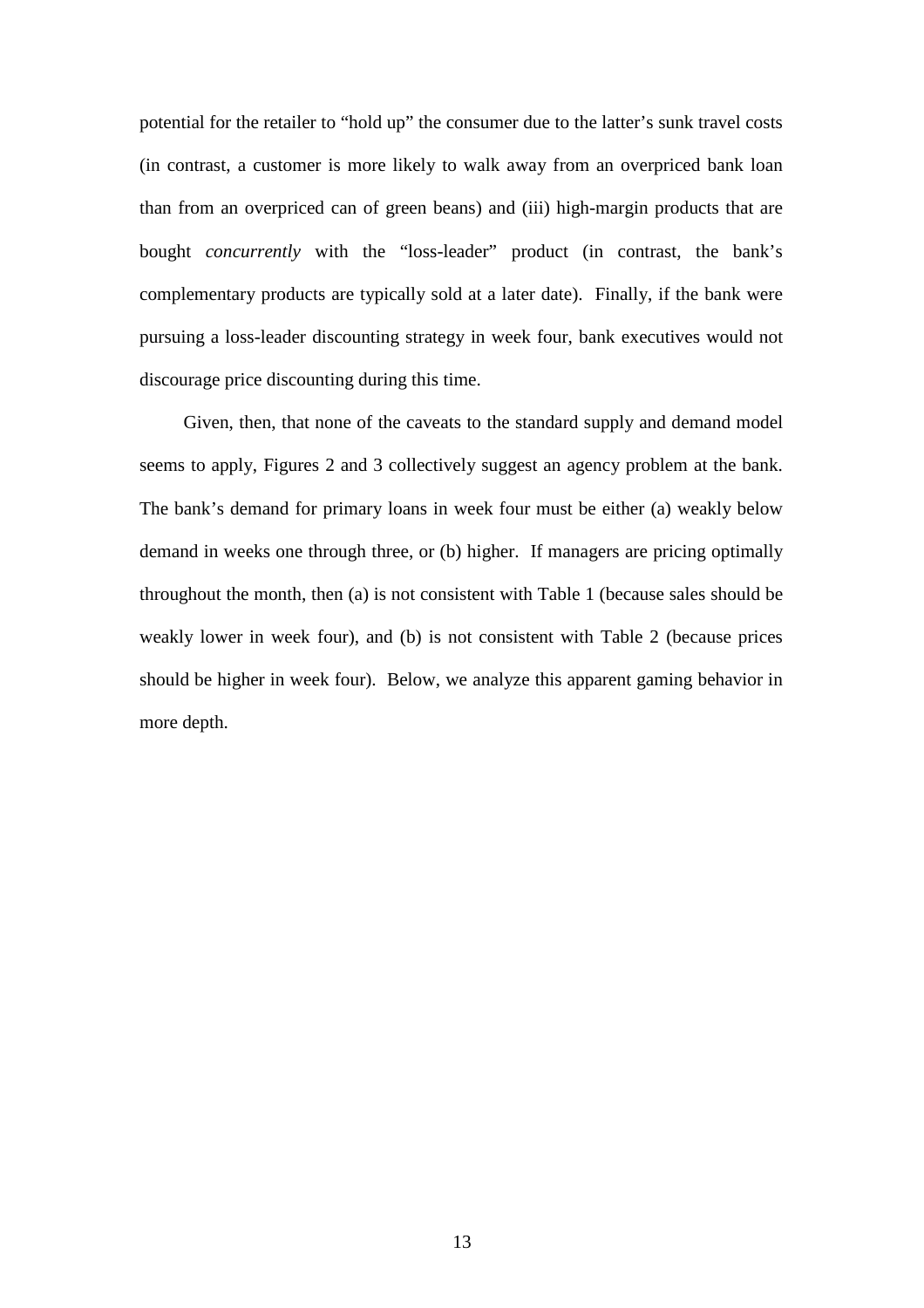

FIGURE 3 Average interest rate by loan size group

### **5. DISCOUNTING BEHAVIOR**

An obvious instrument that outlet managers can use to game the incentive

system is the price of the loan. One manager told us:

*When a client walks into an outlet asking for a loan and I need to sell, there's no way she's going out without one. I'll match any competitor's price and add something on top.* 

However, our interviews also suggest that managers use their discounting power

sparingly:

*Of course we give discounts. Everybody does. The trick is to give the discounts when you need to sell* [loans] *and the customer wants it, not just when the customer wants it* [emphasis ours]*.* 

What would dissuade managers from giving the maximum discount all the time?

Two possibilities are fear of sanctions from their supervisors and dynamic considerations. Managers can pay a dynamic penalty from finishing the month too far behind or too far ahead of their sales targets. If an outlet manager finishes far behind plan, she risks being fired and incurring job search costs. In contrast, if she finishes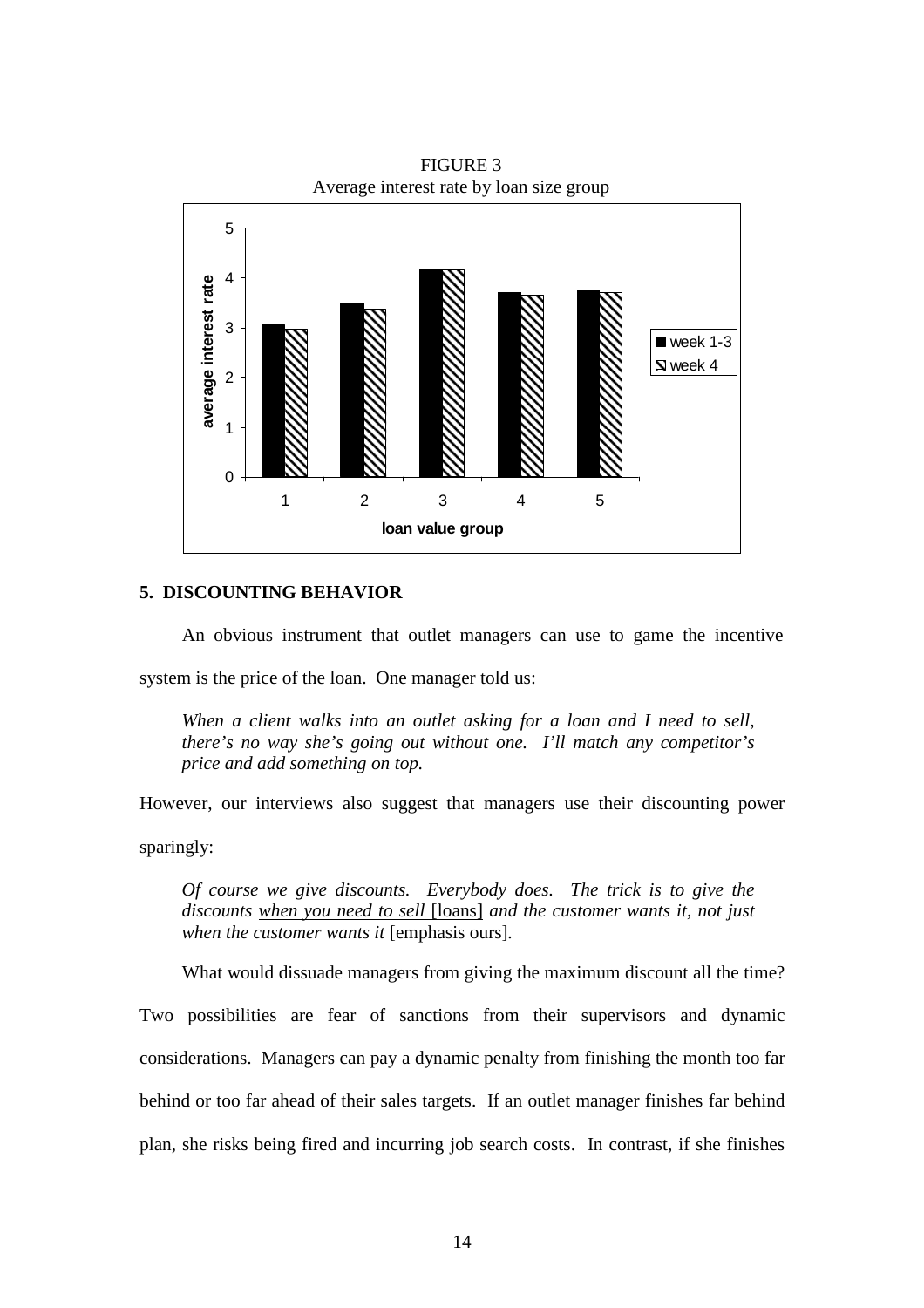far ahead of plan, she risks having her sales target significantly raised in the following month, meaning that her expected pay, net of effort costs, will decrease. Interviews with managers suggest that they are sensitive to these dynamic considerations and seek to minimize deviations from their targets. One manager noted:

*I know at all times where I stand with regard to the sales target. If I'm behind, I do all I can to catch up. If I'm ahead I take it easy.* 

Below, we investigate (a) whether managers use their discounting power to "fine-tune" their performance against target throughout the month, (b) how responsive the interest rate is to distance from the sales target, and (c) how the cognitive abilities of managers affect these patterns.

### **5.1 Empirical Specification**

The dependent variable,  $D_{u,t}$ , is the value-weighted average discount granted on loans sold by outlet *u* on day *t*.. The discount is measured with respect to the average interest rate across all units for the calendar month. The key independent variable, "plan deviation" ( $PD_{u,t}$ ) measures how well the outlet is performing against its sales target at the beginning of day *t.* We measure this as the difference between (a) "expected performance" (the average daily sales rate implied by the outlet's sales plan) and (b) "time-*t* required performance" (the average daily sales rate needed to meet 100 percent of the sales target from day *t*, given performance up until day *t*-1). Formally, the plan deviation is defined as.

$$
PD_{u,t} = \frac{ST_{u,m}}{T} - \frac{(ST_{u,m} - CV_{u,t,m})}{T - t},
$$
\n(1)

*T* denotes the number of days in month *m*, *ST* the sales target and *CV* is the cumulative value of loans sold up until date *t* in month *m*. Positive values of plan deviation indicate that the outlet is "ahead of schedule," while negative values of plan deviation signal below-expected outlet performance. When plan deviation equals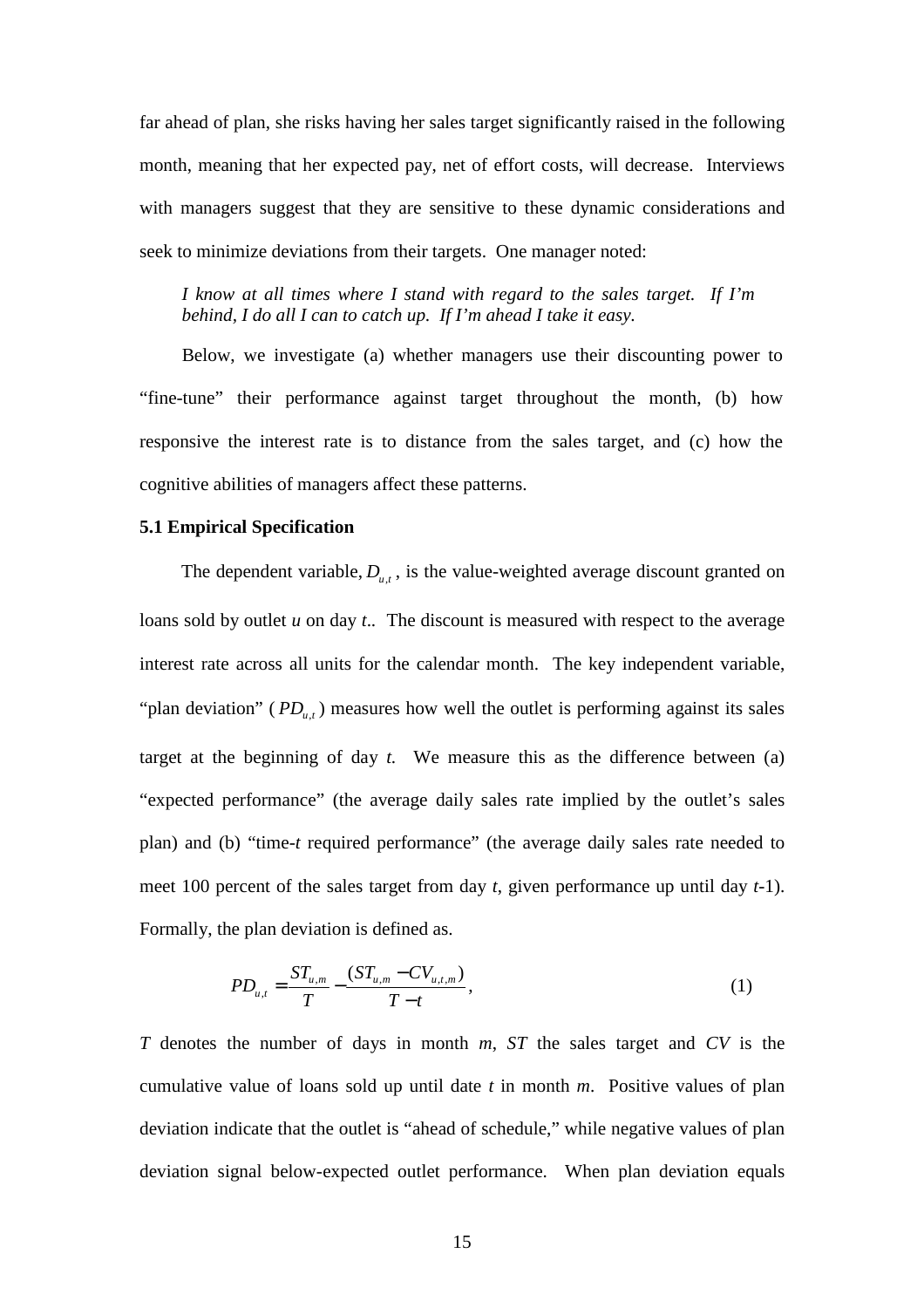zero, the outlet is performing exactly at the rate needed to meet the sales target. This measure is consistent with insights from interviews that managers follow a heuristic where their best approximation of end-of-month performance is their current rate of performance. Our approach is conceptually similar to the one used by Chevalier  $\&$ Ellison (1997). There, a mutual fund manager's behavior is a function of the difference between her fund's current return and the return on a value-weighted market index (a benchmark for investors' expectations). In our approach, the benchmark "expected performance" reflects bank managers' expectations for that unit's average sales rate that month.

To analyze how managers' cognitive abilities affect their responses to their incentives, we focus on managers' understanding of the incentive system, or "plan knowledge". As noted above, the bank gives managers no information on how the sales plans for their units are constructed.<sup>11</sup> We measure plan knowledge as follows. We asked outlet managers to predict their sales targets in the month following the survey. We compare their predictions with the actual targets set by management. We construct a dummy variable equal to one if the manager's absolute prediction error is below the mean and zero otherwise<sup>12</sup>. We would expect the "plan knowledge" variable to indicate their skill and proficiency with organizational procedures and routines and, therefore, their ability to "work the system."<sup>13</sup>

To some extent, plan knowledge appears to be a measure of ability, as it is positively correlated with the probability of meeting sales targets and with the number of loans sold conditional on being above the bonus threshold. Additionally, managers

 $\overline{a}$ 

 $11$  In our survey, 85 percent of outlet managers either disagree or strongly disagree with the statement: "The bank informs me about how the sales plan for my unit is constructed."

 $12$  The raw prediction error varies from -190 percent to 540 percent. 90 percent of observations fall within the [-100%, 100%] range.

<sup>&</sup>lt;sup>13</sup> Note this measurement is taken once after the sample time frame. Because of learning, prediction error regarding the sales plan is likely to change over time. This is not a problem as long as prediction error relative to the group at any time is negatively correlated with "ability", which we assume.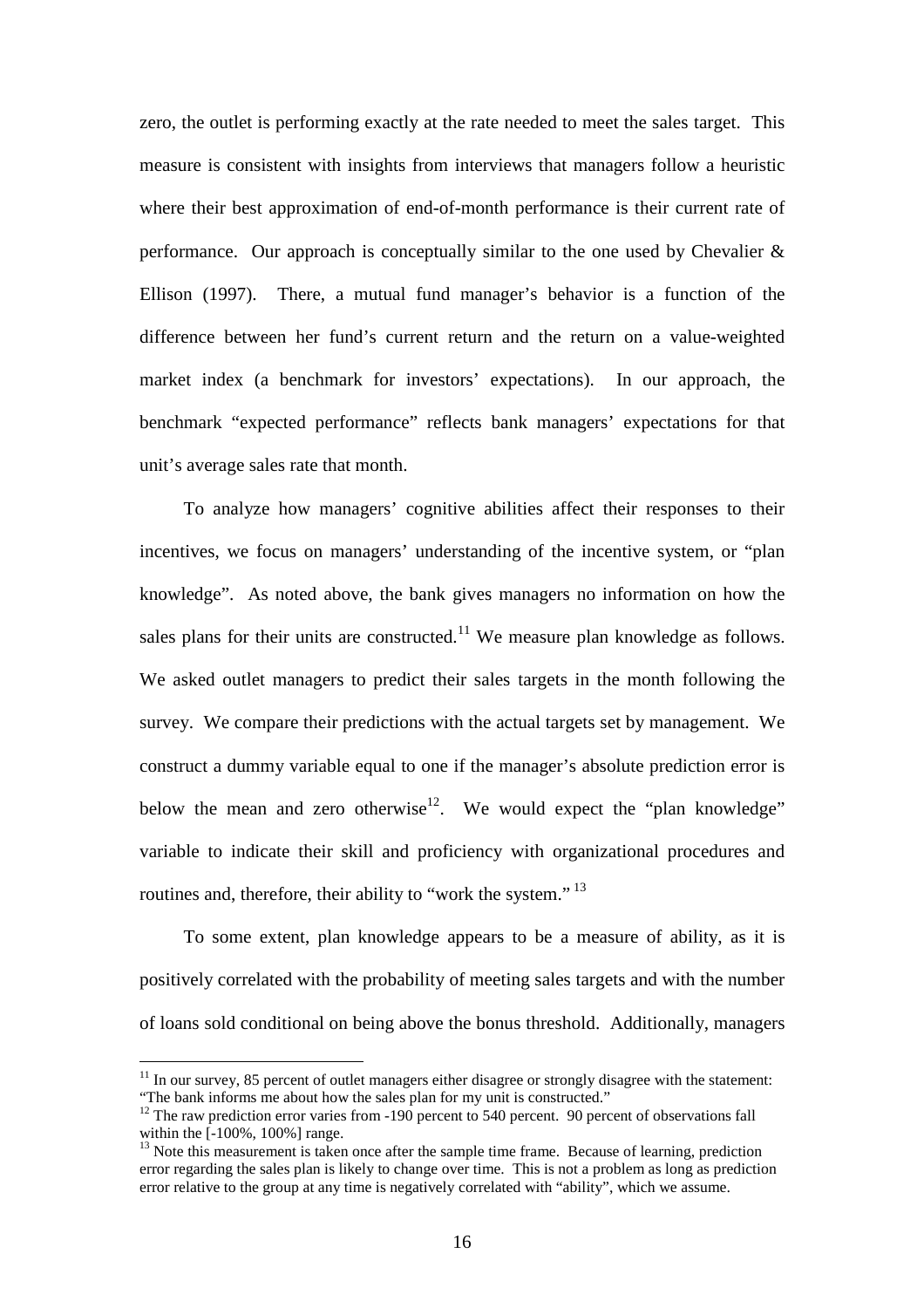better able to predict their sales targets seem to be high performers in absolute terms. Table 2 presents mean comparisons across plan knowledge groups for four measures of performance: sales target, average daily number of loans sold, average volume of loans sold and average plan position at the end of the month. All point estimates are higher for mangers better able to predict their sales targets.<sup>14</sup> However, these differences are also relatively small and not statistically significant. This suggests that plan knowledge may be a good candidate for a form of ability that has a higher marginal impact on agency costs than on productivity.

Although plan knowledge is a measure of cognitive ability, it is a special type of ability, possibly distinct from ability as measured by education. We therefore control separately for an advanced education level (MSc or above) in our regressions.

**TABLE 2. Mean comparison of performance measures between high and low plan knowledge managers** 

| Performance measure            | Low Plan Knowledge | High Plan Knowledge |
|--------------------------------|--------------------|---------------------|
| Plan position (last day of the | 0.963              | 0.998               |
| month)                         |                    |                     |
| Sales plan (target)            | 3.987              | 4.123               |
| Average daily volume of loans  | 0.181              | 0.185               |
| Average daily number of loans  | 1.54               | 1.716               |

We estimate the following reduced-form equation:

$$
D_{u,t} = \alpha_1 + \alpha_2 PD_{u,t} + \alpha_2 PD_{u,t}^2 + \beta_1(X_{u,t}) + \beta_2(Z_u) + \chi(E_t) + \varepsilon_{u,t}
$$
 (2)

We include the square of plan deviation to allow for a possible nonlinearity of its effect. In (2), *X* represents a vector of control variables. We include the total

 $\overline{a}$ 

 $14$  We observe similar differences when controlling for outlet characteristics.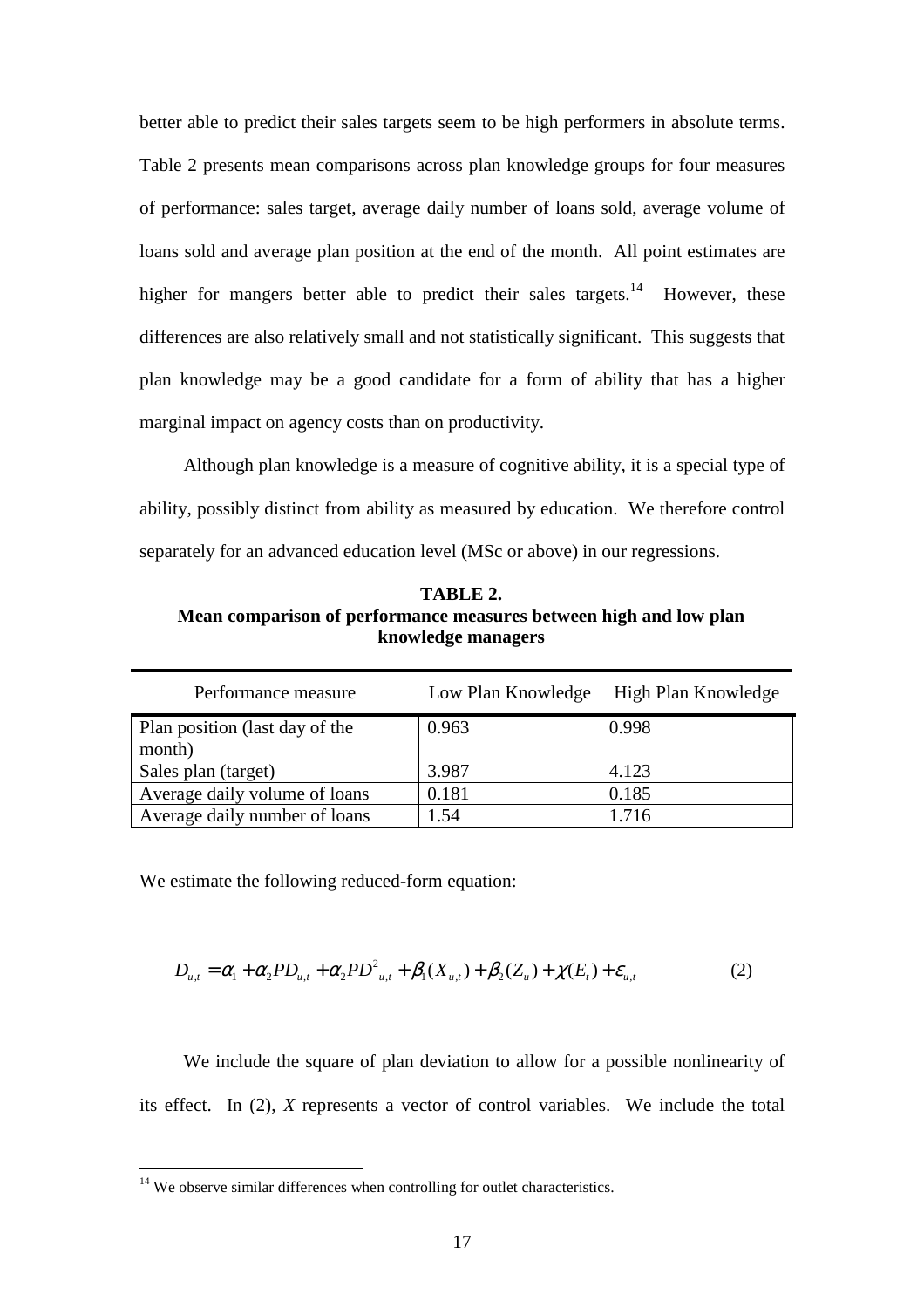number of loans sold and the average size of loans as controls to capture possible demand variations that might also affect discounting. *Z* is a vector of outlet type and outlet manager characteristics including the outlet manager's "plan knowledge", education, tenure, marital status, gender and age. Vector *E* contains controls for the base interest rate of the Bank of Poland, four week effects and year-quarter fixed effects. We also introduce interaction terms between manager characteristics and the plan deviation in some specifications. Further details of the construction of the variables are presented in Appendix B. Summary statistics are in Table 3.

| <b>Summary statistics</b>                                            |      |         |       |      |         |  |
|----------------------------------------------------------------------|------|---------|-------|------|---------|--|
|                                                                      | Mean | Min     | Max   | S.D. |         |  |
| <b>Dependent variables</b>                                           |      |         |       |      |         |  |
| Average daily discount                                               | 0.00 | $-3.60$ | 3.69  | 0.75 | $\star$ |  |
| Proportion of number of small                                        |      |         |       |      |         |  |
| loans to all loans                                                   | 0.41 | 0.00    | 1.00  | 0.40 |         |  |
| Proportion of performing (good) loans                                | .92  | 0.09    | 1.00  | .07  |         |  |
| <b>Independent variables</b>                                         |      |         |       |      |         |  |
| Plan deviation                                                       | 0.04 | $-7.50$ | 4.68  | 0.29 |         |  |
| Plan deviation squared                                               | 0.08 | 0.00    | 56.18 | 0.64 |         |  |
| $I_{plan\_position \leq 0.5}$                                        | 0.58 | 0.00    | 1.00  | 0.49 |         |  |
| $I_{plan\_position \in (0.5,0.8]}$                                   | 0.24 | 0.00    | 1.00  | 0.43 |         |  |
| $I_{plan\_position \in (0.8, 1.3]}$                                  | 0.16 | 0.00    | 1.00  | 0.36 |         |  |
| $I_{plan\_position>1.3}$                                             | 0.02 | 0.00    | 1.00  | 0.15 |         |  |
| Number of loans                                                      | 1.66 | 0       | 19.00 | 1.72 |         |  |
| Loan size (zloty)                                                    | 0.18 | 0.01    | 3.25  | 0.19 |         |  |
| Loan size (category)                                                 | 3.02 | 1.00    | 5.00  | 1.16 |         |  |
| Monthly sales plan                                                   | 4.23 | 0.10    | 11.42 | 1.63 |         |  |
| Plan position                                                        | 0.48 | 0.00    | 3.31  | 0.35 |         |  |
| Interest rate                                                        | 3.98 | 1.00    | 5.00  | 1.04 | $\star$ |  |
| $I_{plan\_position \in (0.5,0.8]}$ *plan knowledge                   | 0.18 | 0.00    | 1.00  | 0.38 |         |  |
| $I_{\textit{plan}_\textit{position} \in (0.8, 1.3]}$ *plan knowledge | 0.12 | 0.00    | 1.00  | 0.32 |         |  |
| $I_{plan\_position>1.3}$ *plan knowledge                             | 0.02 | 0.00    | 1.00  | 0.13 |         |  |
| $I_{plan\_position \in (0.5,0.8]}$ *education                        | 0.17 | 0.00    | 1.00  | 0.38 |         |  |
| $I_{plan\_position \in (0.8,1.3]}$ *education                        | 0.11 | 0.00    | 1.00  | 0.31 |         |  |
| $I_{plan\_position>1.3}$ *education                                  | 0.02 | 0.00    | 1.00  | 0.13 |         |  |

**TABLE 3.** 

-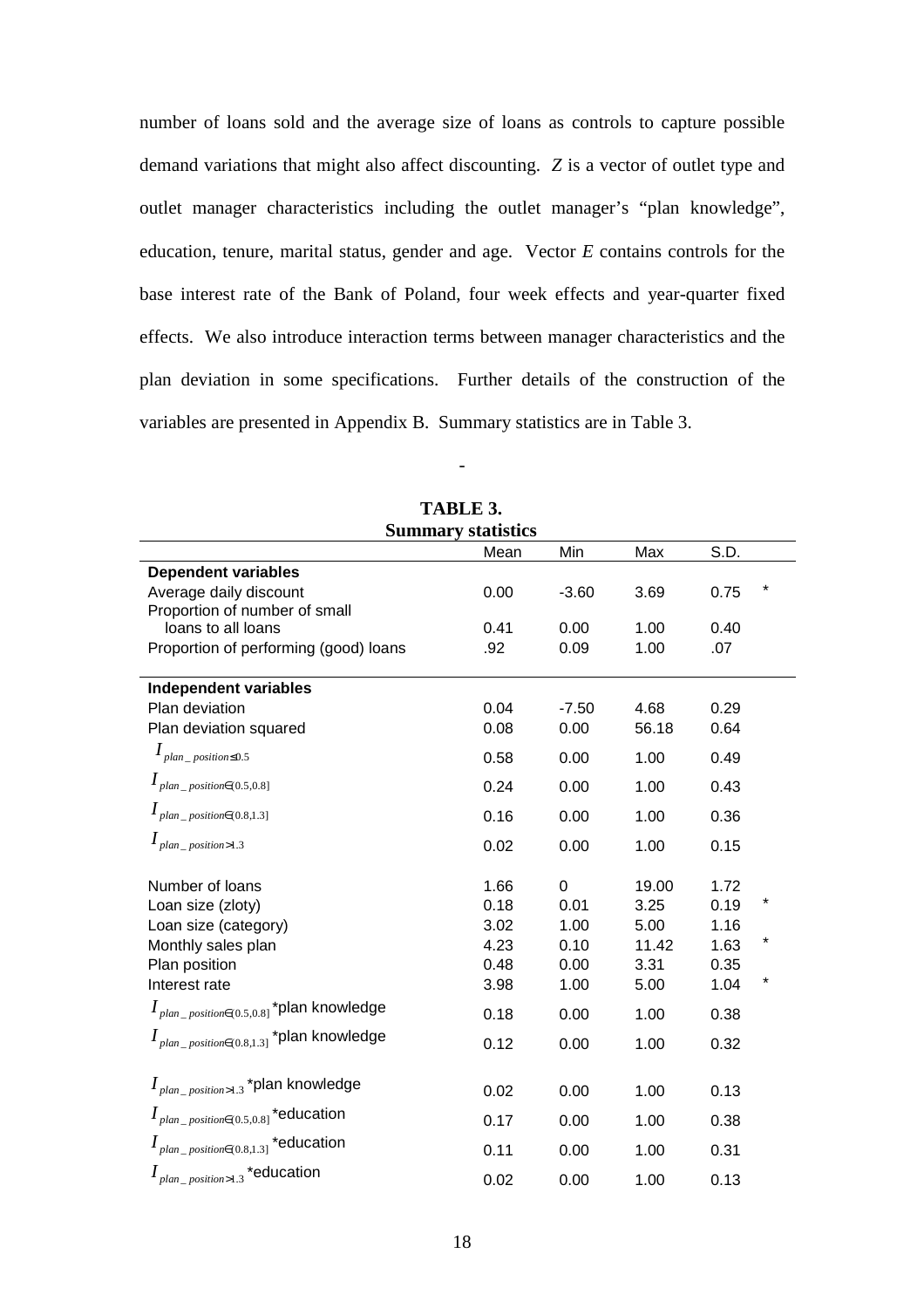| Education*plan deviation<br>Plan knowledge* plan deviation | $-0.03$<br>$-0.03$ | $-4.68$<br>$-3.79$ | 4.81<br>7.50 | 0.23<br>0.25 |
|------------------------------------------------------------|--------------------|--------------------|--------------|--------------|
| National bank of Poland interest rate                      | 4.20               | 4.00               | 4.75         | 0.25         |
|                                                            |                    |                    |              |              |
| <b>Personal traits</b>                                     |                    |                    |              |              |
| Age                                                        | 26.90              | 23.00              | 33.00        | 2.27         |
| Marital                                                    | 1.50               | 1.00               | 2.00         | 0.50         |
| Tenure                                                     | 2.82               | 1.00               | 5.00         | 1.26         |
| High plan knowledge                                        | 0.53               | 0.00               | 1.00         | 0.44         |
| High education                                             | 0.51               | 0.00               | 1.00         | 0.45         |

Note: \* denotes data that has been transformed in order to protect confidentiality

We estimate equation (2) using fixed effects OLS, to control for unobserved heterogeneity across outlets. As managers' characteristics, including plan knowledge, are time-invariant, we would not be able to identify our model using individual outlet fixed effects. We hence use fixed effects at the level of the outlet type described in Section 3. We provide several robustness checks to ensure that our estimates are not affected by unobserved heterogeneity within an outlet type.

One potential concern in estimating (2) is that our model suffers from a subtle type of endogeneity problem. Plan deviation measures how well managers stand with regard to their sales target; it could thus be affected by prior period discounting. If there is serial correlation in the error terms, this could lead to correlation between the plan deviation variable and the error term, leading to biased coefficient estimates (Greene, 2003). Using the test proposed by Wooldridge (2002, p. 282), we reject the hypothesis of serial correlation in our panel (*F*=0.43). Another potential concern is that the number of loans and average size of loans may also be endogenous in equation (2). Although their coefficients are only "nuisance" parameters, such endogeneity, if present, would bias all of our estimated coefficients (Greene, 2003, p. 149). To test the robustness of our estimation results to this possibility, we estimated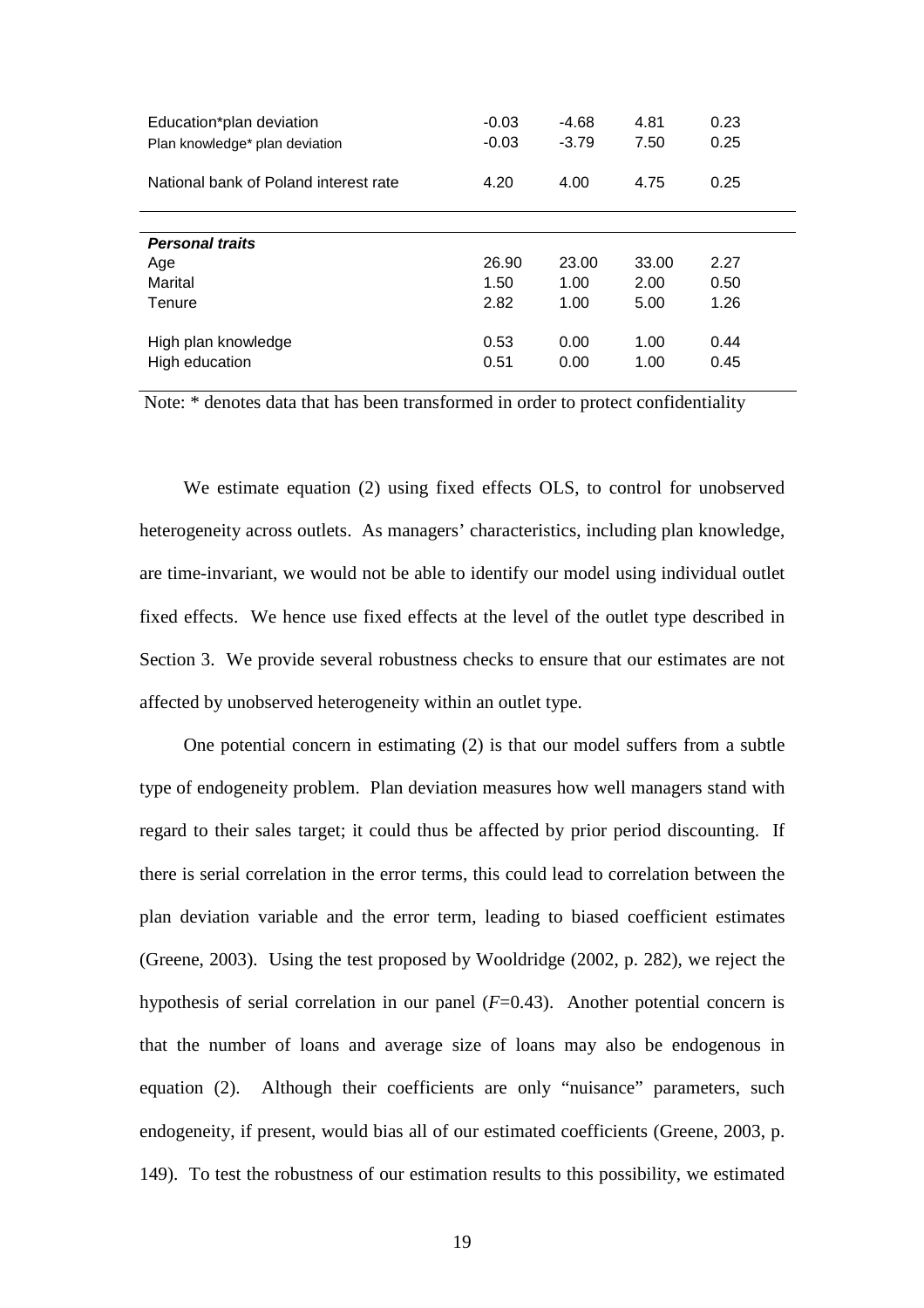the model instrumenting the number of loans and average size of loans at the outlet level with aggregate measures at the macro region level.<sup>15</sup> The Hausmann test cannot reject the hypothesis that the OLS estimates are consistent ( $\chi^2$  = 8.34). We therefore report the OLS results only.

### **5.2 Results**

 $\overline{a}$ 

Table 4 presents results of the estimation of equation 2. Columns 1 and 2 present specifications of the restricted models without the influence of cognitive abilities, with and without outlet fixed effects. The Hausmann test strongly favors the fixed effects over the random effects specification ( $\chi^2$  = 207.02). Column 3 presents the specification with outlet type fixed effects. Note that the individual coefficient estimates barely change across the two specifications. We cannot reject the hypothesis of joint equality of coefficients 3 ( $\chi^2$  = 13.87). Also, the  $R^2$  does not decrease in going from column 2 to column 3, which makes us confident that the unobserved heterogeneity at the outlet level is well captured by the outlet type. The remaining specifications (columns 4 and 5) hence present fixed effects estimates pooled at the outlet type level. The specification in column 4 is the baseline model with individual characteristics variables and outlet type fixed effects. In column 5 we add interaction terms between individual characteristics and our main independent variable, plan deviation. The following discussion pertains to column 5.

<sup>&</sup>lt;sup>15</sup> Using population level aggregate measures does not change the result. Note that the discount is calculated compared to the whole population so the instruments are at a lower aggregation level.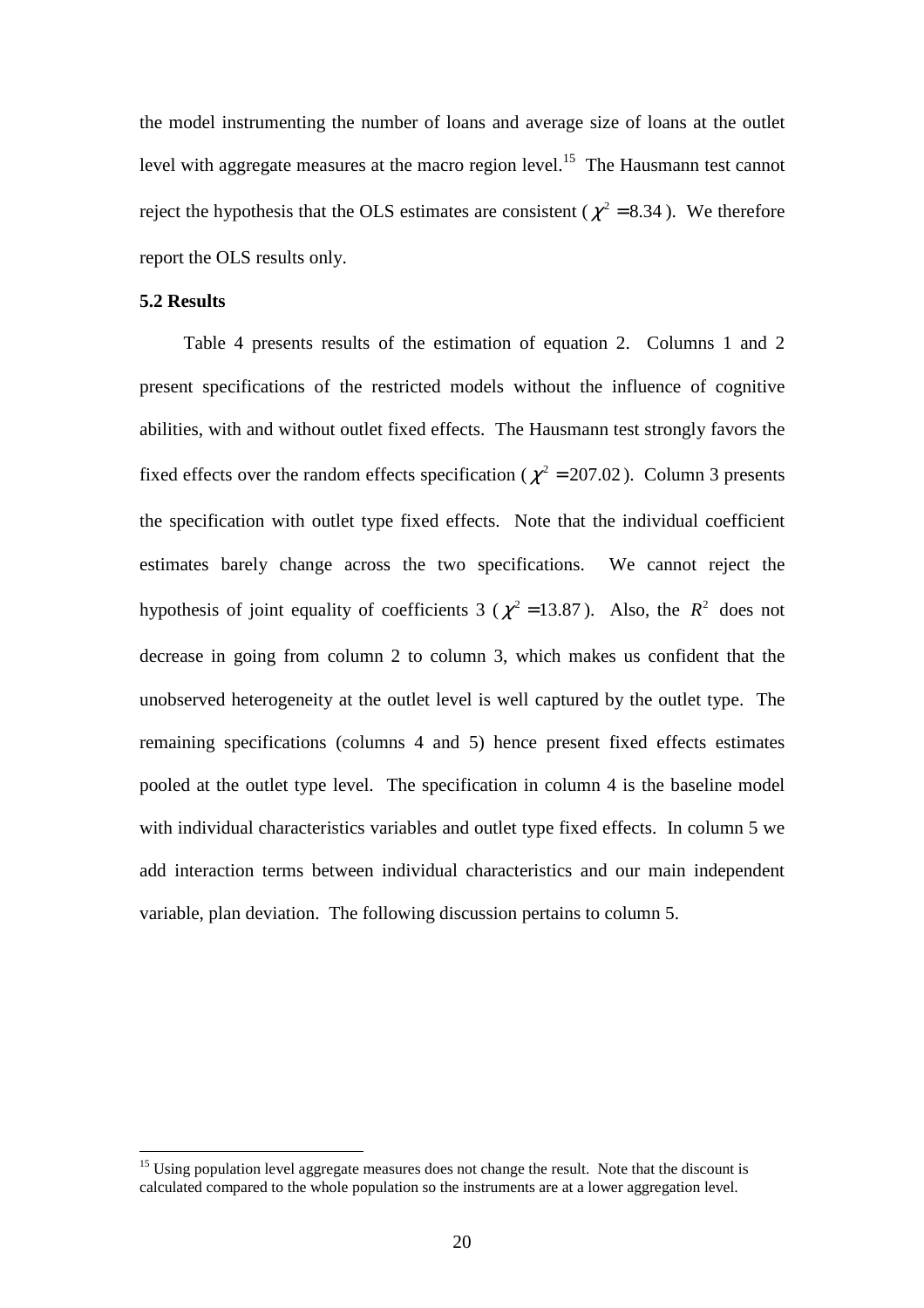| TABLE 4.                                            |
|-----------------------------------------------------|
| The pattern of discounting behavior across managers |

Dependent variable: average daily discount

|                               | (1)           | (2)           | (3)           | (4)           | (5)           |
|-------------------------------|---------------|---------------|---------------|---------------|---------------|
|                               |               |               |               |               |               |
| Plan deviation                | $-0.186$      | $-0.068$      | $-0.075$      | $-0.116$      | $-0.237$      |
|                               | $(6.69)$ ***  | $(2.67)$ ***  | $(2.98)$ ***  | $(3.56)$ ***  | $(4.23)$ ***  |
| Plan deviation-sq             | 0.048         | 0.018         | 0.021         | 0.036         | 0.038         |
|                               | $(3.96)$ ***  | $(1.95)*$     | $(2.20)**$    | $(2.61)$ ***  | $(2.94)$ ***  |
| Value of loans                | 0.019         | $-0.006$      | $-0.000$      | $-0.027$      | $-0.025$      |
|                               | (0.75)        | (0.22)        | (0.01)        | (0.94)        | (0.87)        |
| Number of loans               | 0.022         | 0.028         | 0.023         | 0.027         | 0.027         |
|                               | $(8.30)$ ***  | $(10.30)$ *** | $(8.74)$ ***  | $(8.91)$ ***  | $(8.77)$ ***  |
| Bank of Poland                | $-0.169$      | 0.424         | 0.417         | 0.410         | 0.409         |
|                               | $(11.35)$ *** | $(16.96)$ *** | $(16.78)$ *** | $(14.04)$ *** | $(14.03)$ *** |
| Week2                         | 0.038         | 0.038         | 0.038         | 0.046         | 0.046         |
|                               | $(2.75)$ ***  | $(2.78)$ ***  | $(2.71)$ ***  | $(2.86)$ ***  | $(2.87)$ ***  |
| Week3                         | 0.070         | 0.064         | 0.064         | 0.078         | 0.078         |
|                               | $(5.03)$ ***  | $(4.67)$ ***  | $(4.71)$ ***  | $(4.89)$ ***  | $(4.89)$ ***  |
| week4                         | 0.120         | 0.106         | 0.104         | 0.115         | 0.115         |
|                               | $(8.52)$ ***  | $(7.68)$ ***  | $(7.51)$ ***  | $(7.06)$ ***  | $(7.06)$ ***  |
| High education                |               |               |               | 0.006         | 0.004         |
|                               |               |               |               | (0.44)        | (0.29)        |
| High plan knowledge           |               |               |               | 0.321         | 0.286         |
|                               |               |               |               | $(3.76)$ ***  | $(2.71)$ ***  |
| Education*Plan deviation      |               |               |               |               | 0.042         |
|                               |               |               |               |               | (1.02)        |
| Plan knowledge*Plan deviation |               |               |               |               | 0.110         |
|                               |               |               |               |               | $(2.31)$ **   |
| Quarter f.e.                  | no            | yes           | yes           | yes           | yes           |
| Outlet f.e.                   | no            | yes           | no            | no            | no            |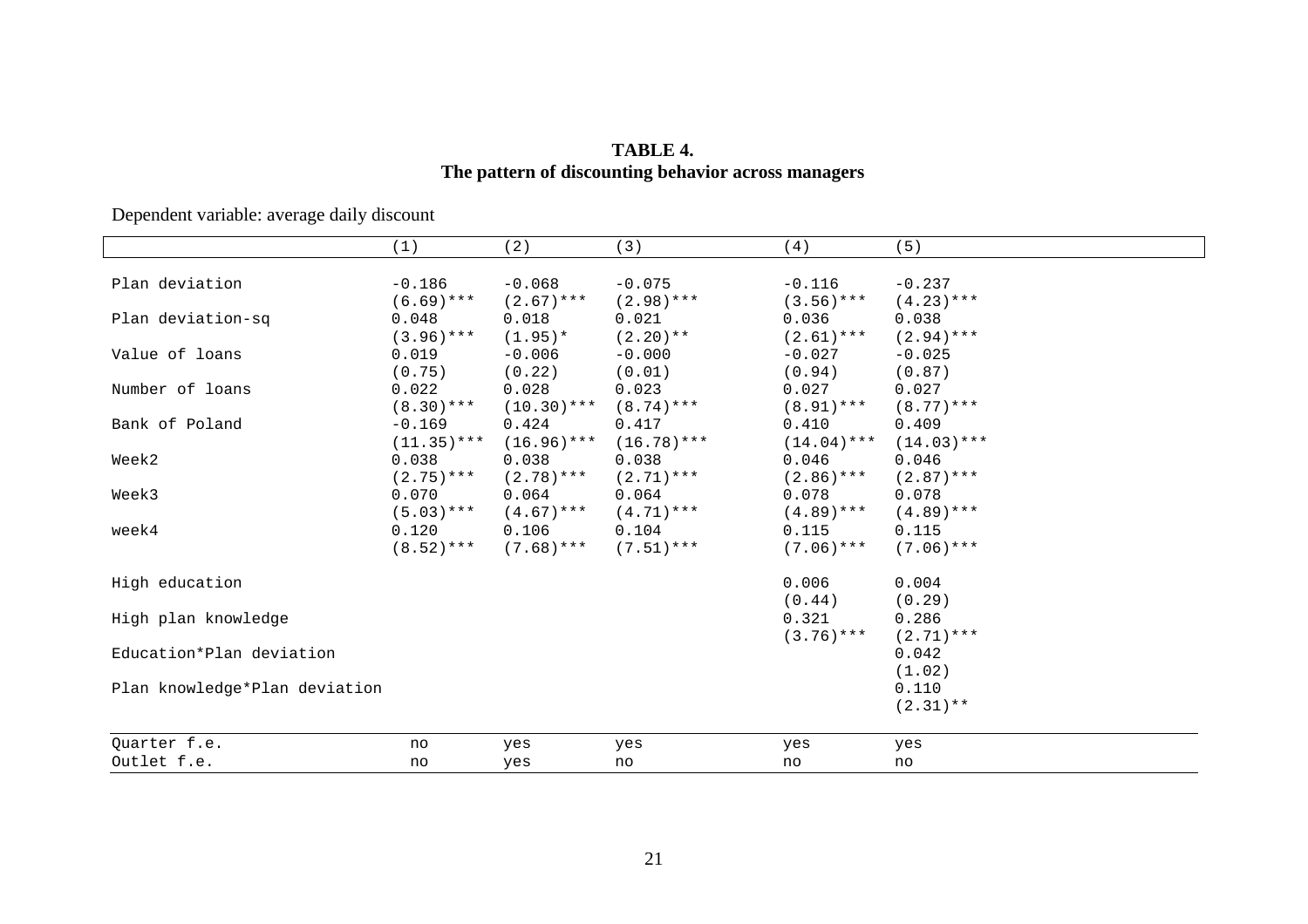| Outlet type f.e.<br>Personal traits | no<br>no | no<br>no | yes<br>no | yes<br>no | yes<br>yes |
|-------------------------------------|----------|----------|-----------|-----------|------------|
| Observations                        | 39609    | 39609    | 39609     | 28670     | 28670      |
| R-squared                           | 0.O1     | .06      | 0.06      | 0.06      | 0.07       |

Ordinary Least Squares estimates. Robust t statistics in parentheses, constant included but not reported. \* significant at<br>10%; \*\* significant at 5%; \*\*\* significant at 1%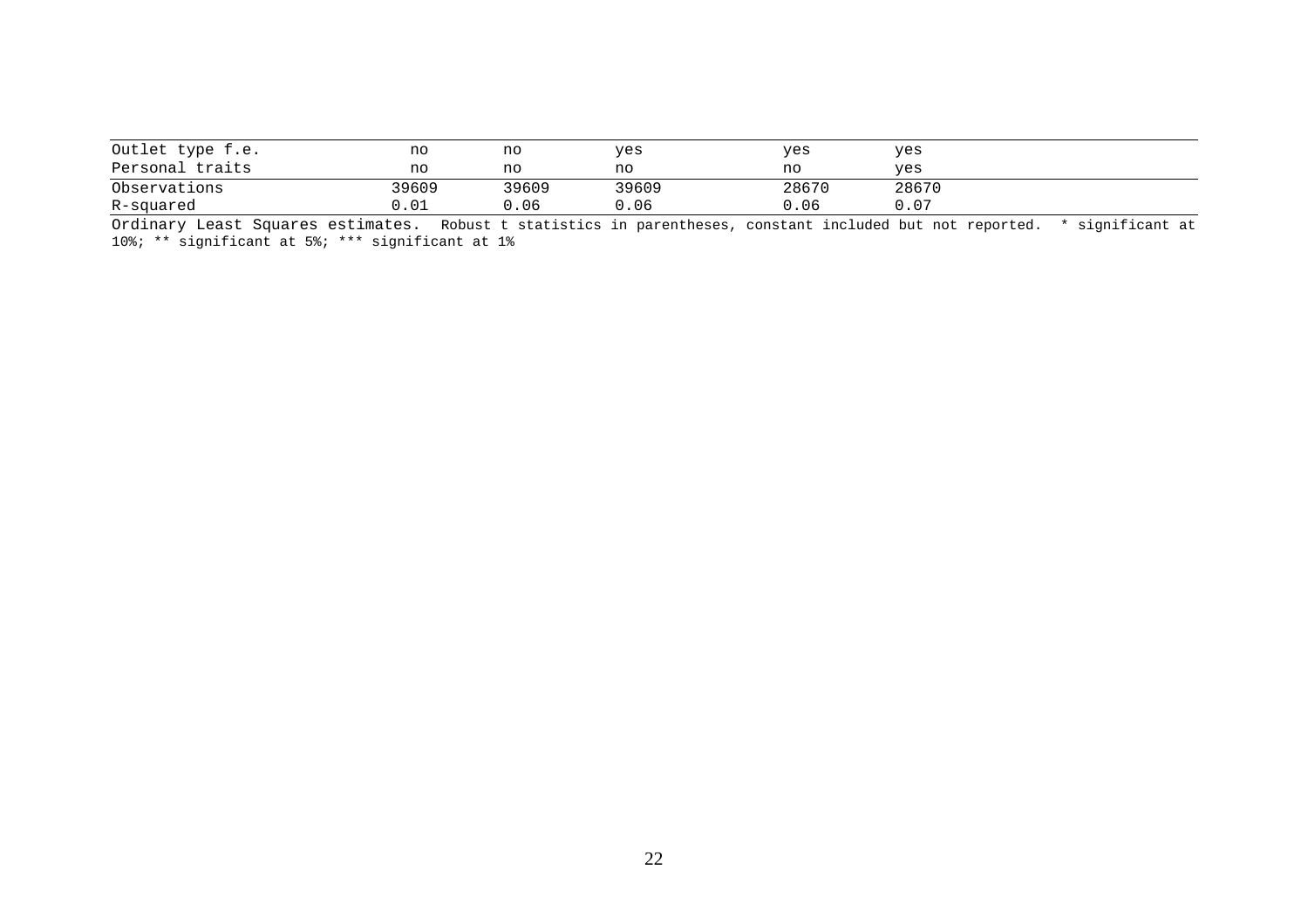Recall that positive values of the plan deviation mean that the outlet is performing ahead of plan. Column 5 shows that the coefficient on this variable is negative and highly significant, indicating that outlets further "ahead of schedule" give lower discounts. Furthermore, the coefficient on the squared term is positive and significant, indicating that the graph is convex. Unit managers decrease their use of discounting as they approach the expected level of performance.

The coefficients on both the education variable and its interaction with plan deviation are insignificant. At the same time, the coefficients on plan knowledge and its interaction with plan deviation are significant. This suggests that, as we suspected, these scales measure different constructs. Managers with high knowledge of the sales plan discount more heavily. The coefficient on the interaction term between plan knowledge and plan deviation indicates that managers with high plan knowledge are less sensitive to where they are in their sales plan.. Figure 4 presents discounts as a function of plan deviation for high- and low-plan-knowledge managers, using the coefficient estimates from column 5 of table 4, with the other variables held constant at their average values. The solid line represents the high-plan-knowledge managers and the dashed line the low-plan-knowledge managers. While the figure suggests that the discounts reach a minimum and then increase, the minima of the two graphs lie largely outside the range of the data (99.9 percent of observations are below the point where the high-plan-knowledge curve reaches its minimum). We believe the coefficient estimates rather indicate that discounts are asymptotically approaching a minimum value, and that managers of different "ability", as measured here, approach these minima at different rates. If this is so, the estimates suggest that high-planknowledge managers stop discounting at lower levels of plan performance. This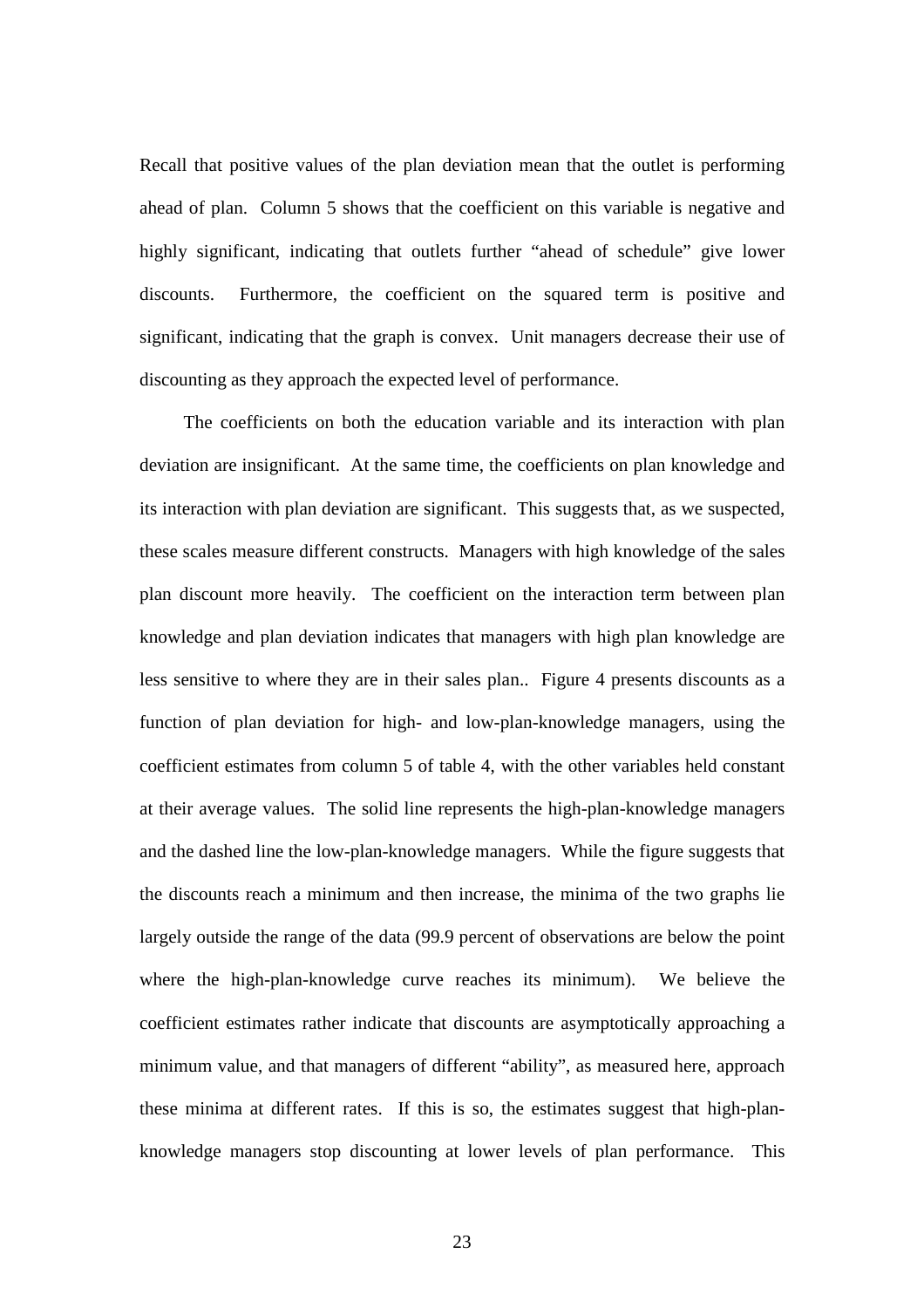possibly indicates a greater sensitivity to the dynamic penalty of overshooting their target, although this interpretation is difficult to reconcile with the fact that they give higher discounts throughout.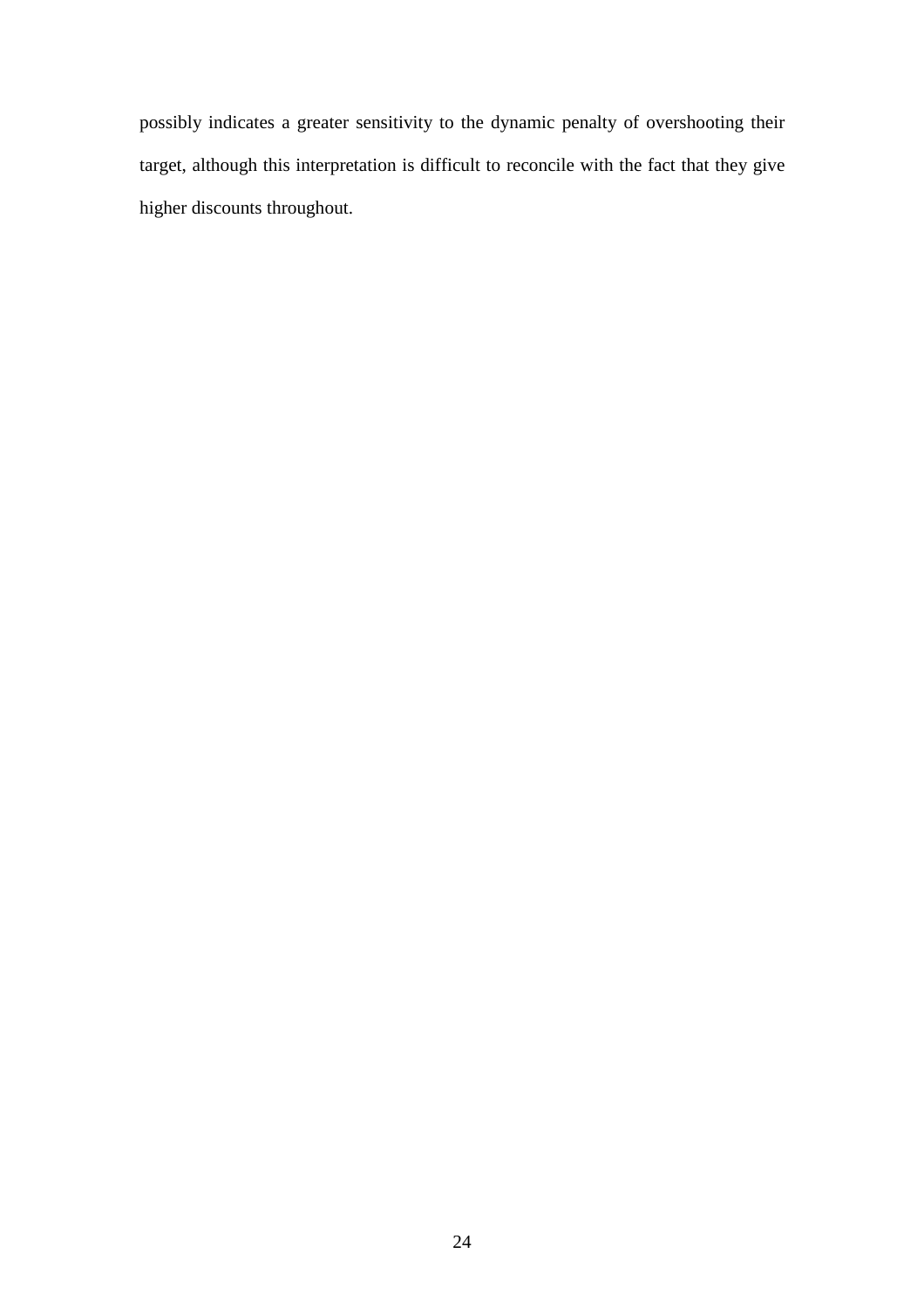### **FIGURE 4.**

Discounting behavior as a function of distance from expected performance: high (solid line) and low plan knowledge employees

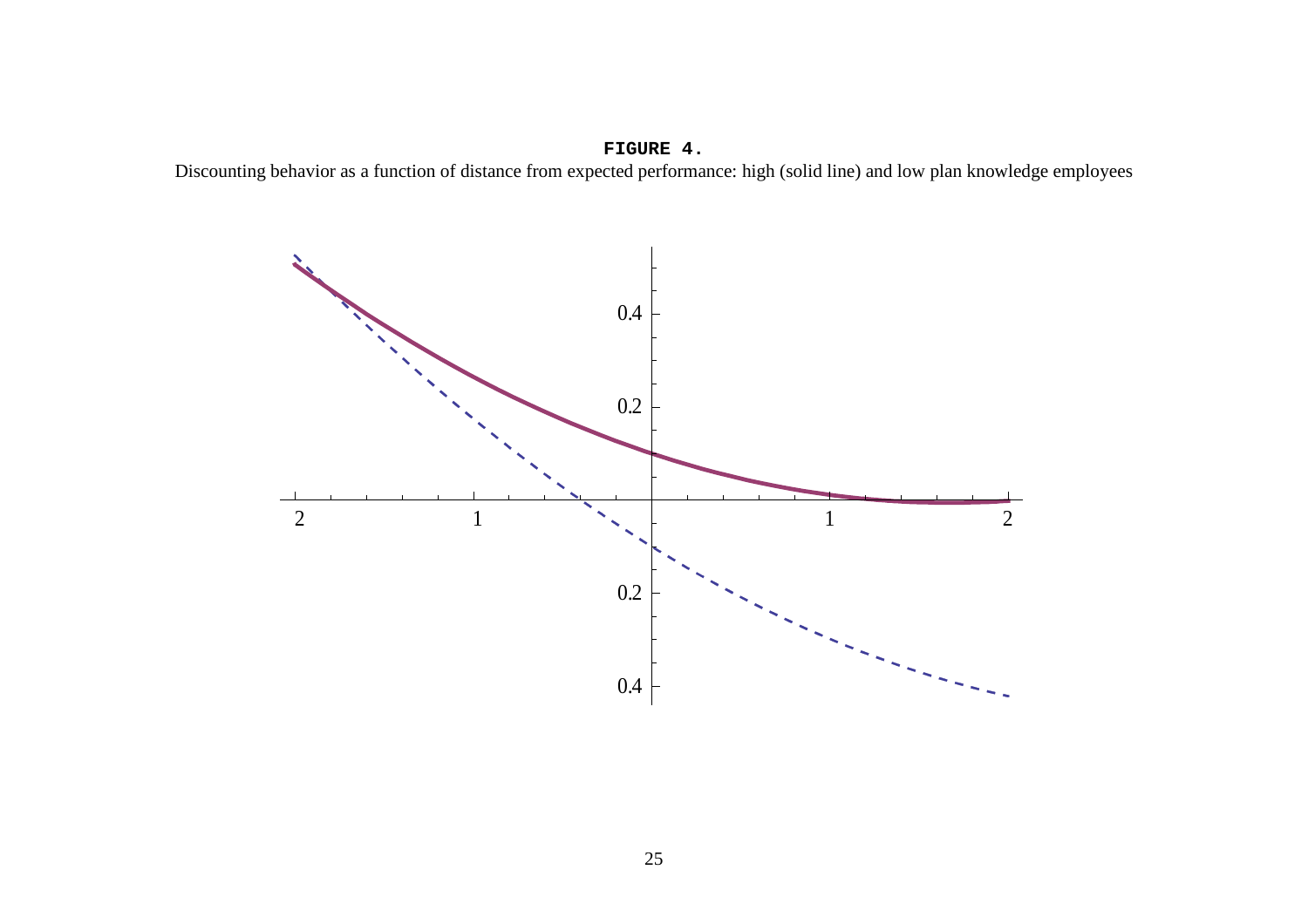### **6. LOAN SIZE**

 $\overline{a}$ 

As discussed above, in addition to the interest rate, outlet managers have discretion over the size of the loan they offer a client. Our interviews with managers indicate that they have strong preferences over loan size and, especially, the timing of large loans.

*The best thing that could happen to you is one big customer very early in the month. Such a customer can make up to 25 percent of the plan in my outlet. You don't have to worry that there'd be no bonus. At the same time, such a customer is a nightmare if he shows up on the 30th [day of the month].* 

These preferences are driven by the incentive plan. Managers' incentives to reduce loan size vary depending on their current position relative to their sales plan. At low levels of sales, managers' incentives are to push larger loans, as these help them more quickly reach the threshold for the piece rate bonus. At intermediate levels of performance (80 to 130 percent of plan), managers' incentives are somewhat ambiguous. On the one hand, the piece rate is increasing in plan position in this range, as is the expected dynamic penalty (future ratcheting of sales targets due to "over performance"). Both of these favor substituting quantity for volume (aggregate loan value). On the other hand, larger average loan sizes more quickly get managers to higher performance thresholds, where they earn higher piece rates. However, above 130 percent of plan, managers' incentives are unambiguously toward smaller loans. In this range, the piece rate is constant, while the expected costs of ratcheting continue to increase. $1$ 

Although loan size is partly driven by individual consumers' preferences, managers can influence it in at least two ways: (a) by "cutting" large loans into small

<sup>&</sup>lt;sup>1</sup> If there is a limit – real or perceived by managers – to the amount by which sales targets are ratcheted each month, then the dynamic ratcheting penalty may be weakly increasing in current performance rather than strictly increasing.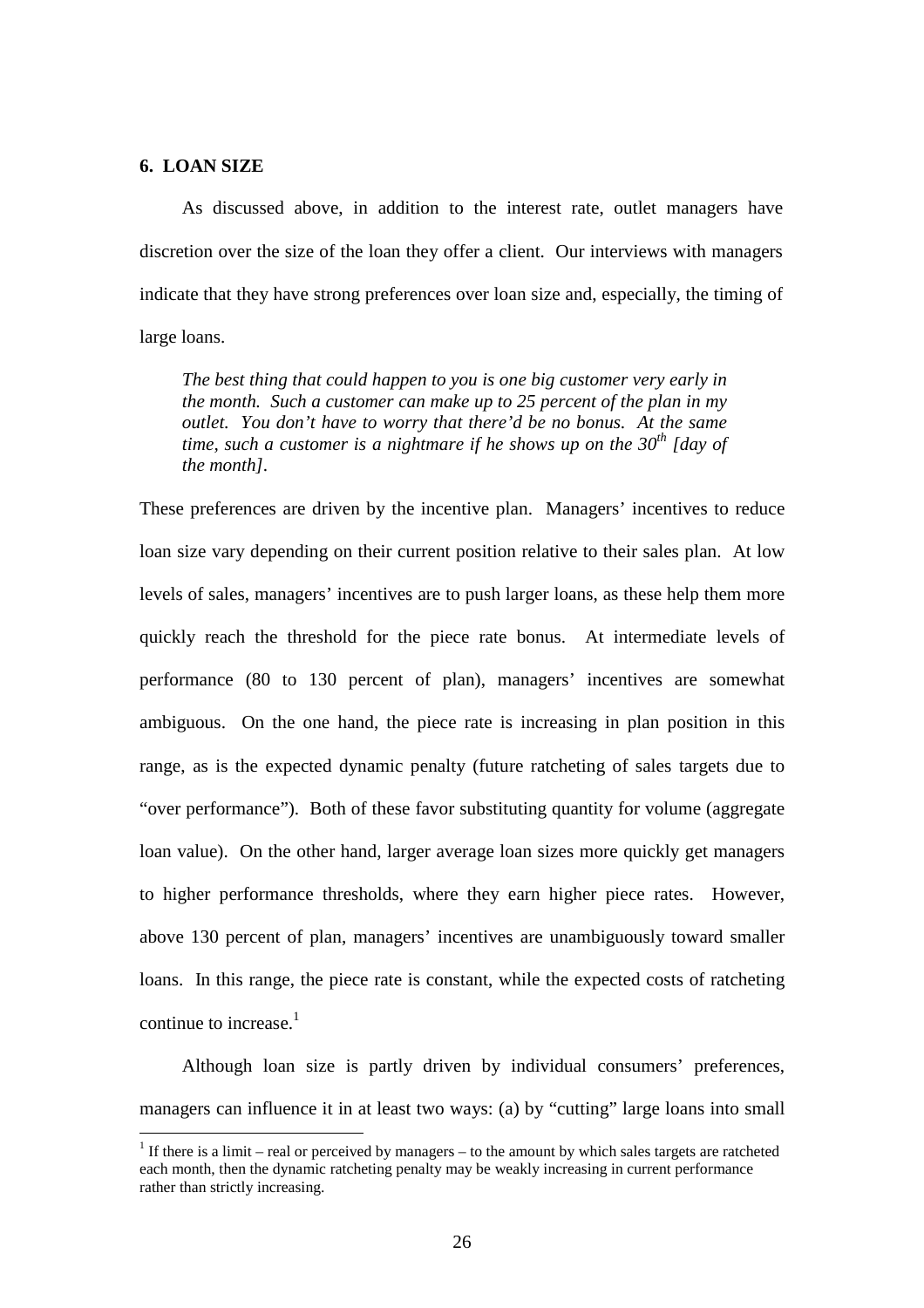loans ("slicing" in the managers' jargon) or (b) by proposing a loan below the client's borrowing capacity. Our interviews indicate that managers do game the incentives by manipulating loan size:

*At the beginning of the month I always first propose the highest possible loan to clients. Sometimes even more. When we [the outlet] are already over the plan, I will never give a client what he can actually afford.* 

Therefore, we predict that the share of small loans in the manager's daily sales will be increasing in her current plan level. Furthermore, we expect this effect to be stronger for managers with higher levels of plan knowledge.

### **6.1 Empirical Specification**

 $\overline{a}$ 

We estimate variations of the following equation:

$$
PS_{u,t} = \alpha D_{u,t,a-b} + \beta_1 P P_{u,t} + \beta_2 Z_u + \chi E_t + \varepsilon_{u,t}
$$
 (3)

The dependent variable  $(PS_{u,t})$  is the proportion of the number of small loans to all loans sold in outlet *u* on day *t*. We define a loan as "small" if it belongs to one of the first two of the five size categories.<sup>2</sup>  $PP_{u,t}$  measures unit *u*'s "plan position", or performance against plan, on day *t*: it is the ratio of cumulative sales to the sales target.  $D_{u,t,a-b}$  is a vector of indicator variables for various plan position thresholds, where each element equals one if outlet  $u$  is between  $a$  and  $b$  percent of the sales target on day *t*. We define four intervals: 0-50 percent, 50-80 percent, 80-130 percent and above 130 percent. Other than the division at 50 percent, this partition reflects important thresholds in the managers' piece rate incentive plan.<sup>3</sup>. Z is a vector of outlet type and outlet manager characteristics including manager's "plan knowledge",

 $2^{2}$  Our results are robust to alternative classifications of small and large loans.

 $3$  Interviews with managers suggested that 50 percent was an important psychological threshold. Our results are robust to other partitions of plan position.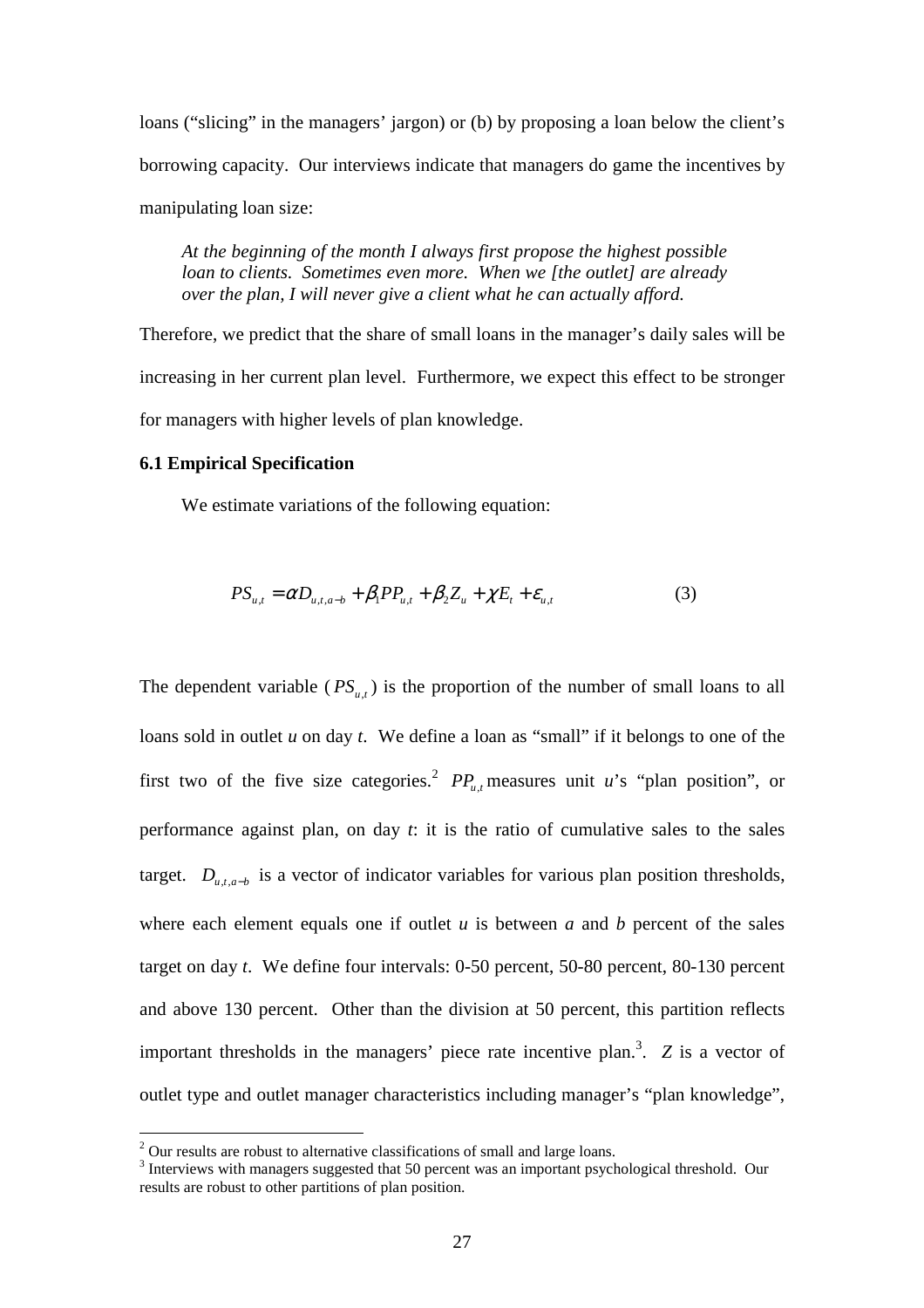education, marital status, tenure, gender and age. The vector *E* contains four week effects and year-quarter fixed effects. Some specifications include interaction terms between  $D_{u,t,a-b}$  and outlet manager characteristics. Appendix B contains a further description of the variables. We estimate equation (3) using outlet fixed effects OLS.

### **6.2 Results**

We report the results of our analysis in Table 5. The specification in column 1 reports OLS results of the estimation of the restricted model. In column 2 we add individual outlet fixed effects. In column 3 we substitute outlet type fixed effects for individual outlet fixed effects. Similarly to the estimation of model (2), the estimated coefficients in column 2 and 3 do not statistically differ  $(\chi^2 = 16.2)$ . The specification in column 4 reports outlet type fixed effects estimates with education and plan knowledge variables. In column 5 we add interaction terms between manager characteristics and the plan position thresholds.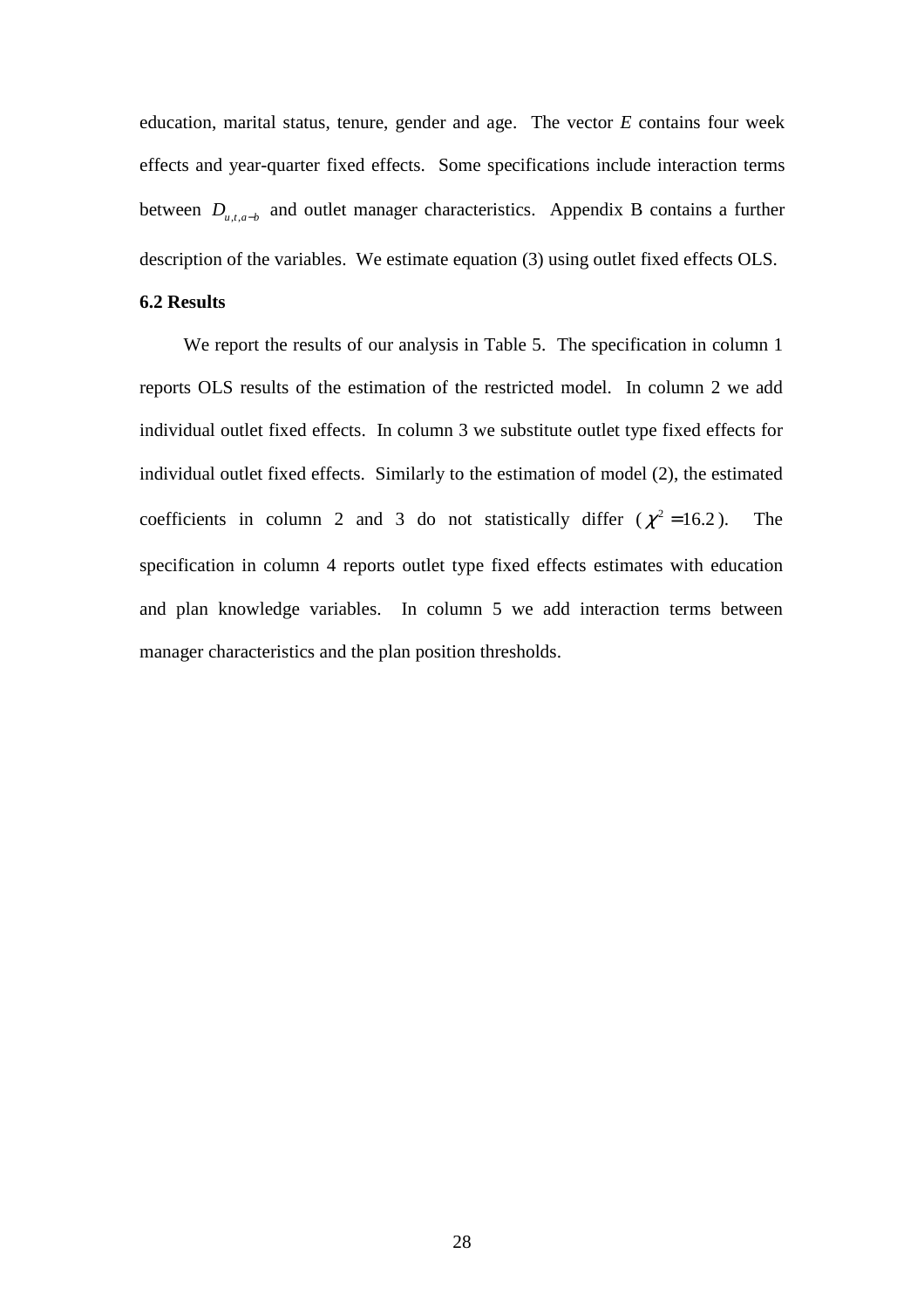# **TABLE 5. Effect of Incentives on Loan Size**

Dependent variable: daily proportion of number of small loans to all loans

|                                                    | (1)                    | (2)                    | (3)                    | (4)                  | (5)                   |
|----------------------------------------------------|------------------------|------------------------|------------------------|----------------------|-----------------------|
|                                                    |                        |                        |                        |                      |                       |
| $I_{plan\_position \leq 0.5}$                      | 0.431                  | 0.426                  | 0.401                  | 0.402                | 0.566                 |
|                                                    | $(83.72)$ ***          | $(32.75)$ ***          | $(49.67)$ ***          | $(18.60)$ ***        | $(8.08)$ ***          |
| $I_{plan\_position \in (0.5,0.8]}$                 | 0.448                  | 0.443                  | 0.427                  | 0.421                | 0.586                 |
|                                                    | $(38.48)$ ***          | $(27.11)$ ***          | $(31.55)***$           | $(16.66)$ ***        | $(8.15)$ ***          |
| $I_{plan\_position \in (0.8,1.3]}$                 | 0.486                  | 0.484                  | 0.456                  | 0.458                | 0.614                 |
|                                                    | $(26.81)$ ***          | $(22.83)$ ***          | $(23.67)$ ***          | $(14.74)$ ***        | $(8.40)$ ***          |
| $I_{plan\_position>1.3}$                           | 0.590                  | 0.592                  | 0.564                  | 0.575                | 0.666                 |
|                                                    | $(19.25)$ ***          | $(18.42)$ ***          | $(17.88)$ ***          | $(12.93)***$         | $(7.89)$ ***          |
| Plan position                                      | $-0.019$               | $-0.019$               | $-0.020$               | $-0.022$             | $-0.022$              |
|                                                    | $(9.37)$ ***           | $(8.95)$ ***           | $(9.24)$ ***           | $(7.63)$ ***         | $(7.69)$ ***          |
| Week2                                              | 0.037                  | 0.035                  | 0.037                  | 0.044                | 0.044                 |
|                                                    | $(5.52)$ ***           | $(5.21)$ ***           | $(5.37)$ ***           | $(5.35)$ ***         | $(5.35)$ ***          |
| Week3                                              | 0.088<br>$(10.94)$ *** | 0.083<br>$(10.28)$ *** | 0.087<br>$(10.78)$ *** | 0.098<br>$(9.92)***$ | 0.098<br>$(9.95)$ *** |
| Week4                                              | 0.110                  | 0.103                  | 0.110                  | 0.123                | 0.123                 |
|                                                    | $(12.20)$ ***          | $(11.17)$ ***          | $(12.03)$ ***          | $(11.04)$ ***        | $(11.05)$ ***         |
| High plan knowledge                                |                        |                        |                        | 0.001                | 0.001                 |
|                                                    |                        |                        |                        | (0.09)               | (0.03)                |
| High education                                     |                        |                        |                        | $-0.003$             | $-0.005$              |
|                                                    |                        |                        |                        | (0.67)               | (1.06)                |
| $I_{plan\_position \in (0.5,0.8]}$ *plan knowledge |                        |                        |                        |                      | 0.010                 |
|                                                    |                        |                        |                        |                      | (0.85)                |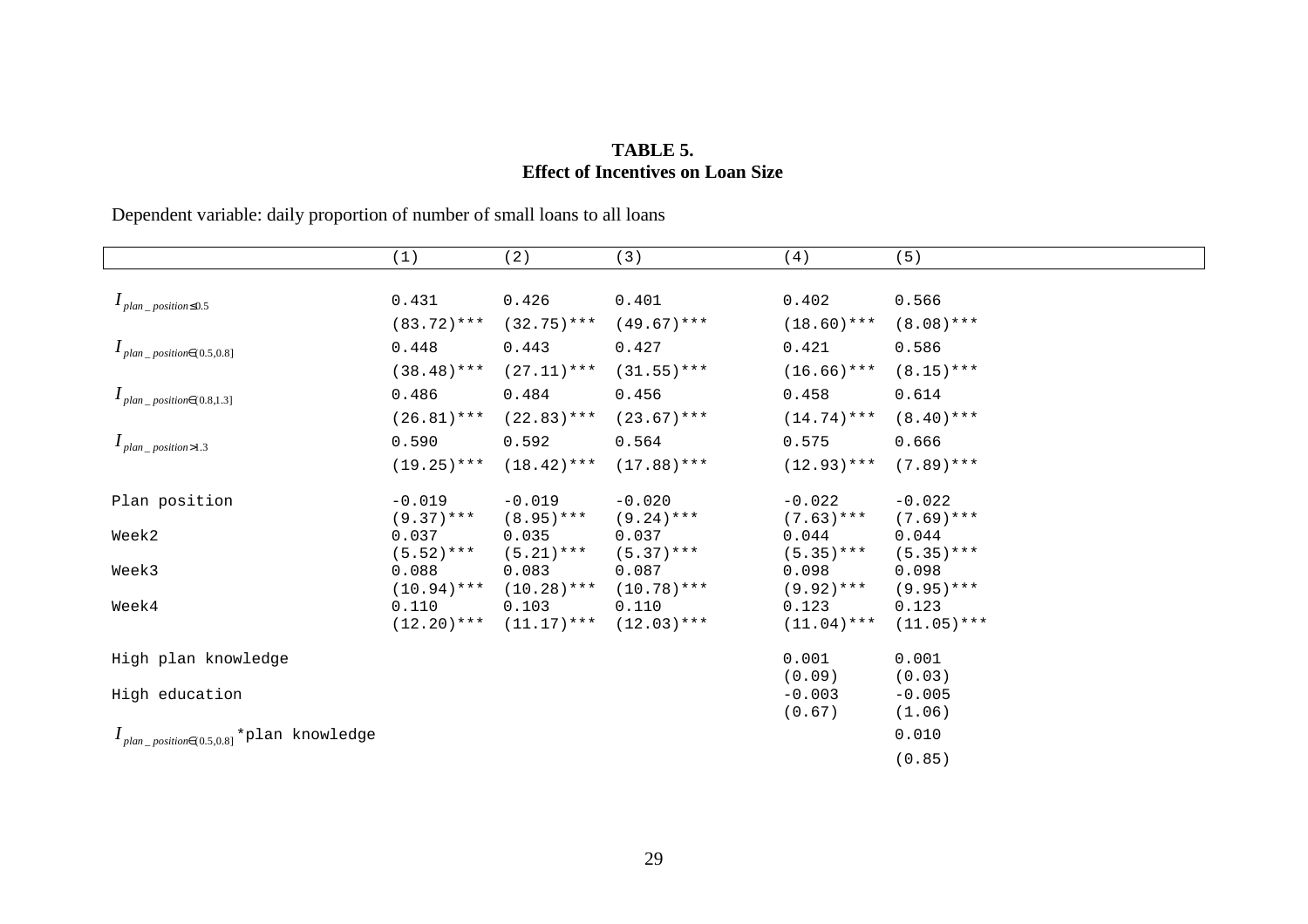| $I_{plan\_position \in (0.8,1.3]}$ *plan knowledge | $-0.002$ |       |       |       |             |  |
|----------------------------------------------------|----------|-------|-------|-------|-------------|--|
|                                                    |          |       |       |       | (0.13)      |  |
| $I_{plan\_position>1.3}$ *plan knowledge           |          |       |       |       | 0.082       |  |
|                                                    |          |       |       |       | $(2.21)$ ** |  |
| $I_{plan\_position \in (0.5,0.8]} *$ education     | 0.001    |       |       |       |             |  |
|                                                    | (0.08)   |       |       |       |             |  |
| $I_{plan\_position \in (0.8,1.3]} *$ education     |          |       |       |       | 0.011       |  |
|                                                    |          |       |       |       | (0.82)      |  |
|                                                    |          |       |       |       |             |  |
| $I_{plan\_position>1.3}$ *education                |          |       |       |       | 0.009       |  |
|                                                    |          |       |       |       | (0.26)      |  |
| Quarter f.e.                                       | no       | yes   | yes   | yes   | yes         |  |
| Unit f.e.                                          | no       | yes   | no    | no    | no          |  |
| Unit group f.e.                                    | no       | no    | yes   | yes   | yes         |  |
| Personal traits                                    | no       | no    | No    | no    | yes         |  |
|                                                    |          |       |       |       |             |  |
|                                                    |          |       |       |       |             |  |
| Observations                                       | 40890    | 40890 | 40890 | 29602 | 29602       |  |
| R-squared                                          | 0.51     | 0.52  | 0.51  | 0.52  | 0.53        |  |

Robust t statistics in parentheses, constant suppressed. \*significant at 10%; \*\* significant at 5%; \*\*\* significant at 1%Ordinary Least Squares estimates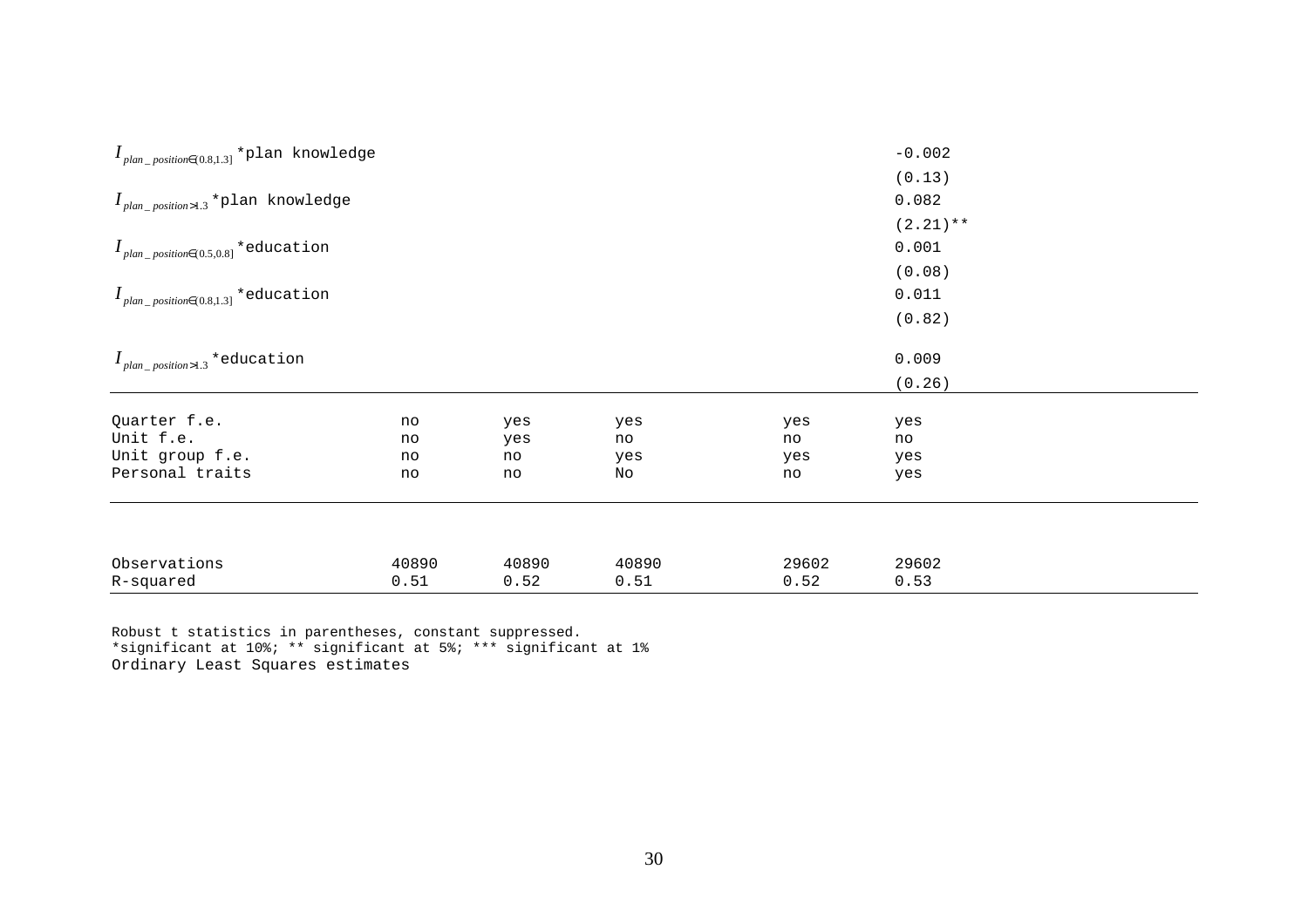The coefficients on the plan position thresholds are positive, significant, and monotonically increasing. Each consecutive coefficient is statistically significantly greater  $(F<2.16)$  than the former.<sup>1</sup> These results indicate that managers steadily shift from large to small loans as they progress in their sales plan. This pattern is consistent with a steadily increasing marginal benefit to selling small loans as plan position improves.

Finally, we turn attention to the interaction of the plan knowledge indicator and the plan position thresholds. A positive coefficient indicates that knowledgeable managers substitute even more strongly to small loans as they progress in their plan position. Interestingly, there is a significant interaction between plan knowledge and the 130 percent threshold. As already noted, above this threshold, the bonus rate stays constant, and the marginal benefit to selling a small loan is unambiguously greater than the marginal benefit to selling a large loan. Therefore, this is the threshold at which we would most expect to see a significant difference between more- and less-knowledgeable managers.

### **7. ESTIMATION OF AGENCY COSTS VIA DEMAND ESTIMATION**

The foregoing evidence clearly suggests an agency problem arising from managers' delegated authority to set prices and influence loan sizes. In this section, we establish bounds for the agency costs arising from discounting behavior. We do this by comparing actual profits on primary loans with the profits the bank would have earned under two different counterfactual scenarios described below. To

 $\overline{a}$ 

 $<sup>1</sup>$  Although the coefficient on the continuous plan position variable is negative and significant, its</sup> magnitude is small and not enough to overturn the monotonic pattern described.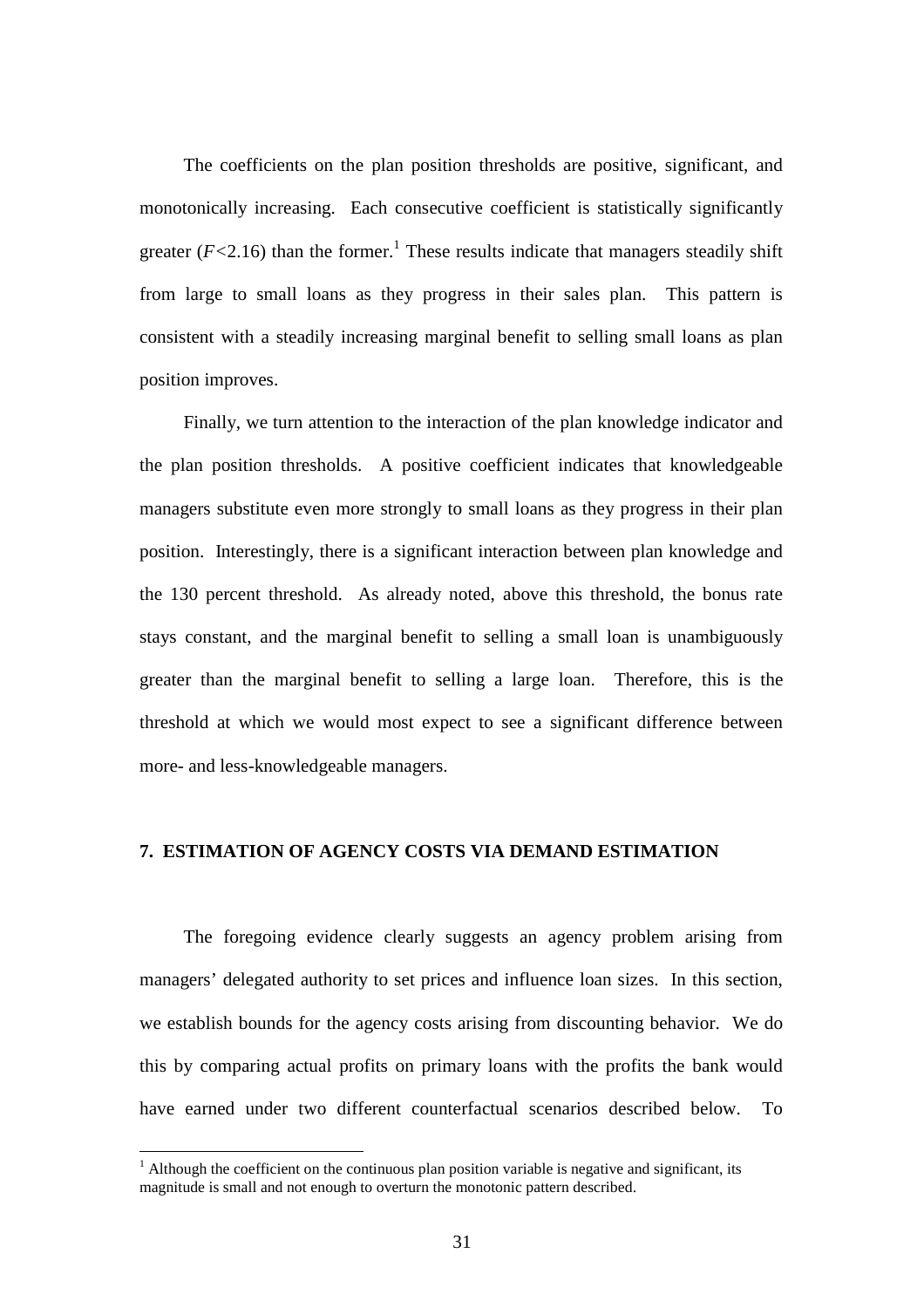estimate counterfactual profits, we need to know the bank's demand for primary loans as a function of the interest rate. We estimate this demand function using a novel identification strategy. As we have shown above, managers manipulate the price and size of loans in response to their plan position. On any given day, different managers in the same region will be at different positions in their incentive plan and will make different decisions about the price and average size of loans offered. Plan position is therefore an outlet-level supply shifter that can be used as an instrument to identify the demand curve for that region. With the estimated parameters for the demand function, we can compute demand under a variety of counterfactual scenarios. With some further information about the bank's margins on loans (described below), we can estimate actual and counterfactual profits, and also compute the price for primary loans that maximizes short-term profits.

We should note here that our demand-based estimation of agency costs encompasses both types of gaming behavior identified above – price manipulation and loan size manipulation. This can be understood by considering the three elements of our analysis: (a) actual profits, (b) counterfactual profits and (c) the instrumental variables that help to identify (b). Actual profits are computed from the daily priceaggregate loan value pair observed for each manager. This will reflect any manipulation of prices or loan sizes. The benchmark counterfactual profits are what the manager could have earned in the absence of gaming. These profits are computed using the demand function. While the manager's position in the incentive plan helps us to identify the demand function's parameters, these parameters represent *consumers'* preferences, which are independent of managers' incentives and behavior. Therefore, the demand function provides a gaming-free benchmark against which to compare the managers' actual behavior. The difference between the observed and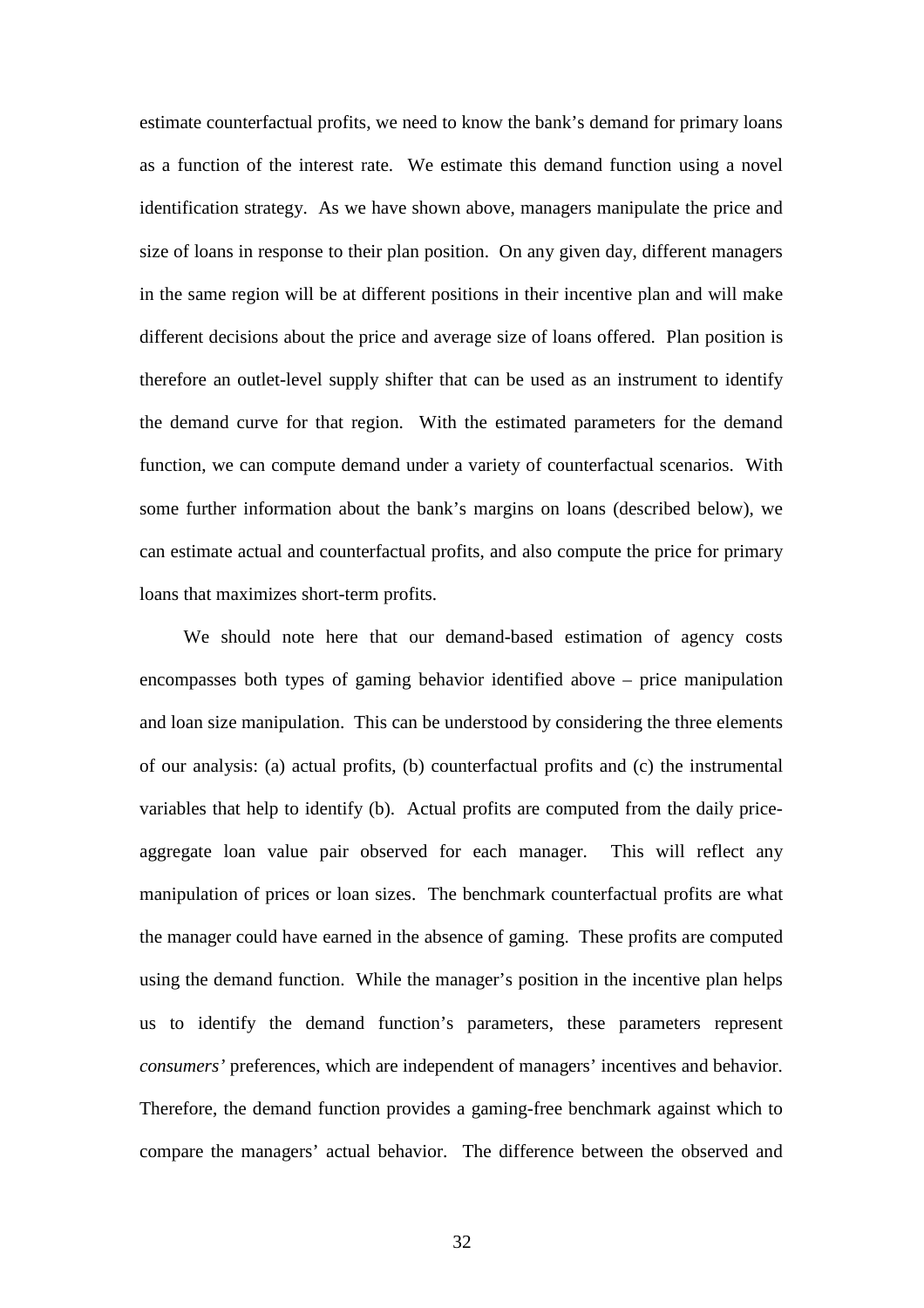benchmark profits can be interpreted as the agency costs of price and loan size manipulation, provided the benchmark is computed using the bank's profitmaximizing price, a point to which we now turn.

As discussed above, bank executives expressly discourage price discounting in the fourth week of the month, because demand increases during that time. Therefore, a lower bound for the bank's agency costs can be estimated by comparing actual fourth-week profits with the profits the bank would have earned had managers maintained prices at their levels from the first three weeks of the month. This is a lower bound because our evidence suggests that outlet managers are gaming the system throughout the month. Therefore, prices in weeks one through three are likely below the profit-maximizing level. If this is true, using these prices as the benchmark to compute week four agency costs underestimates these costs.

The argument for this lower bound is invalid if it is actually optimal for branch managers to reduce prices in week four, despite higher demand. As discussed above, among the models that can reconcile higher demand and lower prices, only those based on cyclical demand elasticities seem to be legitimate candidates in our context. Therefore, as long as the demand elasticity does not change in week four, we argue that our lower bound measure is valid.

An upper bound for the agency costs can be established by comparing actual bank profits in all weeks of the month with the profits the bank would have earned had managers priced at the profit-maximizing level. This is an upper bound because the bank's objectives are more complex than simple short-term profit maximization. New customers generate profits not only through the primary loans analyzed here, but also through the secondary loans discussed above. Also, one of the bank's strategic objectives is rapid growth and market share capture. Both of these imply that the

33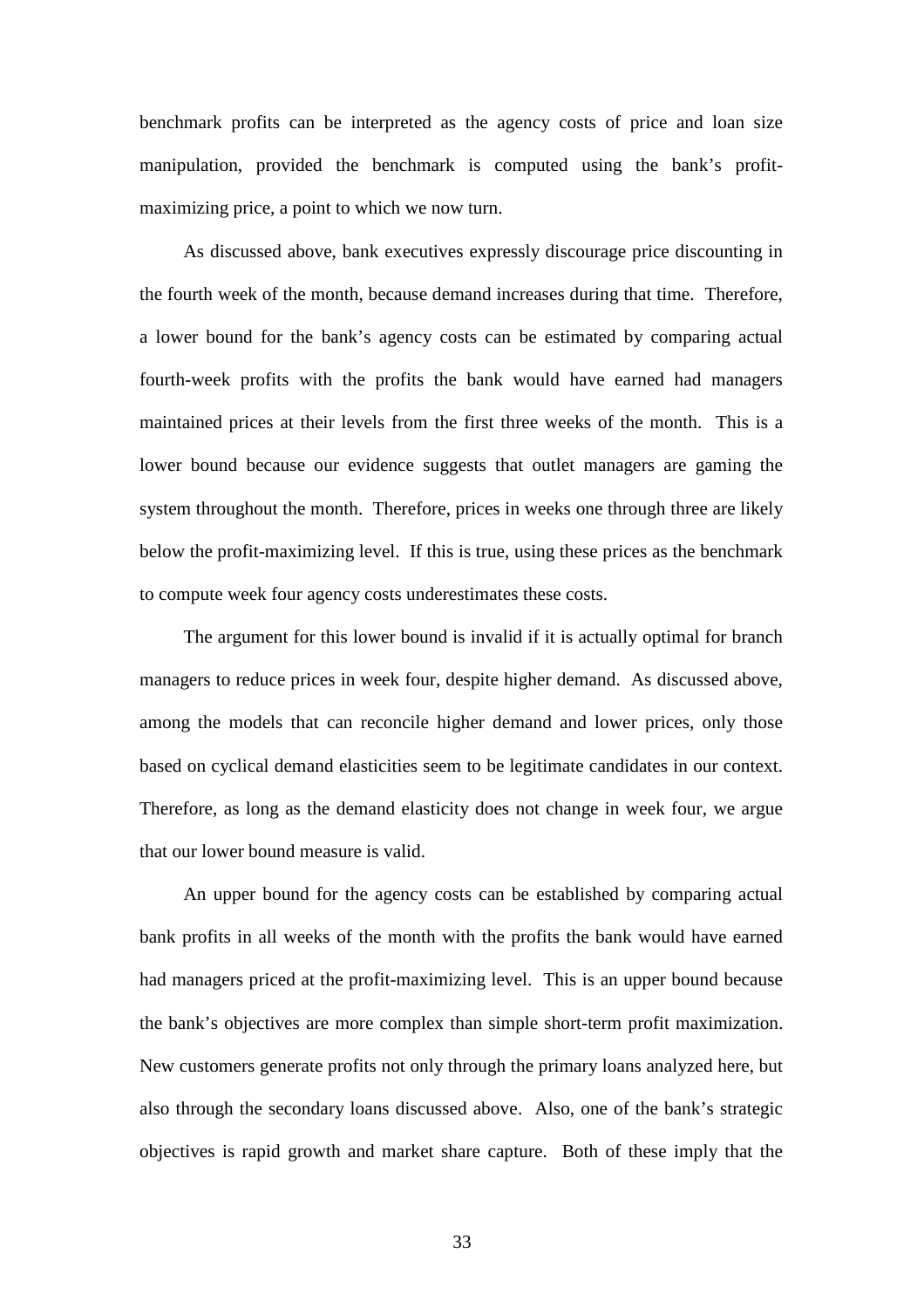price that maximizes long-run profits may be lower than the price that maximizes short-run profits from the sales of primary loans. Therefore, agency costs based on short-run profit maximization will overstate the extent of the problem.

### **7.1 Empirical specification**

Computing agency costs via demand estimation is facilitated by the fact that the product we analyze is a highly homogenous good sold to mass-market consumers. We model an outlet's daily demand for primary loans as follows<sup>2</sup>:

$$
Y = \alpha_0 + \alpha_1 P^* I_{week4} + \alpha_2 P^* I_{week1-3} + I_{region} + I_{month} + I_{unit\_type} + I_{week} + \varepsilon,
$$
 (4)

where *Y* denotes the daily value of loans sold and *P* denotes the price (interest rate).  $3$ We include fixed effects for region (five regions), month (thirteen months), unit type (six dimensions defined above) as well as the week of the month.

Our specification therefore assumes that the level of demand can vary by region, time and outlet characteristics. We also allow the slope of the demand function to vary across weeks one through three and the last week of the month. The summary statistics for our variables are incorporated into Table 3.

To consistently estimate (4), we need an instrument for the price of the loan. As discussed above, our instruments are two measures of the managers' performance against their incentive plan – "plan position" and "plan deviation".

### **7.2 Results**

 $\overline{a}$ 

Table 6 reports OLS and first- and second-stage estimates for the instrumental variables specification. The estimated slope of the demand function does not

<sup>&</sup>lt;sup>2</sup> Subscripts are suppressed for clarity

<sup>&</sup>lt;sup>3</sup> Although loans differ in size, the price does not differ statistically across the different size categories. We therefore estimate the demand function as daily demand for monetary value of loans. We obtain virtually identical results using the number of loans as the dependent variable.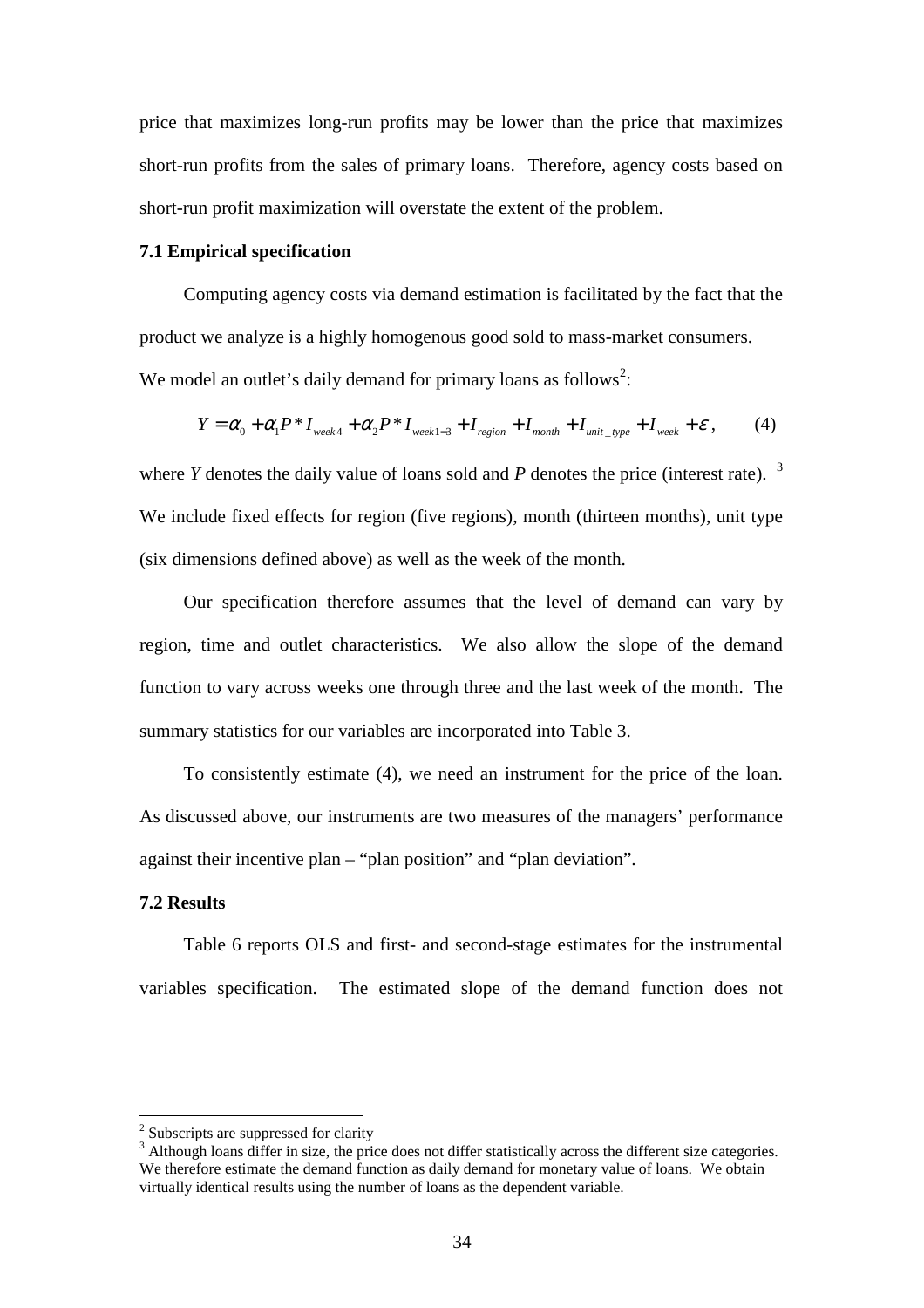statistically differ in week four from that in the first three weeks of the month  $(F=1.87)^4$ . We hence report results for pooled estimation.

|                                                                                              | OLS.                     | Stage 1                  | with<br>2SLS<br>instruments |
|----------------------------------------------------------------------------------------------|--------------------------|--------------------------|-----------------------------|
| Dependent variable                                                                           | Daily demand             | Interest rate            | Daily demand                |
|                                                                                              |                          |                          |                             |
| Interest rate                                                                                | $.16(54.81)$ ***         |                          | $-.86(8.02)$ ***            |
| Constant                                                                                     | $2.53(25.47)$ ***        |                          | $6.97(12.45)$ ***           |
| Plan position                                                                                |                          | $-.176(11.31)$ ***       |                             |
| Plan deviation                                                                               |                          | $-.075(5.28)$ ***        |                             |
| Region fixed effects<br>Unit type fixed effects<br>Month fixed effects<br>Week fixed effects | Yes<br>Yes<br>Yes<br>Yes | Yes<br>Yes<br>Yes<br>Yes | Yes<br>Yes<br>Yes<br>Yes    |
| R-squared<br>F-stat                                                                          | 0.04<br>181.93***        | 0.28<br>1388.19***       | $40.78***$                  |

### **TABLE 6. Demand estimation**

Robust t statistics in parentheses,

 $\overline{a}$ 

• significant at 10%; \*\* significant at 5%; \*\*\* significant at 1

As our focus is not on the parameters of the demand function itself, but rather to apply the demand function to estimate agency costs, we discuss Table 6 only briefly. The Hausmann test rejects the null hypothesis of equality of coefficients obtained under OLS and 2SLS ( $\chi^2$  = 113.07). Additionally, the instruments are highly significant in the first-stage regression (F=95.33). Furthermore, the IV estimation moves the point estimate on the price coefficient in the expected direction (we would expect OLS estimates to be biased upward). Finally, the Sargan overidentification

<sup>&</sup>lt;sup>4</sup> Since "week four" is an ambiguous concept in months of more than 28 days, we did robustness checks defining week four as the last 5, 6, 7, 8 and 9 days of the month. We do not find significant differences in the slope estimates for any of these specifications.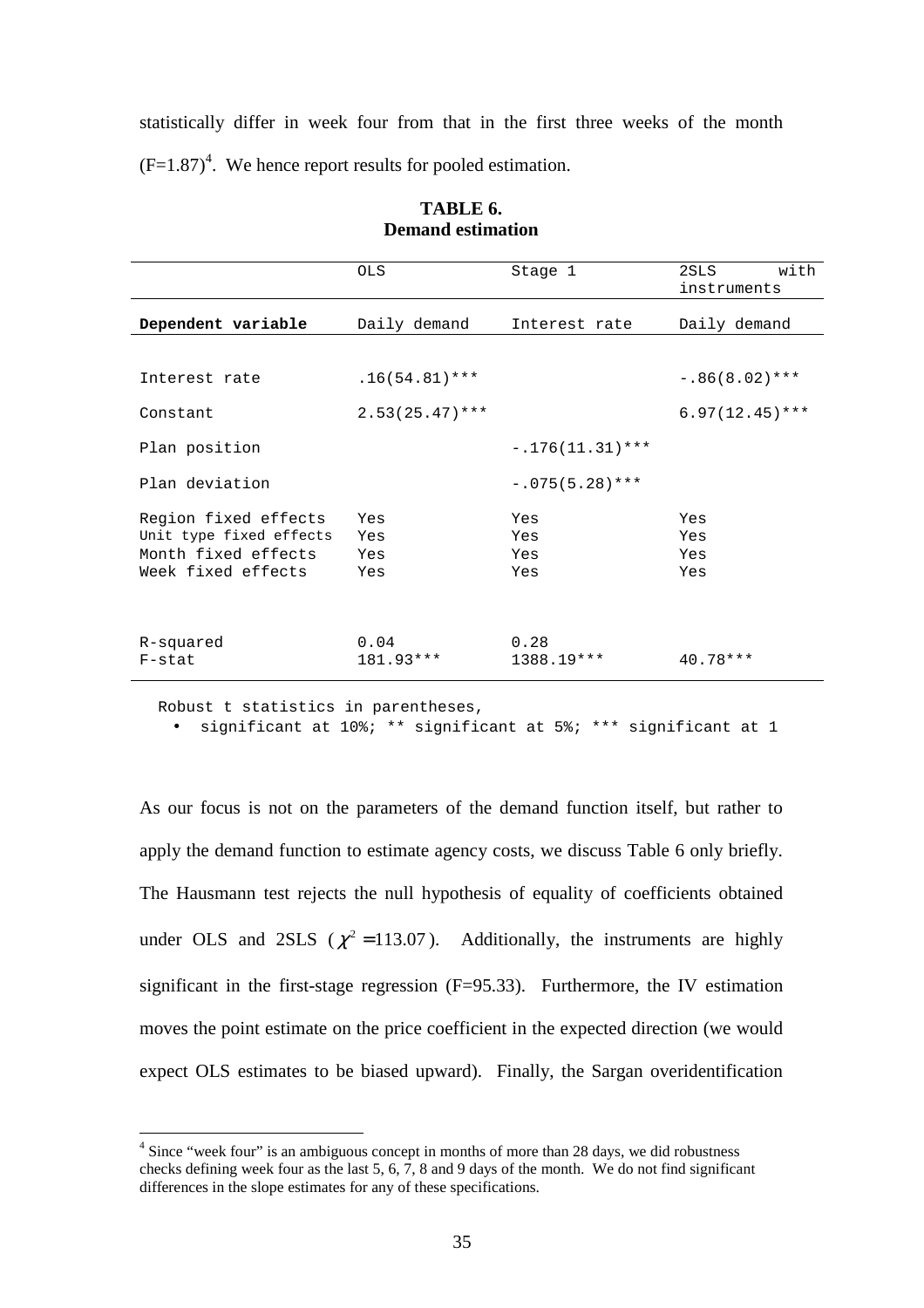test statistic is insignificant  $(p=0.72)$ . Collectively, these tests suggest that our instruments are valid and strong.

We should stress here that the demand function serves as a tool to estimate agency costs at the bank level; we are not interested in estimating conduct parameters for this industry. Still, one might wonder whether we are overlooking the effects of noncompetitive conduct in our analysis. We believe not. As noted above, our interviews indicate that branch managers are competing aggressively rather than colluding with their rivals. Furthermore, our demand function is not a market-level demand function, but rather the unit's *own* demand function, conditional on whatever unobserved "game" the unit is playing with its rivals. Therefore, even if competitive interactions are important in this industry, their impact on the bank is largely embedded in the demand function we estimate.

Using our estimated demand function, our goal is to compute profits and the profit-maximizing price for each unit, in order to compare realized profits with maximum theoretical profits. To do this, we need information on marginal cost. We assume that the bank's marginal cost of loans is the interest rate offered on its savings deposit accounts. Because our loan interest rate data are disguised and rescaled by the bank, we need savings interest rate data on the same scale. We obtained this data through the following procedure. The bank provided data on the timing of television advertisements for its primary loans, from which we were able to trace the advertised interest rate. We took the rate offered during the first promotion in our sample period (which was in the first of the 13 months we study) as our baseline loan interest rate. We matched this to the interest rate offered on a deposit account during the same time period. We computed the savings interest rate scaled to our data as the product of (a) the ratio of the deposit to the loan interest rate and (b) the lowest loan interest rate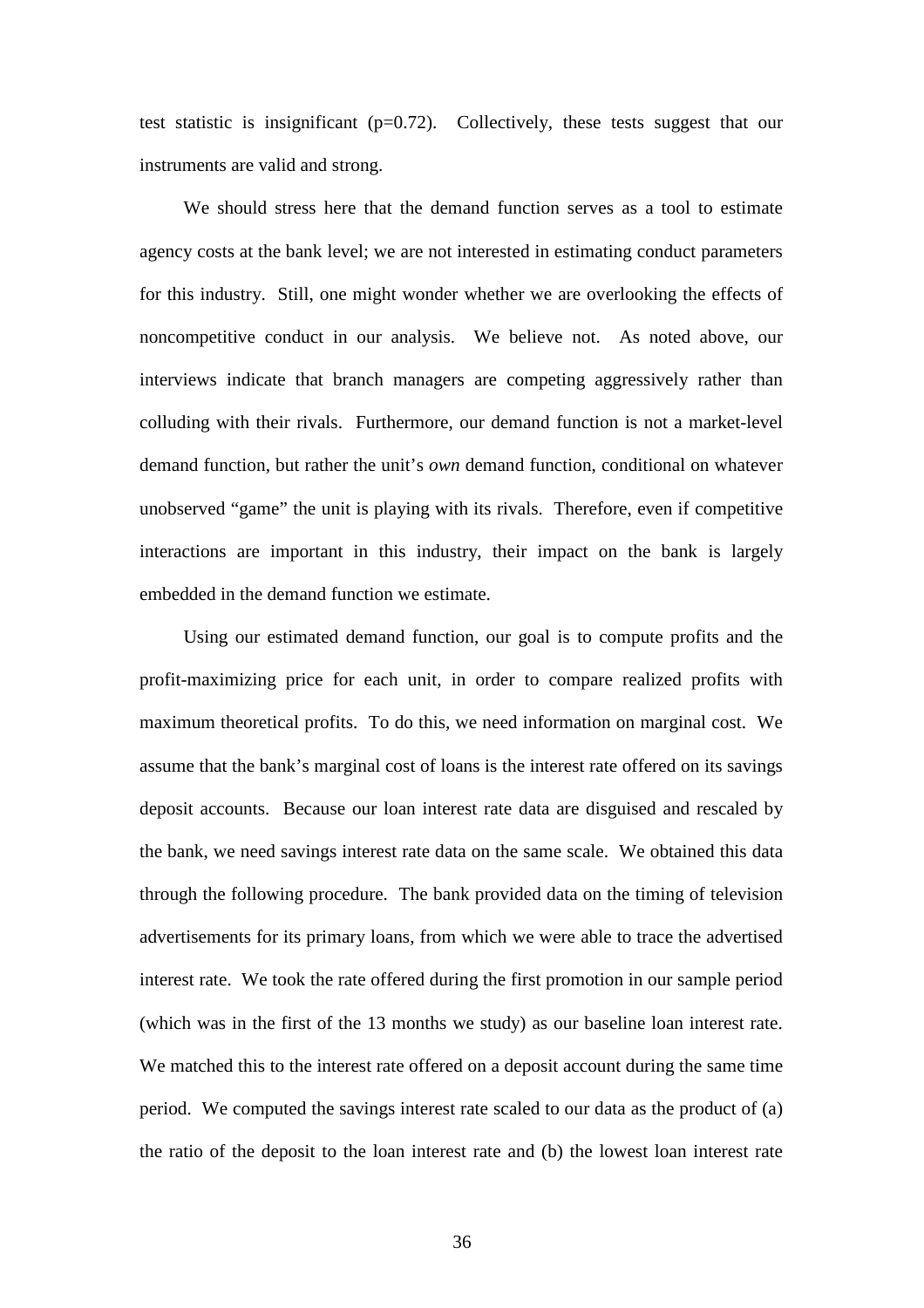value in our disguised data. Because the Bank of Poland's base interest rate was rising during our sample period, we do not believe that the bank's marginal cost stays constant. Therefore, we allow for the marginal cost to change proportionally to the changes in the Bank of Poland's base interest rate.

Table 7 compares the average observed daily price with the profit-maximizing price, first pooled across all outlets, then separately for high- and low- plan knowledge managers. The table shows first of all that managers price well below the profit-maximizing level, at about 83 percent of the theoretical value. Furthermore, the table shows that managers with high plan knowledge give lower prices than managers with low knowledge, both in absolute terms and relative to the profitmaximizing price.

**TABLE 7. Profit maximizing price (p-max) estimation** 

| All outlets  | High knowledge of sales targets |          | Low knowledge of sales targets |       |            |
|--------------|---------------------------------|----------|--------------------------------|-------|------------|
| $p$ -max $*$ | p-observed                      | $p$ -max | p-observed                     | p-max | p-observed |
| 4.86         | 4.03                            | 4.84     | 3.98                           | 4.89  | 4.08       |

Calculated based on estimated demand parameters

To estimate the upper bound to agency costs, we compare the bank's actual profits with the profits it would have earned had managers chosen the price that maximizes short-term profits. Because the absolute values have no economic meaning due to the bank's variable transformation, we report the actual profits as a percentage of the theoretical maximum. Table 8 reports the comparison, first pooled for all outlets, then separately for high- and low-plan-knowledge managers.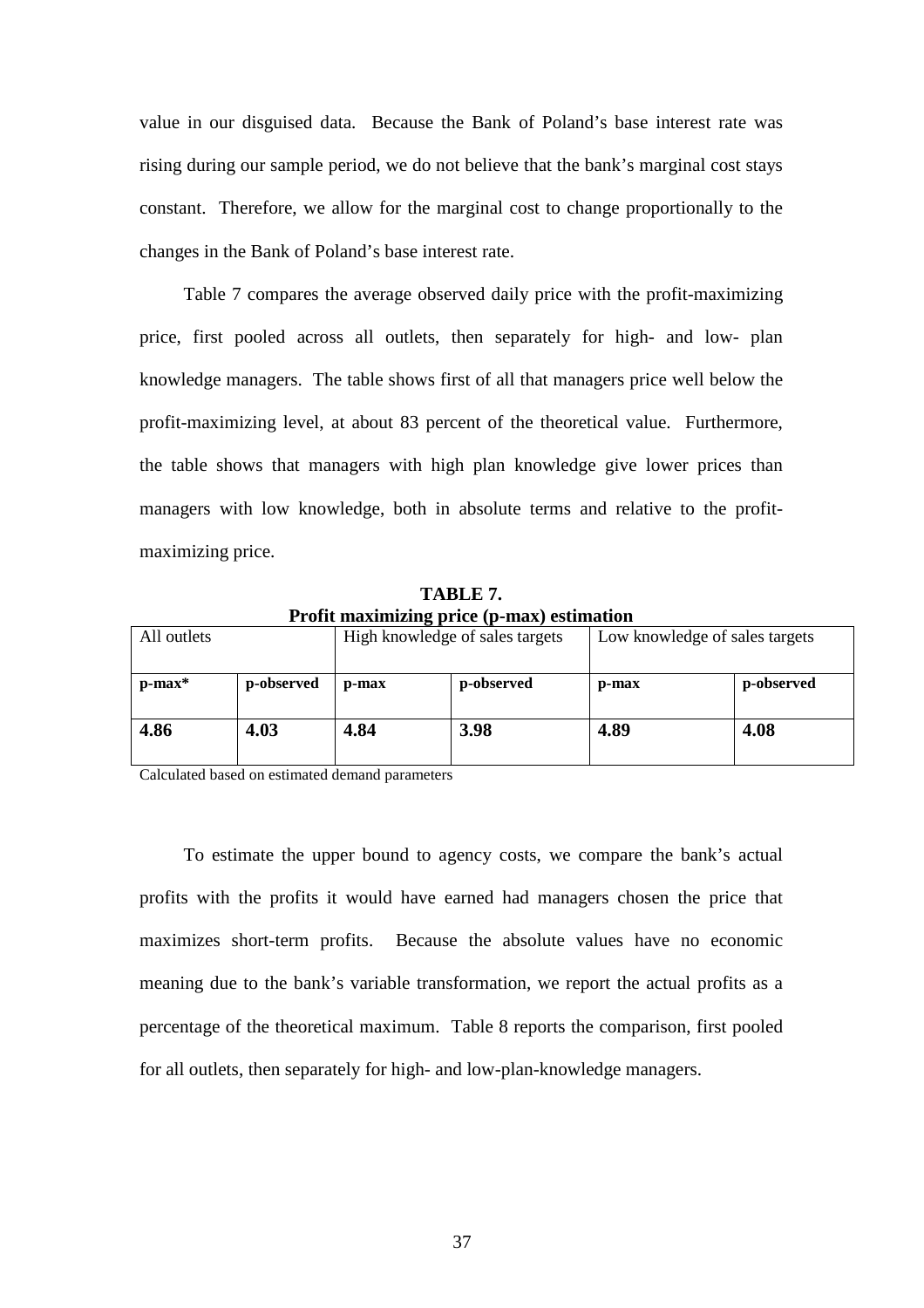### **TABLE 8. Profit comparison. Upper bound to gaming costs**

|             | All outlets     |            | <b>High knowledge of sales targets</b> | Low knowledge of sales targets** |                 |  |
|-------------|-----------------|------------|----------------------------------------|----------------------------------|-----------------|--|
| Total       |                 |            | Per outlet                             | Per outlet                       |                 |  |
| $\Pi$ -max* | $\Pi$ -observed | $\Pi$ -max | $\Pi$ –observed                        | $\Pi$ -max                       | $\Pi$ -observed |  |
|             |                 |            |                                        |                                  |                 |  |
| 100         | 88              | 100        |                                        | 100                              | 89              |  |
|             |                 |            |                                        |                                  |                 |  |

\* Benchmark assumes profit maximization based on estimated demand parameters.

\*\* Difference in Π–observed between high and low plan knowledge managers significant at better than

0.01 level. Bootstrapped standard errors. See Appendix C for details of bootstrapping procedure.

Table 8 shows that, across all outlets, the bank loses as much as 12 percent of its profits due to managers' pricing decisions. This profit loss is greater for managers with high plan knowledge: 13 versus 11 percent. This difference is significant at better than the 0.01 level.

To estimate the lower bound to gaming costs, we compare the actual profits in week four with those the bank would have earned had managers continued to price at the level of weeks one through three. Table 9 presents this comparison. As discussed above, this is a valid estimate of the lower bound if demand increases at constant demand elasticity in week four, which is what we find in our demand estimation.

**TABLE 9. Profit comparison. Lower bound to gaming costs** 

| All outlets<br>Total |    | <b>High knowledge of sales targets</b><br>Per outlet |    | Low knowledge of sales targets**<br>Per outlet |    |
|----------------------|----|------------------------------------------------------|----|------------------------------------------------|----|
|                      |    |                                                      |    |                                                |    |
| 100                  | 97 | 100                                                  | 96 | 100                                            | 98 |

\* Benchmark assumes that managers maintain loan prices in week 4 at the level of weeks 1-3.

\*\* Difference in Π–observed between high and low plan knowledge managers significant at better than 0.01 level. Bootstrapped standard errors. See Appendix C for details of bootstrapping procedure.

Table 9 shows that the bank loses at least three percent of its profits due to managers' pricing decisions. As for the upper bound estimated above, this lower bound is also higher for the managers with high plan knowledge: a four percentage point loss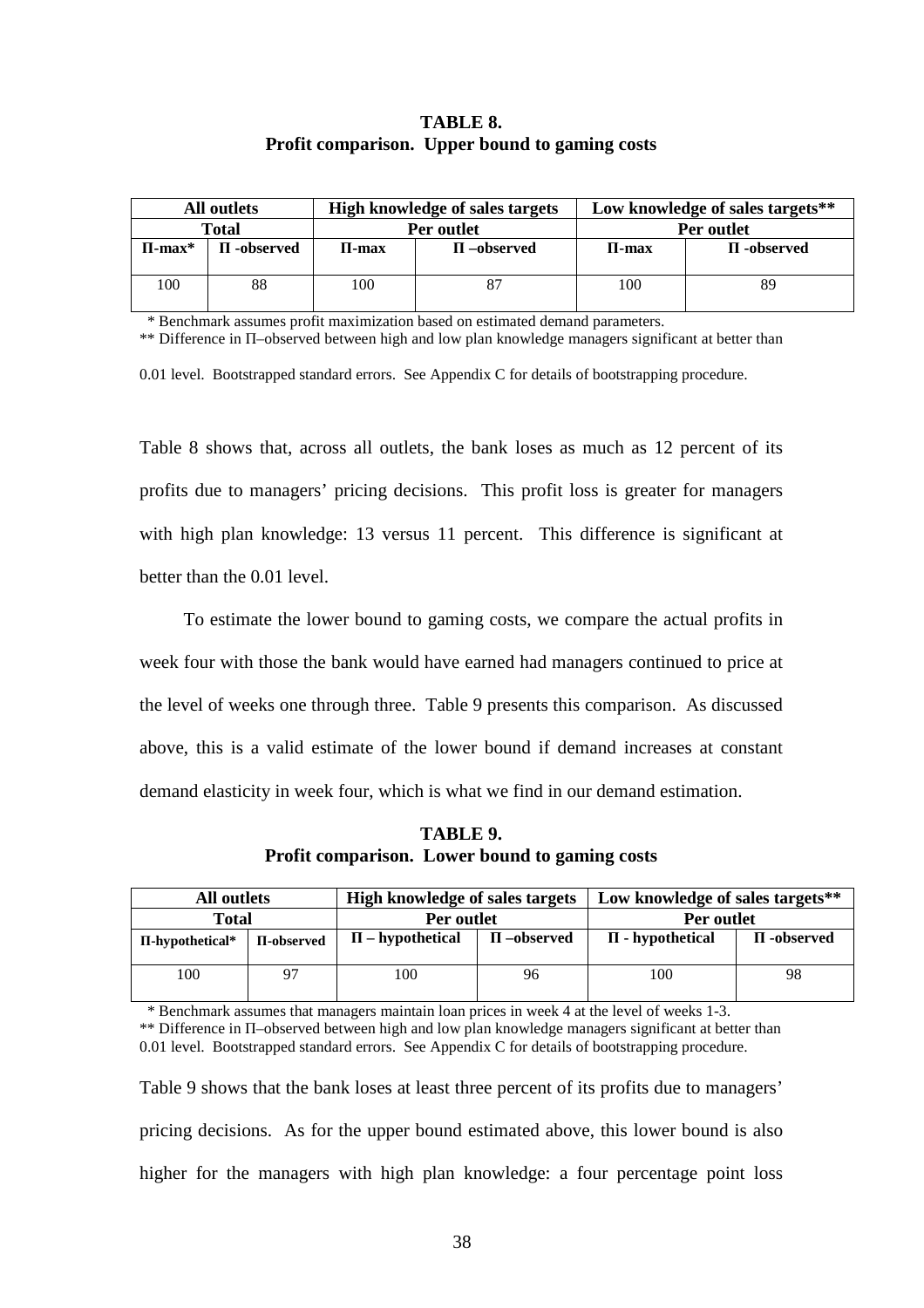versus a two percentage point loss from managers with low plan knowledge. This difference is significant at better than the 0.01 level.

These results are consistent with our earlier results and suggest that managers with high knowledge of the plan have a higher propensity to undertake actions that are costly to the bank. Both the upper and lower bound estimates of foregone profits are two percentage points higher for the managers with higher plan knowledge.

The upper bound estimate must be treated with some caution. As noted, it is possible that the price that maximizes long-term profits is lower than the price that maximizes short-term profits. Therefore, high-knowledge managers could conceivably be acting in the bank's best interests by offering lower prices than their less-knowledgeable colleagues. However, the same caveat does not apply to the lower-bound estimate. Bank executives explicitly discourage fourth-week discounting, and so price reductions in this period cannot be construed as in the bank's interests.

In sum, the evidence broadly supports the conclusion that high plan knowledge is costly to the bank and that these costs outweigh any productivity benefits associated with the type of cognitive ability that is producing the plan knowledge (recall that plan knowledge is correlated with some indicators of productivity in our data). Thus, the bank appears to be a setting where the private marginal gains to this type of ability outweigh the employer's marginal gains.

### **8. PORTFOLIO QUALITY**

An obvious question to ask, especially in light of the recent credit crisis, is whether the bank's incentives cause managers to sell more risky loans and hence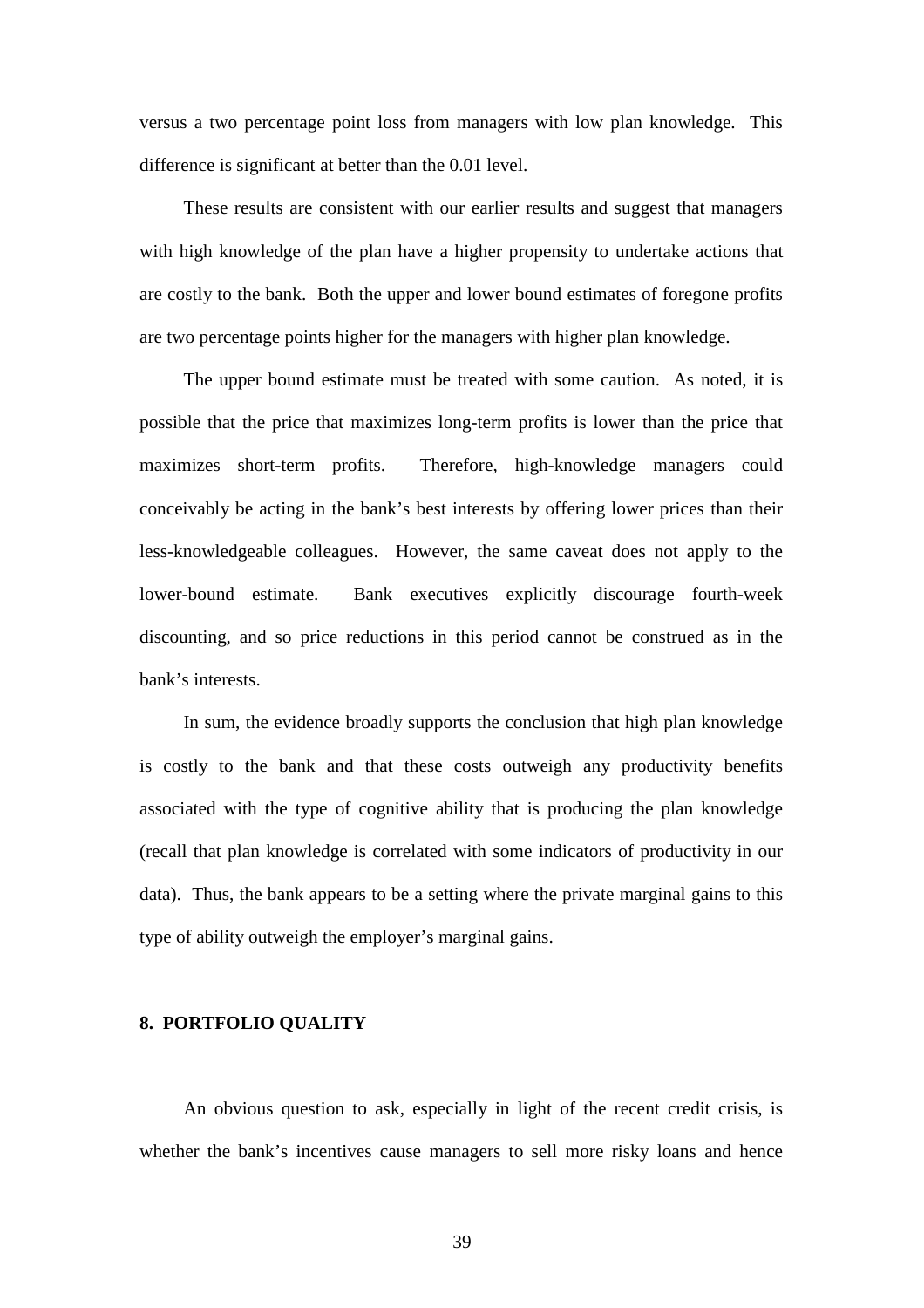endanger the institution. While our data unfortunately do not permit a detailed analysis of this question, they do allow us to shed some light.

Outlets' loan portfolio quality could be affected by (a) outlet managers' decisions, (b) the bank's risk management policy and (c) random shocks. If neither outlet managers nor risk managers adjust their probability of approving a risky loan according to the outlet's current portfolio quality, then controlling for the state of the economy, we should expect outlets' portfolio quality to evolve as a random walk.

As discussed above, our interviews suggest that the risk management procedures are independent of outlet or manager characteristics, and independent of outlet performance. In other words, the probability that a loan is approved does not depend on the outlet's current portfolio quality. Therefore, if we observe outlet portfolio quality evolving as something other than a random walk, this suggests that it is due to outlet managers' loan approval choices.

Obviously, managers could try to boost their sales and hence benefit from increased bonuses by selling riskier loans.<sup>5</sup> Yet it is highly unlikely that the bank would allow managers to consistently sell loans that are under-performing. Therefore, we assume that there is a lower limit to acceptable portfolio quality beyond which managers are sanctioned or fired. In the presence of random shocks, the optimal strategy from the point of view of the manager is to try to maintain some minimum, "safe" steady-state level of portfolio quality. Therefore, if portfolio quality received a positive shock in the last period, the manager would push riskier loans in the current period. If the previous period's shock was negative, the opposite is true. In the presence of such behavior, we would observe the portfolio quality following an

 $\overline{a}$ 

<sup>&</sup>lt;sup>5</sup> Although the bank imposes risk controls, our interviews indicate that managers can manipulate the information contained in loan applications at the margin to avoid higher approval levels.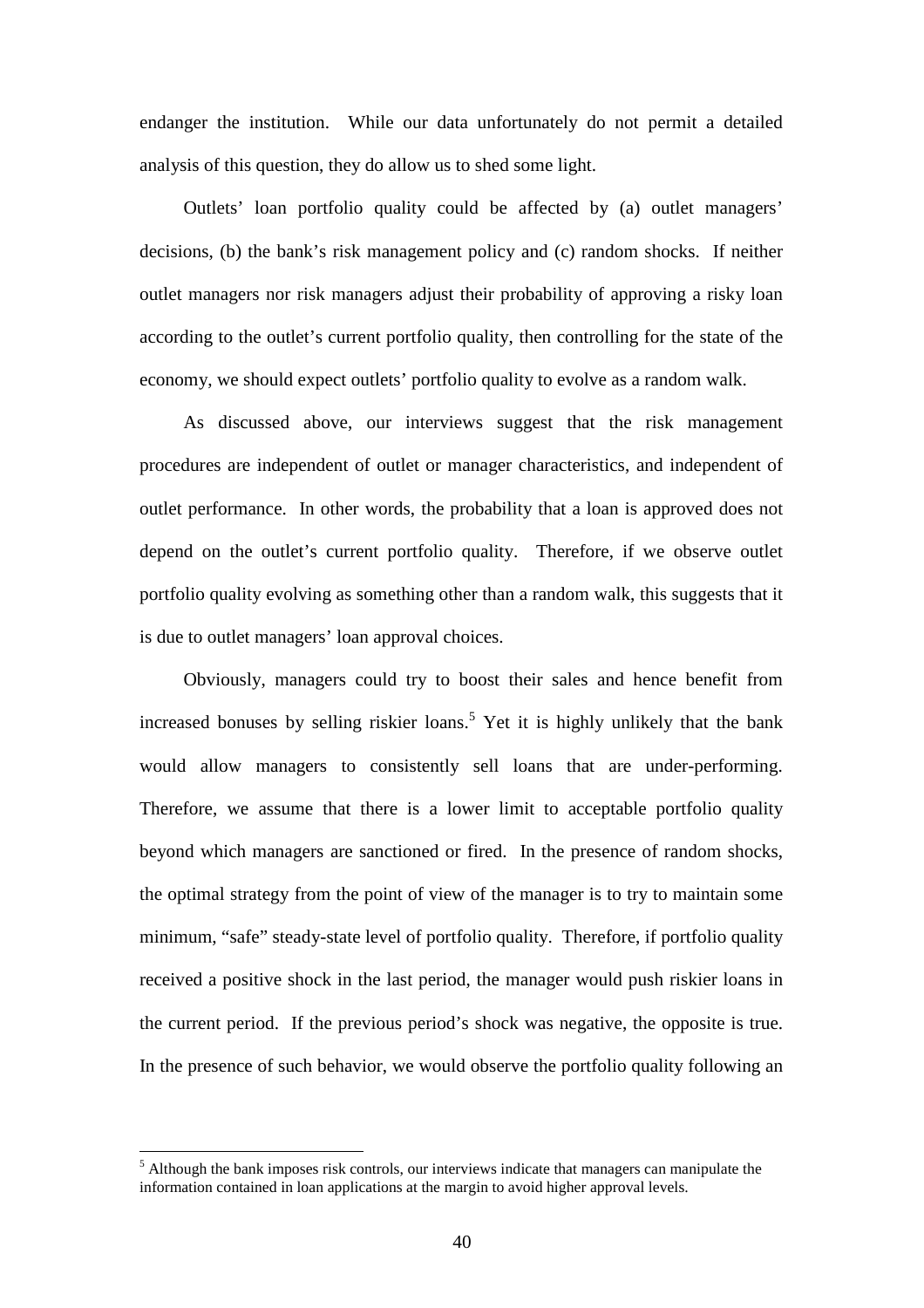autoregressive process where current-period quality is negatively correlated with previous-period quality.<sup>6</sup>

<sup>&</sup>lt;sup>6</sup> We assume that the size and maturity distribution of new loans is stable from month to month.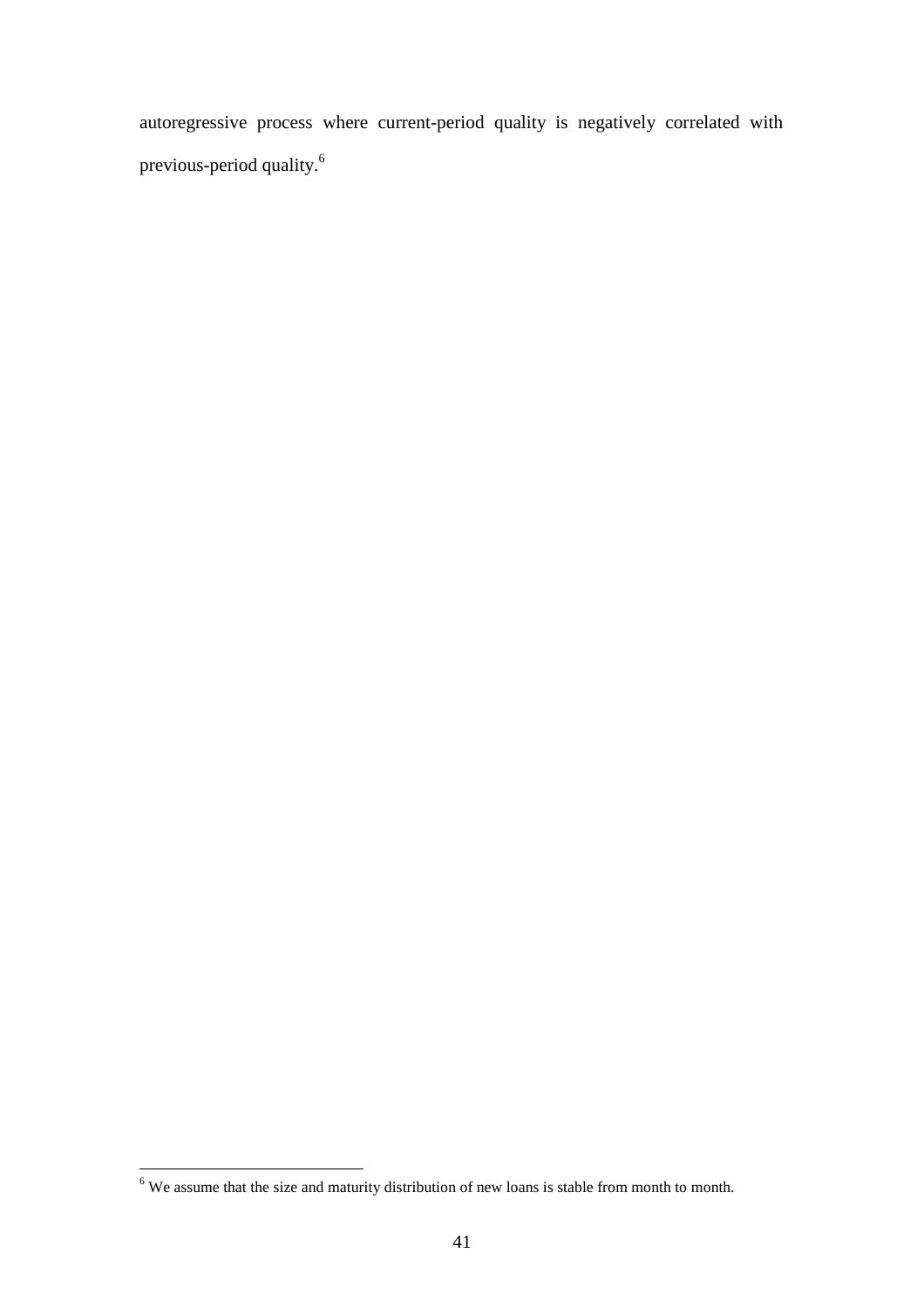### **8.1. Empirical specification**

We estimate the following equation:

$$
Q_{u,m} = \alpha Q_{u,m-1} + \varepsilon \tag{5}
$$

where  $Q_{u,m}$  is unit *u*'s loan portfolio quality, measured as the proportion of good (performing) loans in the current portfolio, at the end of month *m*. Fixed effects OLS estimation of an AR(1) process will be biased by construction (Nickell, 1981). In order to efficiently estimate our model (5) we use the Arellano-Bond estimator (Arellano and Bond, 1991). This estimation technique uses lagged first differences as instruments to produce unbiased estimates of  $\alpha$ . Under the hypothesis of a random walk,  $\alpha$  will equal one. Under the hypothesis that outlet managers are actively managing their portfolio risk,  $\alpha$  will be negative.

### **8.2. Estimation results**

Table 10 presents the results of the estimation. The Arellano-Bond test for autocorrelation of residuals of order 2 is insignificant, which is necessary for Arellano-Bond to produce unbiased estimates (Arellano & Bond, 1991). For comparison, we also report the unit fixed effects OLS results.

### **TABLE 10. Evolution of loan portfolio quality**

Dependent variable: proportion of performing loans in the outlet's portfolio

|                                                         | <b>OLS</b>         | Arellano-Bond     |
|---------------------------------------------------------|--------------------|-------------------|
| $Laq(1)$ loan quality                                   | $-.105(4.45)$ ***  | $-.0567(2.07)$ ** |
| Constant                                                | $1.014(46.63)$ *** | $-.001(3.88)$ *** |
| Observations                                            | 1992               | 1826              |
| A-B test for autocorrelation<br>of residuals of order 1 |                    | $-26.25***$       |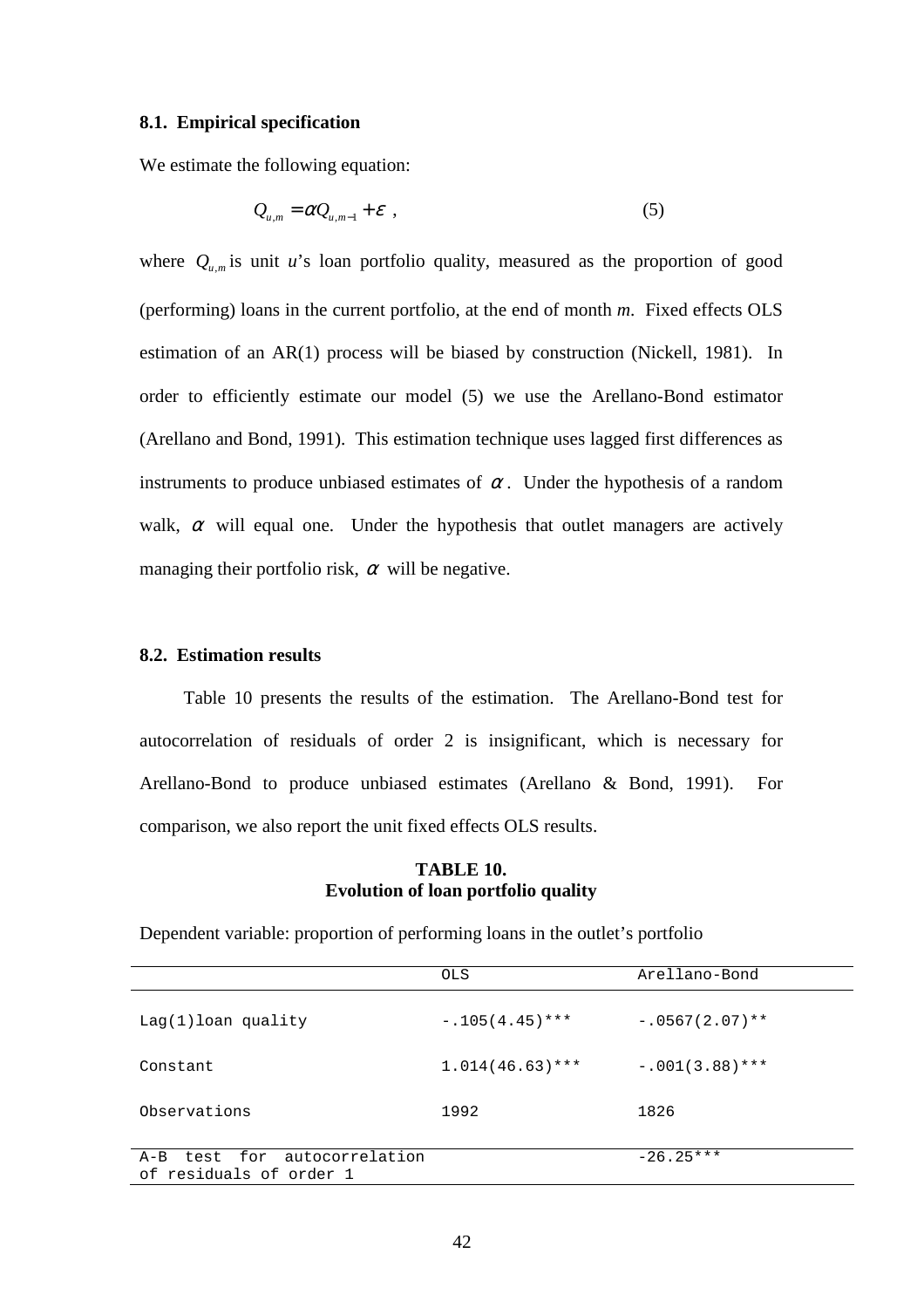|                         | A-B test for autocorrelation | $-0.68$ |
|-------------------------|------------------------------|---------|
| of residuals of order 2 |                              |         |

 Robust t statistics in parentheses, \* significant at 10%; \*\* significant at 5%; \*\*\* significant at 1%

The estimate of  $\alpha$  is negative and highly significant, consistent with a meanreverting process and inconsistent with a random walk. These results are consistent with the hypothesis that managers tend to sell more risky loans if their profile is sufficiently secure.<sup>7</sup>

### **9. CONCLUSION**

The economics literature on incentives has long recognized and, recently, increasingly documented the propensity of agents to game their incentive systems. The human capital stream of the literature highlights the relationship between cognitive ability and productivity. Work on technical and organizational change has often assumed that returns to delegation are increasing in employees' ability, but has typically not analyzed the potentially confounding effects of agency costs.

In this paper, we propose that agency costs may be increasing in a special type of cognitive ability – knowledge of how the incentive plan is constructed – and that in some settings these costs might outweigh the benefits to delegation. Our results are consistent with this initial intuition. We find that bank managers in a large Polish retail bank manipulate loan prices and sizes, apparently to maximize their private benefits from their incentive system. We further find evidence suggesting that more "able" employees are more costly to the bank. The bank earns between 87 and 96 percent of its theoretical maximum profits in branches managed by employees with higher ability to predict their performance targets, while it earns between 89 and 98

 7 One potential caveat to this interpretation is the following: Because portfolio quality is bounded above and below, even if it is a random walk over short intervals, it will be observed as a mean-reverting process over a sufficiently long time period. We assume that our time horizon is shorter than that which would produce mean reversion for mechanical reasons.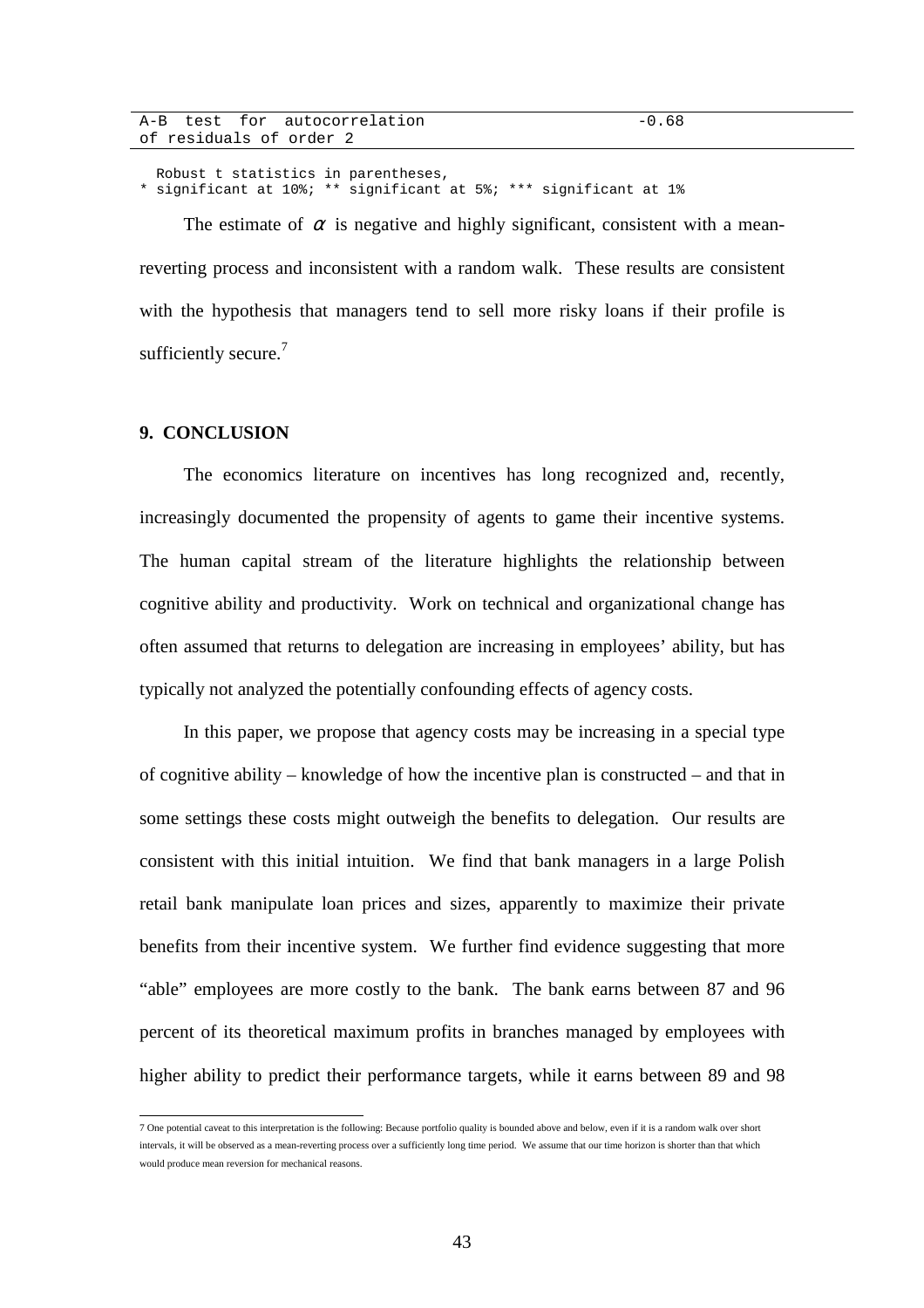percent of its theoretical maximum profits in branches managed by employees with low plan knowledge.

A further contribution of our study is that our estimates of gaming costs derive from a novel empirical strategy. We use managers' performance relative to the incentive plan as an instrument for their supply of loans in order to estimate the bank's demand function. We can therefore compare actual profits against the benchmark of profit maximization – an entirely new approach and an appealing alternative to the current state of the art.

Finally, a minor contribution of our results is to highlight the multidimensional nature of "ability". In our results, the effects of our ability measure differ in sign and significance from the effects of a standard education measure.

We should acknowledge one important limitation of our study. We work with data that is partially aggregated and transformed by the bank due to its confidentiality concerns. Although the key variables – loan size and interest rate – are technically provided as categorical data, we use standard linear techniques. We feel justified in doing so because we took steps during data collection to ensure that the categories were equidistant, meaning the values form a cardinal scale. While the use of standard techniques facilitates the analysis and the interpretation of our results, the significance of our estimates is perhaps a bit overstated due to a lack of precision arising from the compression of continuous into categorical data.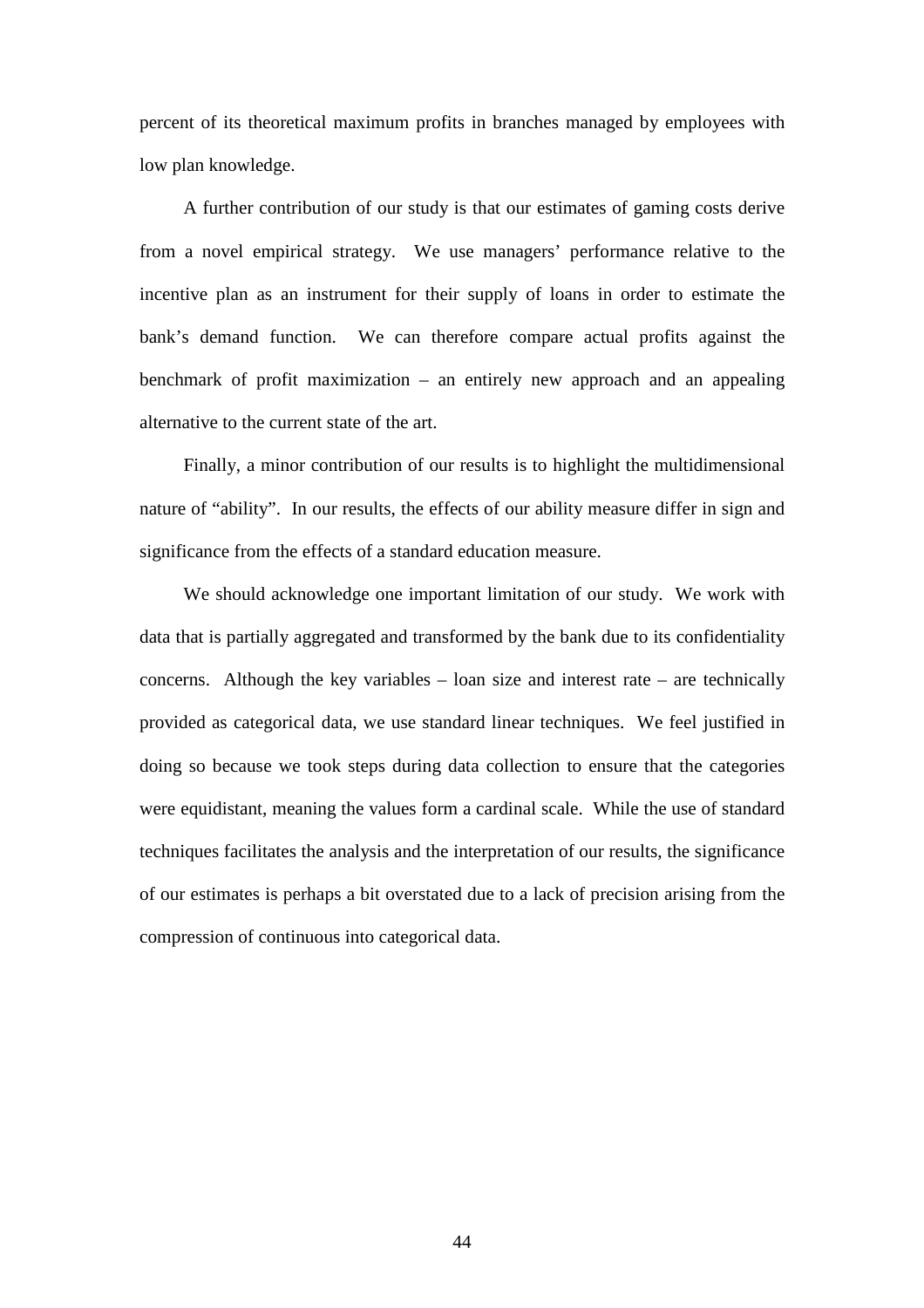#### References

Arellano, M., & Bond, S. 1991. « Some tests for specification for panel data: Monte carlo evidence and an application for employment equation». *Review of Economic Studies*.

Baker, G. P. 1992. Incentive contracts and performance measurement. *Journal of Political Economy*, 100(3): 598-614.

Bandiera, O., Barankay, I., & Rasul, I. 2005. Social preferences and the response to incentives: Evidence from personnel data. *Quarterly Journal of Economics*, 120(3): 917-962.

Baron, D. P., & Besanko, D. 1984. Regulation and information in a continuing relationship. *Information Economics and Policy*, 1(3): 267-302.

Borenstein, S., & Shepard, A. 1996. Dynamic pricing in retail gasoline markets. *The Rand journal of economics*: 429-451.

Bresnahan, T. F., Brynjolfsson, E., & Hitt, L. M. 2002. Information technology, workplace organization, and the demand for skilled labor: Firm-level evidence. *Q.J.Econ.*, 117(1): 339-376.

Caroli, E., & Van Reenen, J. 2001. Skill-biased organizational change? evidence from a panel of british and french establishments. *Q.J.Econ.*, 116(4): 1449-1492.

Chevalier, J., & Ellison, G. 1997. Risk taking by mutual funds as a response to incentives. *Journal of Political Economy*, 105(6): 1167.

Chevalier, J. A., Kashyap, A. K., & Rossi, P. E. 2003. Why don't prices rise during periods of peak demand? Evidence from scanner data. *American Economic Review*, 93(1): 15-37.

Courty, P., & Marschke, G. 2004. An empirical investigation of gaming responses to explicit performance incentives. *J.Labor Econ.*, 22(1): 23-56.

Dillman, D. A. 1978. *Mail and telephone surveys: The total design method*Wiley New York:

Dranove, D., Kessler, D., McClellan, M., & Satterthwaite, M. 2003. Is more information better? the effects of Report cards" on health care providers. *Journal of Political Economy*, 111(3): 555-588.

Efron, B., & Tibshirani, R. J. 1993. An introduction to the bootstrap [M]. *London: UK, Champman & Hall*.

Foss, N. J., & Laursen, K. 2005. Performance pay, delegation and multitasking under uncertainty and innovativeness: An empirical investigation. *Journal of Economic Behavior and Organization*, 58(2): 246-276.

Freixas, X., Guesnerie, R., & Tirole, J. 1985. Planning under incomplete information and the ratchet effect. *Rev.Econ.Stud.*, 52(2): 173-191.

Greene, W. H. 2003. Econometric analysis (5e). *Prentice Hall*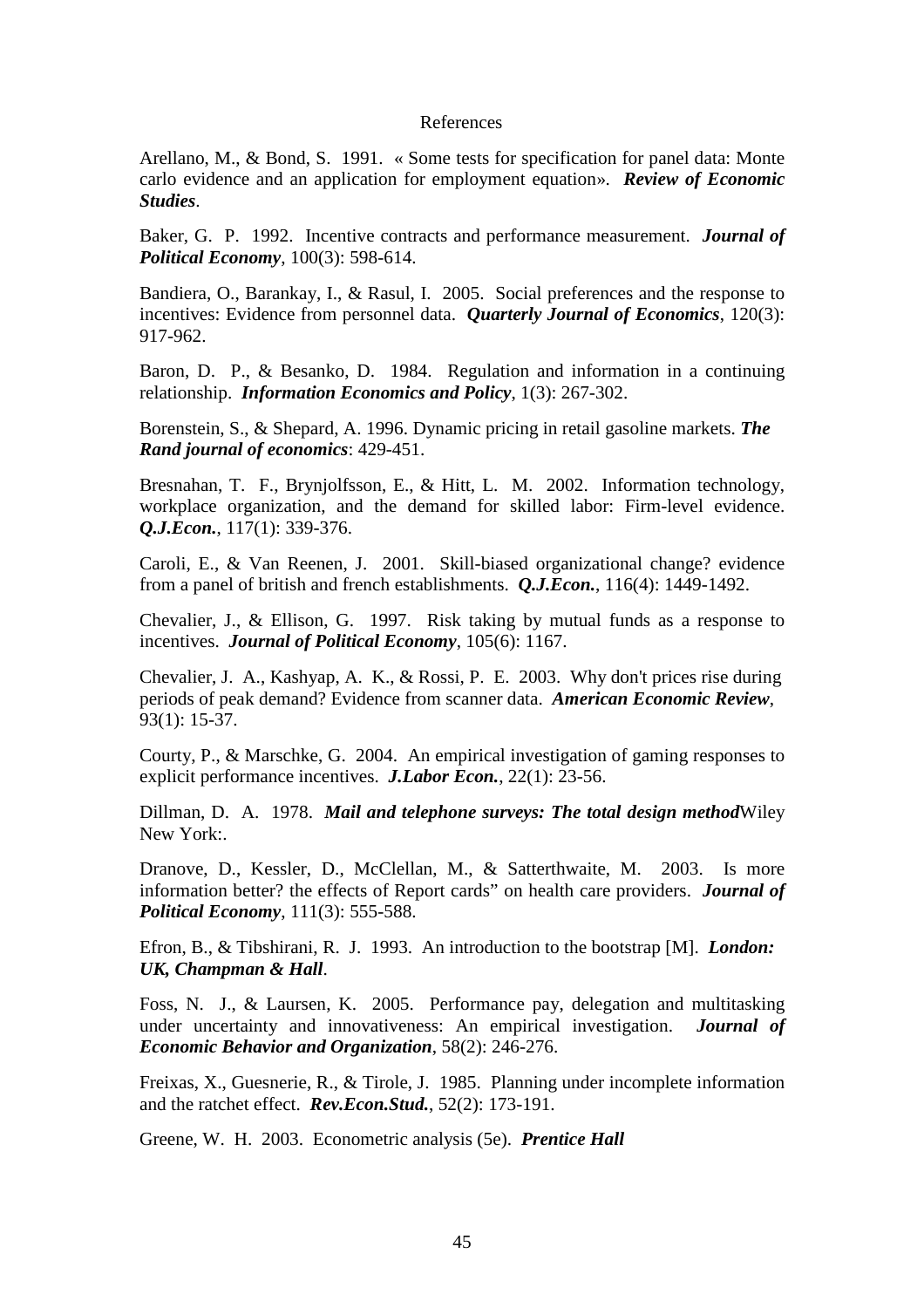Holmstrom, B., & Milgrom, P. 1991. Multitask principal-agent analyses: Incentive contracts, asset ownership, and job design. *Journal of Law, Economics, and Organization*, 7: 24-52.

Ichniowski, C., Shaw, K., & Prennushi, G. 1997. The effects of human resource management practices on productivity: A study of steel finishing lines. *Am.Econ.Rev.*, 87(3): 291-313.

Ichniowski, C., & Shaw, K. 2003. Beyond incentive pay: Insiders' estimates of the value of complementary human resource management practices. *Journal of Economic Perspectives*, 17(1): 155-180.

Lach, S., & Schankerman, M. 2008. Incentives and invention in universities. *Rand J.Econ.*, 39(2): 403-433.

Laffont, J. J., & Tirole, J. 1988. The dynamics of incentive contracts. *Econometrica*, 56(5): 1153-1175.

Larkin, I. 2007. The cost of high-powered incentives: Employee gaming in enterprise software sales. *working paper, University of California at Berkeley*.

Lazear, E. P. 2000. Performance pay and productivity. *Am.Econ.Rev.*, 90(5): 1346- 1361.

Lazear, E. P., & Oyer, P. 2007. Personnel economics. *NBER Working Paper*.

Lazear, E. P., & Shaw, K. L. 2007. Personnel economics: The economist's view of human resources. *Journal of Economic Perspectives*, 21(4): 91-114.

Money.pl. 2005. *Co zrobić, gdy na koniec miesiąca brakuje pieniędzy.* 05.18: http://www.money.pl/pieniadze/poradniki/artykul/co;zrobic;gdy;na;koniec;miesiaca;brakuje;pieniedzy,205,0,128973.html

Nagin, D. S., Rebitzer, J. B., Sanders, S., & Taylor, L. J. 2002. Monitoring, motivation, and management: The determinants of opportunistic behavior in a field experiment. *American Economic Review*, 92(4): 850-873.

Nickell, S. 1981. Biases in dynamic models with fixed effects. *Econometrica*, 49(6): 1417-1426.

Oyer, P. 1998. Fiscal year ends and nonlinear incentive contracts: The effect on business seasonality. *Q.J.Econ.*, 113(1): 149-185.

Paarsch, H. J., & Shearer, B. S. 1999. The response of worker effort to piece rates: Evidence from the british columbia tree-planting industry. *J.Hum.Resour.*, 34(4): 643-667.

Prendergast, C. 2002. The tenuous trade-off between risk and incentives. *Journal of Political Economy*, 110(5): 1071-1102.

Wooldridge, J. M. 2002. *Econometric analysis of cross section and panel data*  MIT Press.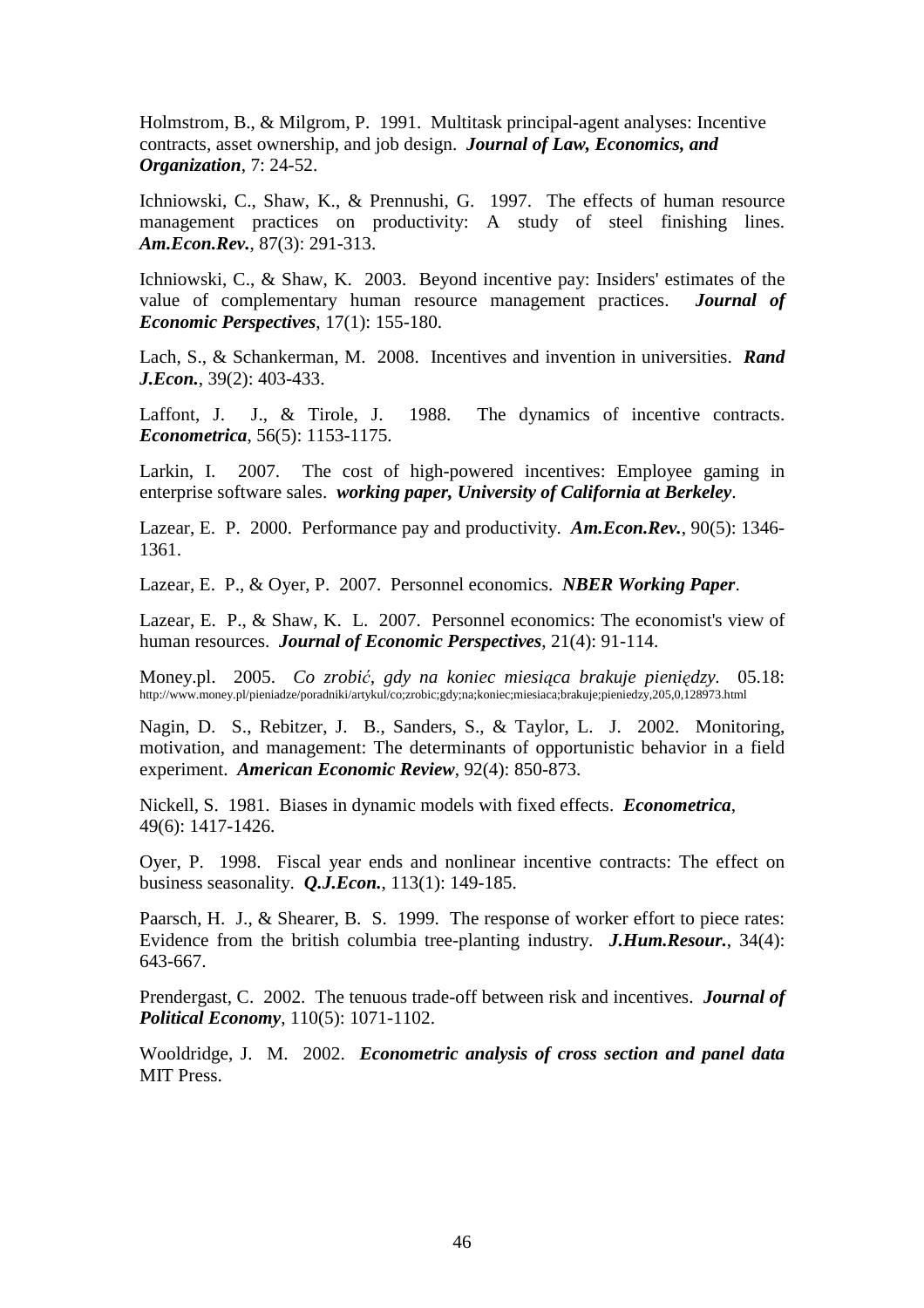### **Appendix A. Data collection procedure and survey methodology**

The data collection procedure comprised four phases. In phase one, we conducted interviews with the top management team of the bank and outlet managers. The CEO, Sales Director, HR Director and Risk and Accounting Director were interviewed. We have then conducted 17 semi-structured interviews with bank outlet directors in different regions of Poland. Most of the interviews were recorded. However, due to delicate subject of interviews, some managers did not approve of recording. In such cases, the notes from an interview were taken by two researchers and compared directly after the interview. Each interview lasted from 40 minutes to 1.5 hours. In phase two we have developed the measurement scales for a survey instrument based on interviews and literature review. We then pre-tested the scales with academics and executives to ensure clarity and unidimensionality of the measures. These pre-tests lead to several revisions in our questionnaire. In phase three, we administered an online survey to *all* outlet managers in the bank. Following the TDM guidelines by Dillman (Dillman, 1978) we mailed two follow-up letters to all non-respondents. Considerable effort was expanded to ensure reliability of the survey data. In total, we have achieved the response rate of over 86%. Out of non-respondents, 43% were caused by vacant position rather than non-response on the side of managers. In total over 200 usable surveys were returned. Non-response bias was analyzed with regard to outlet type, outlet size, outlet performance and manager gender. No significant bias in responses was found. We also compared the early respondents and late (second and third mailing) respondents and found no significant differences in distribution of answers.

The survey contains, among others, the following classes of information

- 1. Personal traits such as gender, tenure, age, marital status
- 2. Cognitive abilities measures education (measured on a five point Likert scale) and sales target knowledge.
- 3. Sales targets evaluation and construction

### **Appendix B. Variable construction**

While we do not have data on the interest rate for each of the loans granted on a particular day, we make use of more fine grain structure of our data than daily aggregation. The loans granted by a unit on a particular day are divided into groups based on size of the loan as well as the interest rate at which it was granted. As the base interest rate could be dependent on the size of the loan (compare with Figure 3), it would be inaccurate to calculate absolute day average without taking into account the loan size. For each of the loan size groups we hence calculate the average interest rate in a given month based on data from all units. The difference between this average and the daily interest granted represents the discounting behaviour on the side of the unit from the norm established by all outlets. We adjust this difference by the total number of loans granted in each of the size groups. Formally:

$$
D_{u,t} = Average\_discount_{u,t} = \frac{\sum_{v} ((ir_{v,t,u} - i\overline{r}_{v,m}) \times (number_{u,t,v}))}{\sum_{v} number_{u,t,v}}, \ \forall_{t \in m}
$$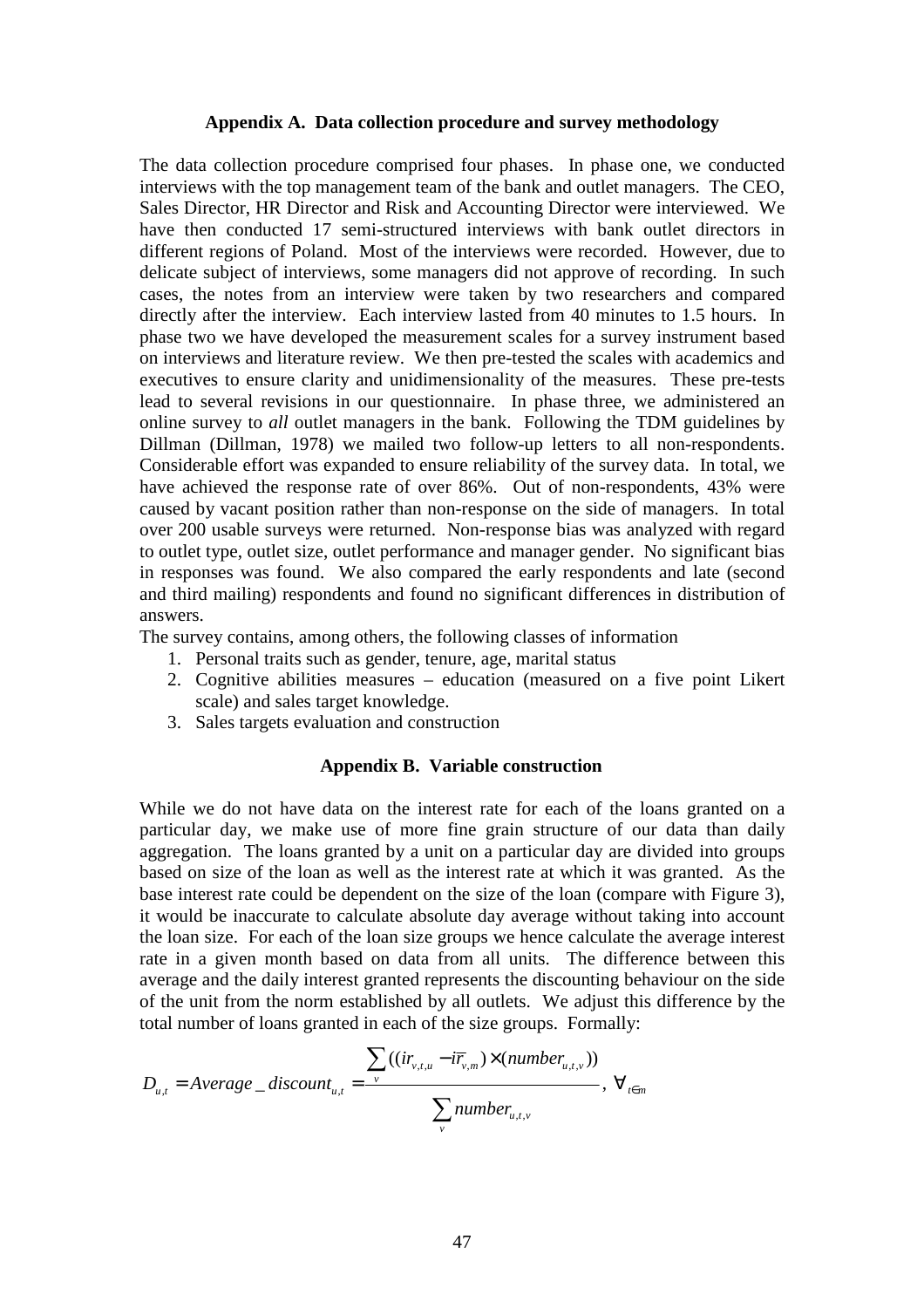$$
i\overline{r}_{v,m} = \frac{\sum_{u} \frac{(ir_{u,v,m})}{n_{u,v,m}}}{U}
$$
, where *U* is the total number of units

### *Independent variables used in estimation of equation (2) and (3):*

We define the percentage meeting of the sales plan on a particular day in a given month as the ratio of cumulative value of loans given this month and the value of the sales plan. Throughout the analysis we always use the first lag of this variable as it represents the information that outlet managers have on a given day<sup>8</sup>. Formally:

$$
Plan \_\ position_{u,t,m} = \frac{(\sum_{t=\min(t\in m)}^{t-1} volume \_\ zloty_{t,u})}{plan_{u,m}}, \ \forall_{t\in m}
$$

We calculate the average size of a loan granted on a particular day as the ratio of daily value of loans and the total number of loans granted on a particular day:

$$
Avg\_value_{u,t} = \frac{\sum_{v} volume\_cat_{u,t,v}}{\sum_{v} number\_ofloans_{u,t,v}}
$$

Where *V* denotes the volume group of the loan.

**Personal traits** vector contains controls for:

- 1. gender (binary)
- 2. tenure (in years)
- 3. age (in years)
- 4. marital status (binary)

We define the indicator variables used in estimation of equation (3) in the following manner:

$$
I_{plan\_position \in (0.5,0.8]} = \frac{1 \text{ if } plan\_position_{u,t,m} \in (0,0.5)}{0} \quad \text{otherwise}
$$
\n
$$
I_{plan\_position \in (0.5,0.8]} = \frac{1 \text{ if } plan\_position_{u,t,m} \in (0.5,0.8)}{0} \quad \text{otherwise}
$$
\n
$$
I_{plan\_position \in (0.8,1.3]} = \frac{1 \text{ if } plan\_position_{u,t,m} \in (0.8,1.3)}{0} \quad \text{otherwise}
$$
\n
$$
I_{plan\_position \in (0.8,1.3]} = \frac{1 \text{ if plan\_position}_{u,t,m} \in (1.3, \infty)}{0} \quad \text{otherwise}
$$

<sup>&</sup>lt;sup>8</sup> Using non-lagged values did not change the results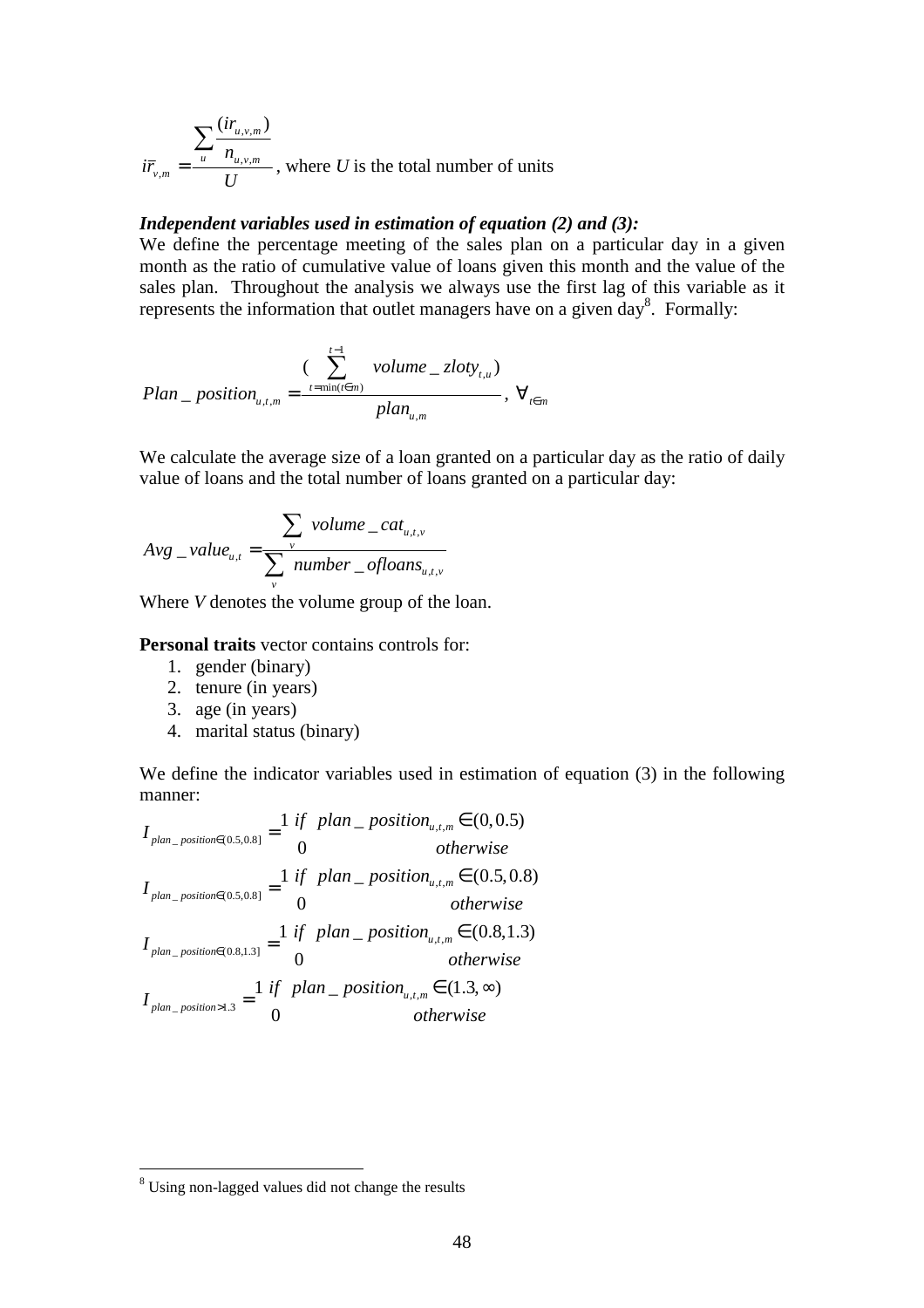### **Appendix C. Bootstrapping Procedure**

The theoretical basis for bootstrapping is described in Efron and Tibshirani (1993). Our procedure consists of the following steps. From the population of size *n* of daily sales of loans, we draw with replacement to construct a new random sample of size *n*, from which we estimate the coefficient of interest,  $\beta$ . In our case,  $\beta$  represents the difference in profits between managers of low and high plan knowledge, respectively.

We repeat this procedure 1000 times to obtain a vector of 1000 estimates of  $\beta$ . Since our point estimate from the baseline analysis is negative, inference consists of computing what fraction ( $\alpha$ ) of the empirical distribution of  $\beta$  is weakly greater than zero. We report hypothesis tests based on a "two-tailed" test, i.e., 2α. We recognize that this is not a perfect analogue of the classical two-tailed test, since bootstrapping is a Bayesian procedure, but we choose it because it is more conservative.